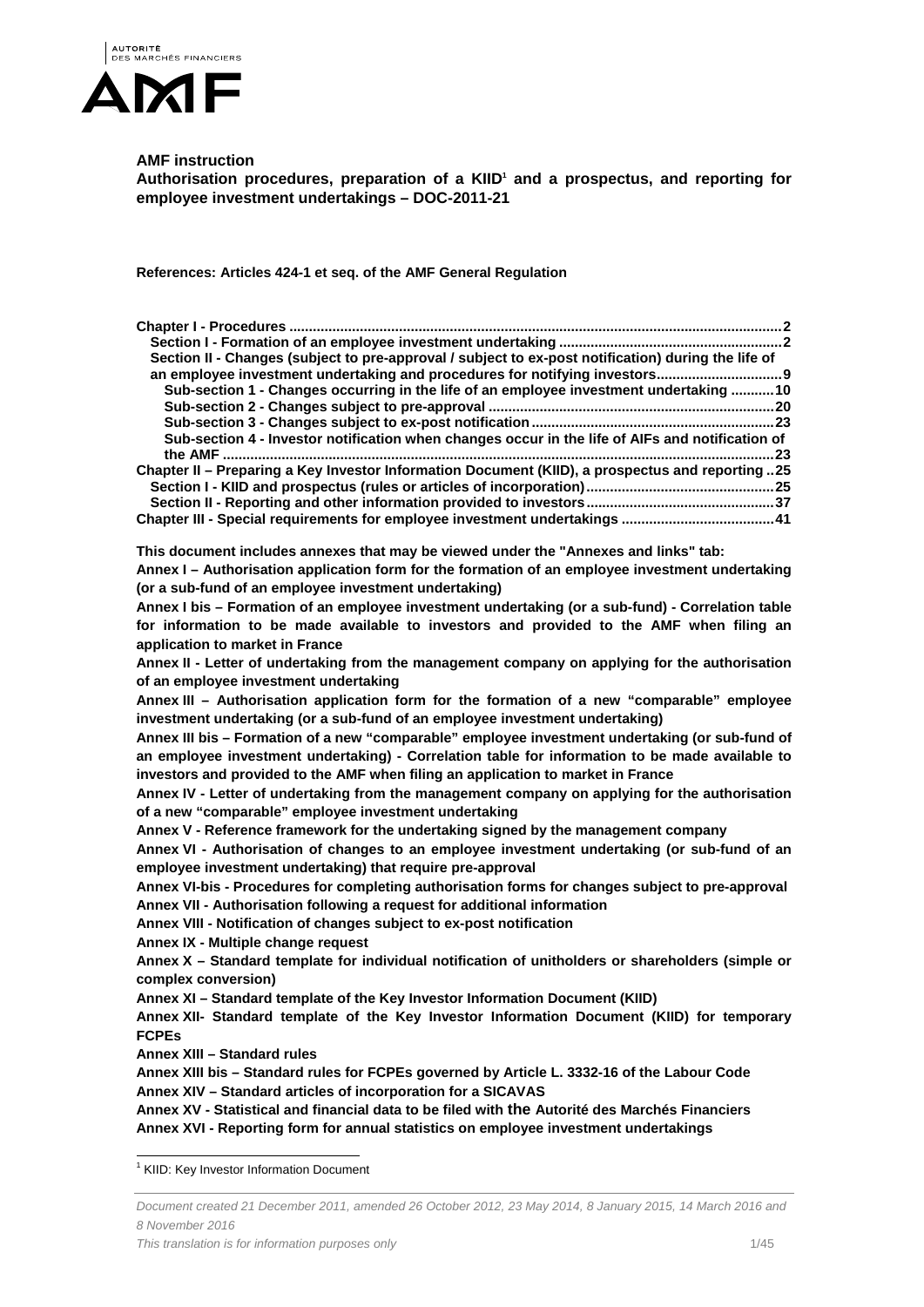

Unless expressly stipulated otherwise, the term "management company" in this instruction means asset management companies authorised in France<sup>2</sup> or management companies authorised in a Member State of the European Union other than France that manage one or more alternative investment funds (AIFs) in France under the freedom to provide services or the freedom of establishment.

Note that in this instruction and unless otherwise stated, the concepts of master AIF and feeder AIF are not to be understood as per Directive 2011/61/EU of the European Parliament and of the Council of 8 June 2011<sup>3</sup> but as per Article L.214-24-57 of the Monetary and Financial Code.

Where reference is made in this instruction to sending documents to the GECO database of the management company, management companies located in a Member State of the European Union other than France and managing or wishing to manage an employee investment undertaking shall email said documents to gio@amf-france.org.

### **Chapter I - Procedures**

**Section I - Formation of an employee investment undertaking** 

**Authorisation process and authorisation waiting times to form an employee investment undertaking** 

| <b>Step</b>   | Management company of an<br>employee investment undertaking<br>(FCPE or SICAVAS) | Autorité des Marchés Financiers                                                                                                  |
|---------------|----------------------------------------------------------------------------------|----------------------------------------------------------------------------------------------------------------------------------|
| 1             | File an authorisation application for an<br>employee investment undertaking      |                                                                                                                                  |
|               |                                                                                  | Compliance verification                                                                                                          |
|               |                                                                                  | Acknowledgement of receipt of the application<br>by the AMF, specifying the waiting time for the<br>authorisation decision       |
| $\mathcal{P}$ |                                                                                  | or rejection of the application, with an<br>explanation of the reasons for the rejection                                         |
|               |                                                                                  | Examination of the application                                                                                                   |
|               |                                                                                  | Possible contact with the applicant                                                                                              |
| 3             |                                                                                  | Possible rejection of the application in the<br>event of noncompliance with the procedure<br>for authorising a "comparable" fund |
|               |                                                                                  | Where applicable, a request for further<br>information, which may or may not require the                                         |
| 4             |                                                                                  | asset management company to submit a                                                                                             |

<sup>&</sup>lt;sup>2</sup><br>Whether subject to Title I or Title I bis of Book III of the AMF General Regulation.<br><sup>3</sup> These definitions, taken from Directive 2011/61/EU, are reported in IV of All

These definitions, taken from Directive 2011/61/EU, are repeated in IV of Article L.214-24 of the Monetary and Financial Code.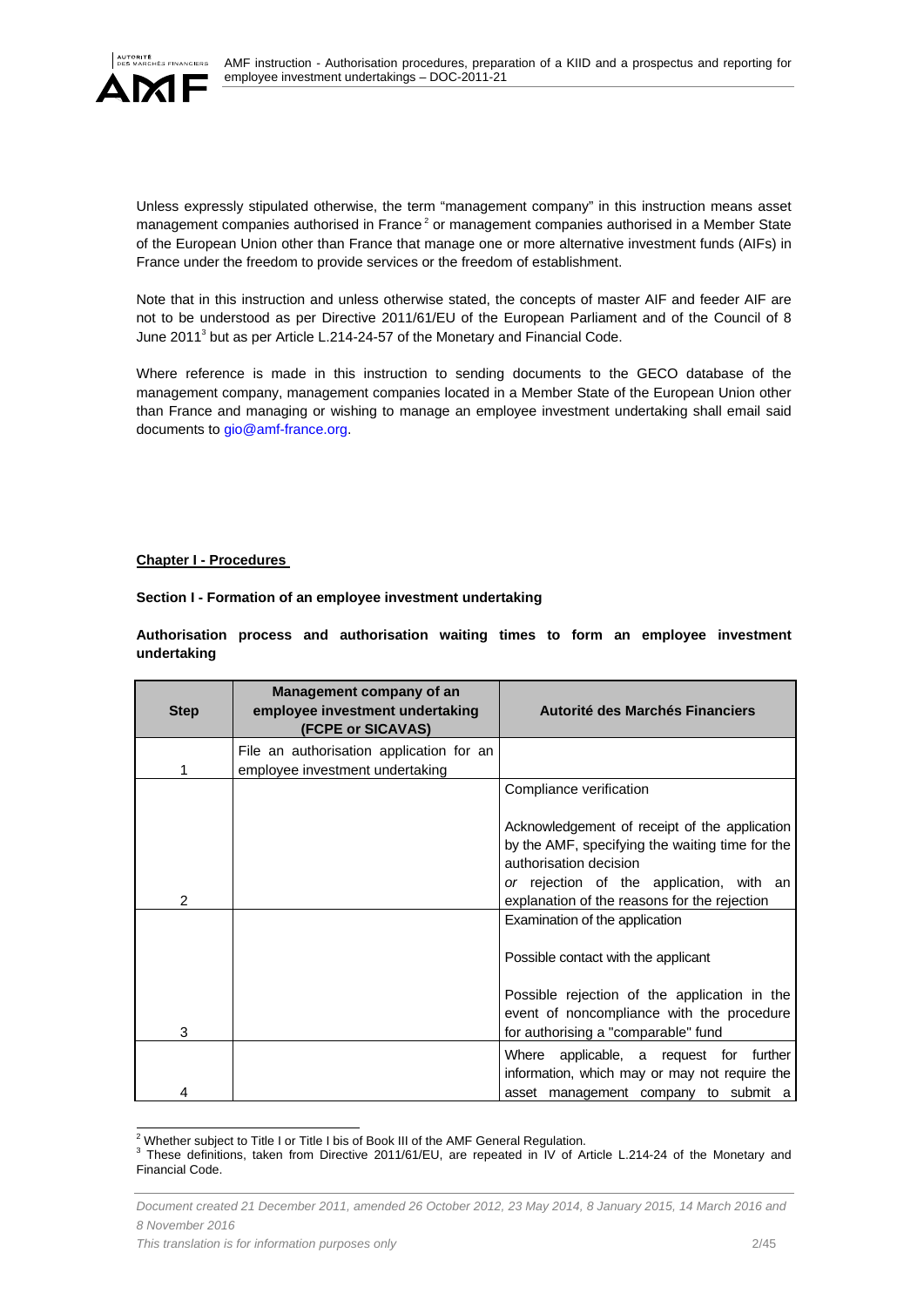|    |                                                                                                                                                      | supplementary information sheet                                                                |
|----|------------------------------------------------------------------------------------------------------------------------------------------------------|------------------------------------------------------------------------------------------------|
|    |                                                                                                                                                      |                                                                                                |
| 4a | filing<br>Where<br>applicable,<br>οf<br>the<br>supplementary information sheet and the<br>information requested within 60 days of the<br>request     |                                                                                                |
|    |                                                                                                                                                      | Receipt of the supplementary information sheet<br>and the information requested                |
| 4b |                                                                                                                                                      | Acknowledgement of receipt specifying the new<br>deadline for the authorisation decision       |
| 5  |                                                                                                                                                      | Notice of the decision to grant or refuse<br>authorisation, or implicit authorisation decision |
| 6  | Notification of the initial deposit certificate<br>for SICAVAS                                                                                       |                                                                                                |
| 7  |                                                                                                                                                      | Update of the GECO database                                                                    |
| 8  | Submission of the final Key Investor<br>Information<br>(KIID)<br>Document<br>and<br>prospectus according to the procedures<br>stipulated in Annex XV |                                                                                                |

# **Authorisation waiting times**

| Type of operation                   | <b>Waiting time</b>                          |
|-------------------------------------|----------------------------------------------|
| Formation                           | One month<br>(approx. 23 working days)       |
| Formation of a feeder fund          | 15 working days<br>(approx. 13 working days) |
| Creation under a fast-track process | 8 working days                               |

# **Article 1 - Authorisation procedure**

The formation of an employee investment undertaking or a sub-fund of an employee investment undertaking requires AMF authorisation. Subject to the marketing procedure arising from Directive 2011/61/EU (for employee investment undertakings managed by management companies authorised under Directive 2011/61/EU), the units or shares of an employee investment undertaking cannot be marketed until such authorisation has been obtained.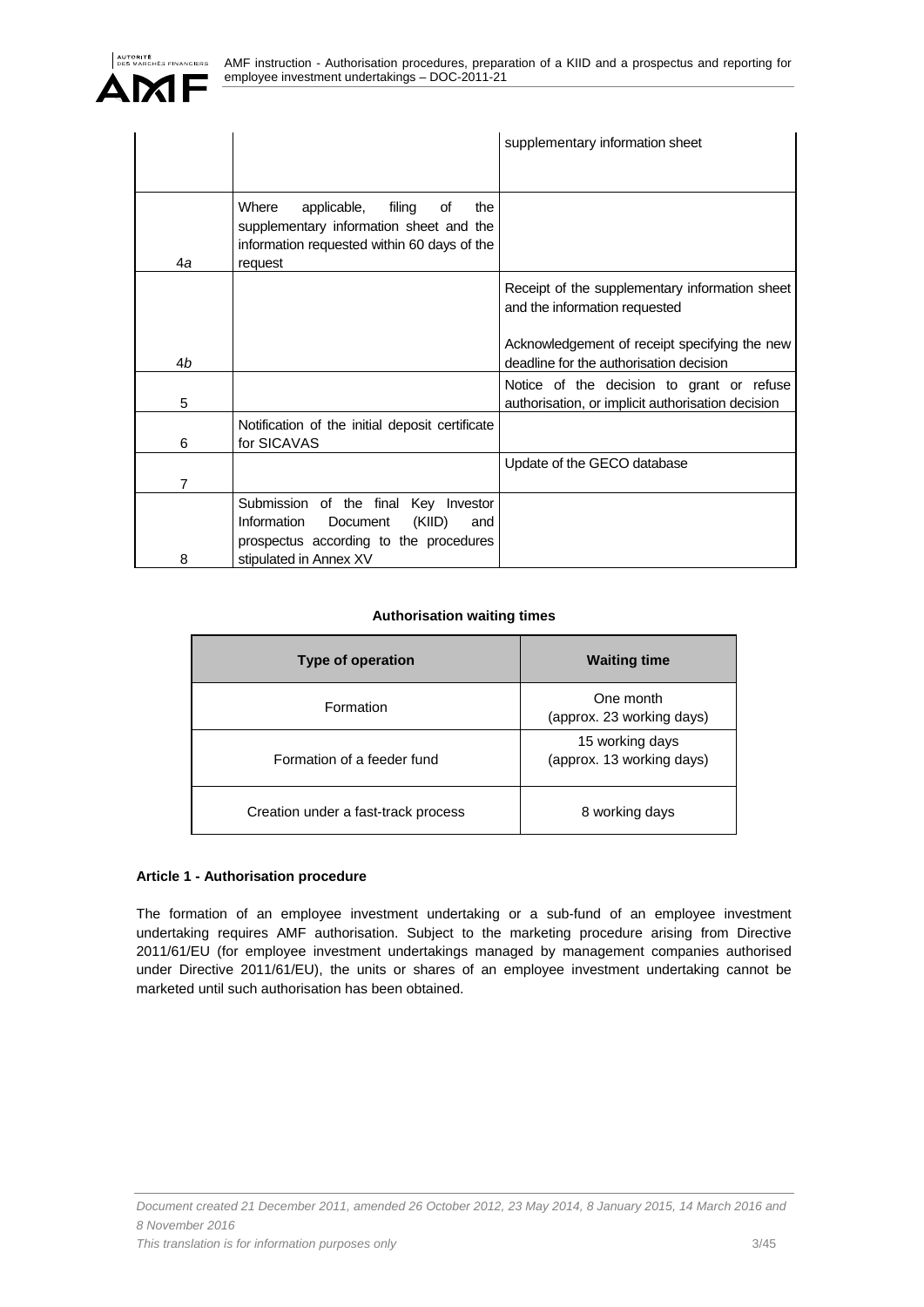

# **Specific provisions applicable to employee investment undertakings managed by management companies authorised under Directive 2011/61/EU – Marketing procedure**

Where the employee investment undertaking is managed by an asset management company authorised in France in accordance with Directive 2011/61/EU<sup>4</sup>, that company has to comply with Articles 421-1 and 421-13 of the AMF General Regulation before it starts marketing in France to professional clients and retail clients, respectively.

Where the asset management company wishes to apply for authorisation to market the units or shares of the employee investment undertaking **in France** at the same time as it applies for authorisation for the said undertaking, the asset management company must fill out the authorisation application, appending the necessary documentation (see Annexes I and I bis or III and III bis).

The maximum waiting time of 20 working days mentioned in Article 421-2 of the AMF General Regulation for informing the asset management company whether it may begin marketing the employee investment undertaking to professional clients also pertains to applications for marketing to retail clients. If the marketing procedure is carried out at the same time as the authorisation, this period starts to run on the authorisation date of the employee investment undertaking, provided the application is complete. If the application is complete and compliant, notification for marketing in France will be issued along with the authorisation notification.

The asset management company shall refer to another AMF instruction where:

a) it follows this procedure after the employee investment undertaking has been authorised, in a situation where the employee investment undertaking was not marketed on being authorised;

b) it wishes to market the employee investment undertaking in a Member State of the European Union other than France under European passporting arrangements.

Where the employee investment undertaking is managed by a management company authorised in a Member State of the European Union other than France, the management company shall refer to another AMF instruction as regards marketing the fund in France<sup>5</sup>.

To obtain authorisation for the employee investment undertaking, an application containing the items stipulated in this instruction must be filed with the AMF.

The authorisation application must be signed by a person duly empowered by the management company or a person authorised by the SICAV for employee shareholders (hereafter "SICAVAS") if the latter is selfmanaged. That person shall be either a legal representative, meaning one of the senior managers of the SICAVAS or the management company, or a specifically empowered person.

Once the application has been filed, the AMF may, at any point during the authorisation procedure, request proof of the powers vested in the person filing the application.

 4 The total asset value of managed AIFs, calculated in accordance with Article 2 of Commission Delegated Regulation (EU) No. 231/2013 of 19 December 2012, exceeds the limits set in Article R.532-12-1 of the Monetary and Financial Code or, where it is lower but the French asset management company has opted for full application of Directive 2011/61/EU.

<sup>5</sup> Note that marketing the units or shares of AIFs managed by a management company established in a Member State of the European Union other than France to retail clients in France is subject to the specific requirements set out in Article 421-13 of the AMF General Regulation:

<sup>1)</sup> an instrument for the exchange of information and mutual assistance in the area of discretionary asset management has been set up between the AMF and the supervisory authority of the management company; and

<sup>2)</sup> the management company meets the requirements set out in a mutual recognition agreement establishing the specific requirements applicable to the authorisation of management companies of AIFs that may be marketed to retail clients concluded between the AMF and the supervisory authority of the management company.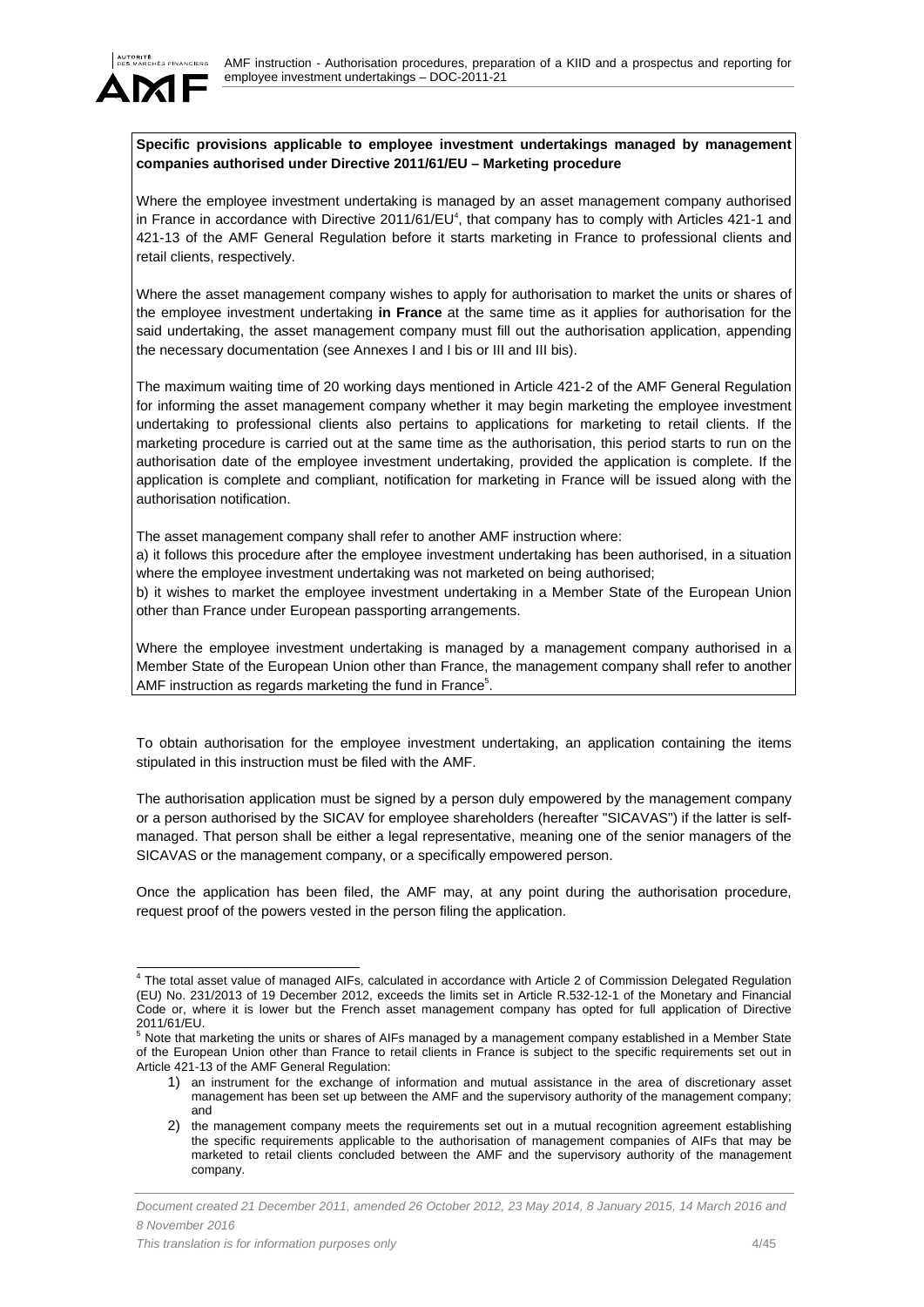

To avoid overly frequent requests to modify employee investment undertakings, the authorisation applications must previously be subject to an in-depth and duly completed examination of all the features of such undertaking.

### **Article 2 - Filing the authorisation application**

### **Article 2-1 - Standard process for filing authorisation applications**

Under the terms of Article 424-2 of the AMF General Regulation, the authorisation application filed with the AMF to form an employee investment undertaking must include:

1 Two copies – one copy only if the application is filed online – of the duly completed authorisation application form found in Annex I;

2 The attachments referred to in Annex I, along with any other document that the management company deems necessary for the examination of the application;

3 The signed letter of undertaking referred to in Annex II.

The application may be filed online through the extranet of the GECO database in the area reserved for the management company.

### **Article 2-2 - Fast-track process for filing authorisation applications**

All employee investment funds (hereafter "FCPEs") and SICAVAS may use this procedure, with the exception of employee buyout funds.

Under the terms of II of Article 424-2 of the AMF General Regulation, every authorisation application filed with the AMF to form an employee investment undertaking must include:

- The duly completed authorisation application form found in Annex III;
- The attachments referred to in Annex III along with any other document that the management company deems necessary for the examination of the application;
- The signed letter of undertaking referred to in Annex IV.

The application is filed online with the AMF through the extranet of the GECO database in the area reserved for the management company.

# **Article 2-2-1 - Eligibility for the fast-track authorisation procedure**

I. For the purposes of point 1 of II of Article 424-2 of the AMF General Regulation: "The reference AIF and the comparable AIF shall be managed by the same asset management company or the same delegated investment manager, or by asset management companies or delegated investment managers belonging to the same corporate group and subject to the AMF's assessment of the information supplied by the asset management company of the comparable AIF in accordance with an AMF instruction".

If the comparable employee investment undertaking and the reference employee investment undertaking are managed by the same asset management companies or delegated investment managers belonging to the same corporate group, the AMF will assess their comparability in consideration of the use of common resources, management methods and control.

II. For the purposes of point 4 of II of Article 424-2 of the AMF General Regulation: "Subscribers to the comparable AIF must meet the conditions for subscribing or purchasing the reference AIF."

Marketing materials for the comparable employee investment undertaking must not differ any more than necessary from those for the reference employee investment undertaking filed with the AMF, in order to maintain the consistency of the information provided in advertising with the Key Investor Information Document (KIID) and the prospectus of the comparable employee investment undertaking. Differences, additions or omissions of information between the marketing materials for the comparable employee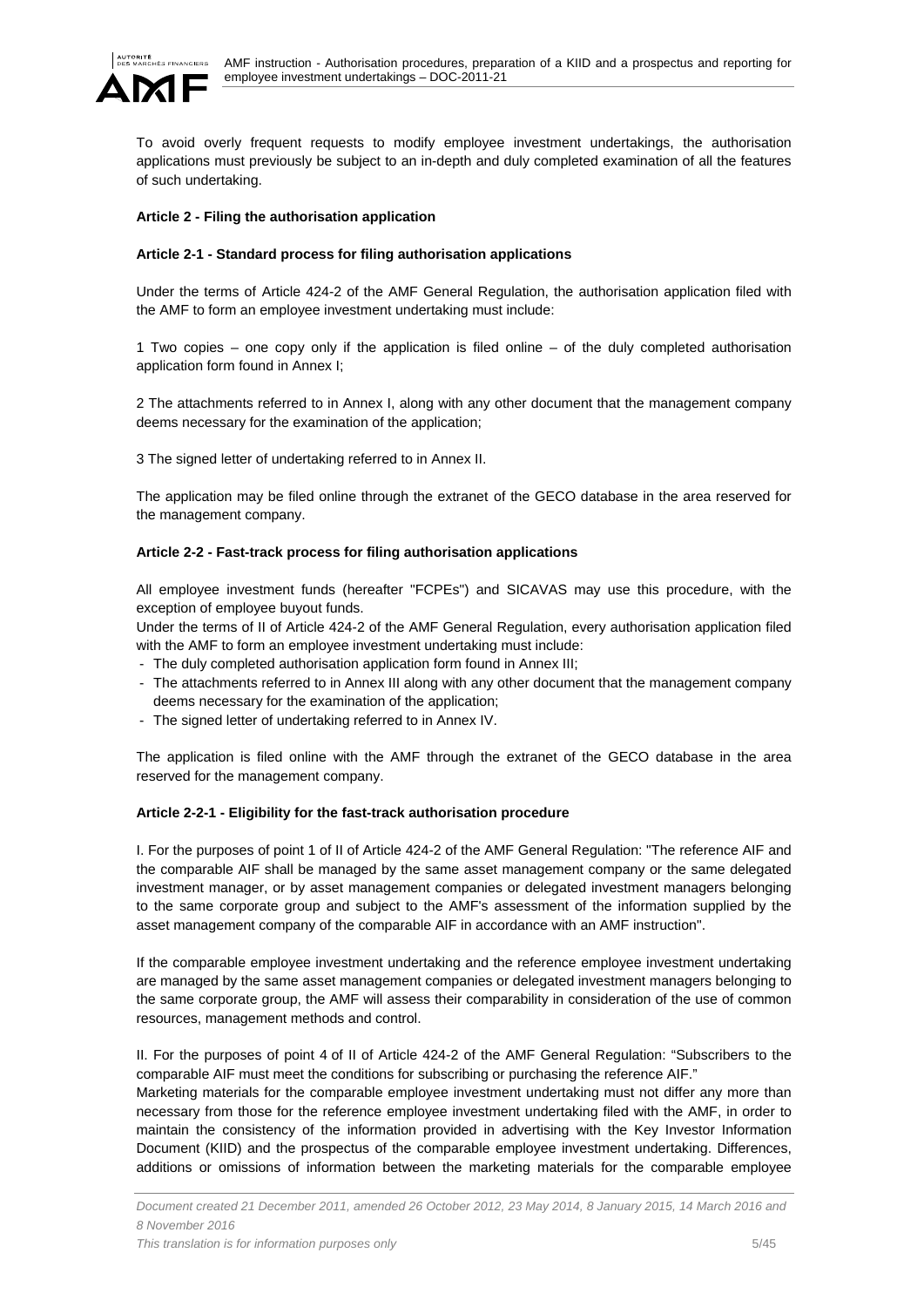

investment undertaking and those for the reference employee investment undertaking must be clearly identified in the authorisation application for the comparable employee investment undertaking.

III. For the purposes of point 5 of II of Article 424-2 of the AMF General Regulation: "The investment strategy, risk profile, operating rules and articles of incorporation of the comparable AIF must be similar to those of the reference AIF".

The similarity of the investment strategy, risk profile, operating rules and articles of incorporation of the comparable employee investment undertaking to those of the reference employee investment undertaking will be assessed on the basis of the number and the nature of identical features of both employee investment undertakings. Any differences, additions or omissions of information between the two employee investment undertakings must be clearly identified in the authorisation application for the comparable employee investment undertaking.

IV. For the purposes of point 3 of II of Article 424-2 of the AMF General Regulation: "The reference AIF must not have undergone any changes, other than those listed in an AMF instruction. At the reasoned request of the asset management company of the comparable AIF, the AMF may allow an AIF that has undergone changes other than those referred to in the instruction to be a reference AIF".

The changes referred to in point 3 of II of Article 424-2 of the AMF General Regulation are:

1 A change that does not require the authorisation of the AMF in the service providers involved in the investment management or in the administrative and accounting management of the reference employee investment undertaking, or

2 An amendment to the Key Investor Information Document (KIID) and/or the prospectus of the reference employee investment undertaking affecting one of the following:

*a)* ISIN code, name of the employee investment undertaking, expected period of existence;

*b)* change in charges or the means of collecting charges;

*c)* institution designated to centralise subscriptions and redemptions;

d) accounting year;

*e)* allocation of income;

*f)* date and frequency of net asset value calculations;

*g)* where and how the net asset value is disseminated;

*h)* creation of unit or share classes not subject to AMF authorisation;

*i*) assets used, provided that the change in such instruments does not affect other items that are not referred to in this article.

The management company's programme of activity must be consistent with any changes made.

This procedure cannot be used if the format if the reference employee investment undertaking is a Key Investor Information Document (KIID) that has not been examined by the AMF as part of the initial authorisation procedure.

# **Article 2-3 - Filing authorisation applications for a temporary FCPE**

For the formation of a temporary FCPE as defined in Article 31-6 of this instruction, the management company files with the AMF a single application for forming the temporary FCPE and merging it with the employee investment AIF.

This application must include:

- Two copies one copy only if the application is filed online of the duly completed authorisation application form found in Annex I of this instruction;
- The other attachments referred to in Annex I along with any other document that the management company deems necessary for the examination of the application;
- The signed letter of undertaking referred to in Annex II;
- The date on which the planned merger of the temporary FCPE and the employee investment AIF will take effect.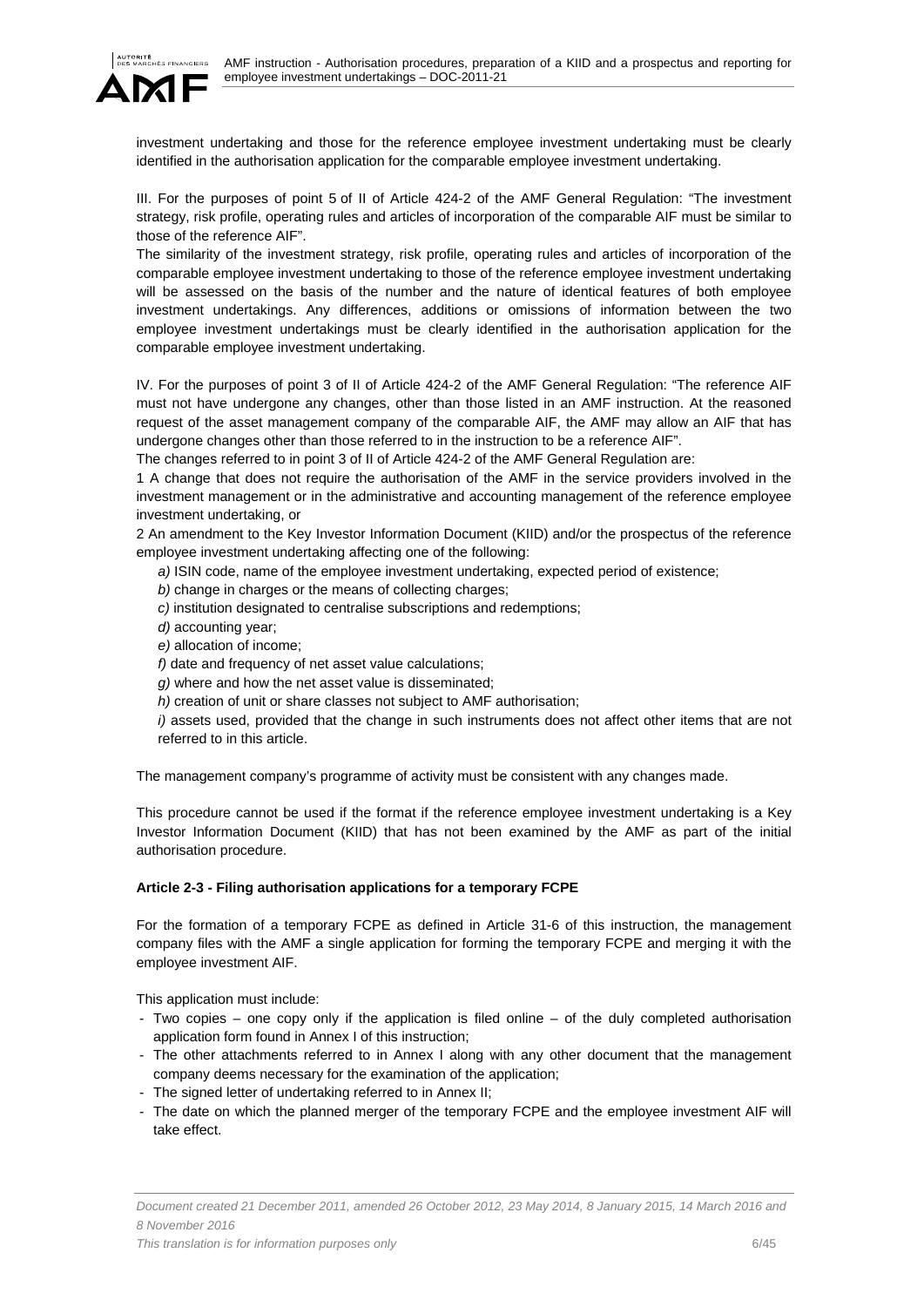

Where this date falls after the three-month period allowed for the merger or demerger, issuance of authorisation shall be considered as an express waiver within the meaning of Article 424-5 of the AMF General Regulation.

The application may be filed online through the extranet of the GECO database in the area reserved for the management company.

# **Article 3 - Registration by the AMF**

The AMF registers the authorisation application when it is received. An acknowledgement of receipt of the application is sent to the SICAVAS or to the management company. The acknowledgement of receipt certifies that the application has been filed with the AMF and stipulates the waiting period for authorisation.

If the application is incomplete or noncompliant, it is returned to the sender with an explanation of the reasons for its rejection. These reasons may be twofold:

- 1 Missing documents;
- 2 Documents are incomplete or fail to comply with the laws and regulations in force.

If the reference employee investment undertaking and the comparable employee investment undertaking do not meet the requirements referred to in II of Article 424-2, "the AMF shall notify the applicant, stipulating that the further information must be included in an authorisation application in accordance with the procedures described" in I of Article 2-1 of this instruction. The management company of the employee investment undertaking must provide the AMF with the documents mentioned in Article 2-1 within the 60-day period referred to in the last paragraph of II of the same article.

### **Article 4 - Examination of the authorisation application by the AMF**

The AMF may ask for any further information during its examination of the application. The management company or the SICAVAS may submit this information to the AMF electronically, by post or by fax, including the application's references.

If the AMF asks for further information that requires submission of a supplementary information sheet, the AMF shall serve such notice, stipulating that the items requested must arrive within 60 days. In this case the waiting period is suspended. If the AMF fails to receive the said items within 60 days, the authorisation application is deemed to be rejected.

The further information required must be submitted with a supplementary information sheet filled in using the template in Annex VII. The AMF acknowledges receipt when it has received all the information requested. The acknowledgement of receipt stipulates the new deadline for the authorisation decision.

The AMF's decision to grant authorisation is notified to the management company or the SICAVAS.

In the event that authorisation is not explicitly granted, the employee investment undertaking will be deemed to be authorised as of the first day following the authorisation deadline stipulated in the acknowledgement of receipt of the authorisation application or in the acknowledgement of receipt of the further information requested.

### **Article 4-1 - Requirements for delegation of management tasks**

If the employee investment undertaking or the management company wishes to delegate management of the employee investment undertaking, notably investment management,<sup>6</sup> it must comply with the applicable provisions.

e<br><sup>6</sup> Or, for management companies authorised under Directive 2011/61/EU, risk management.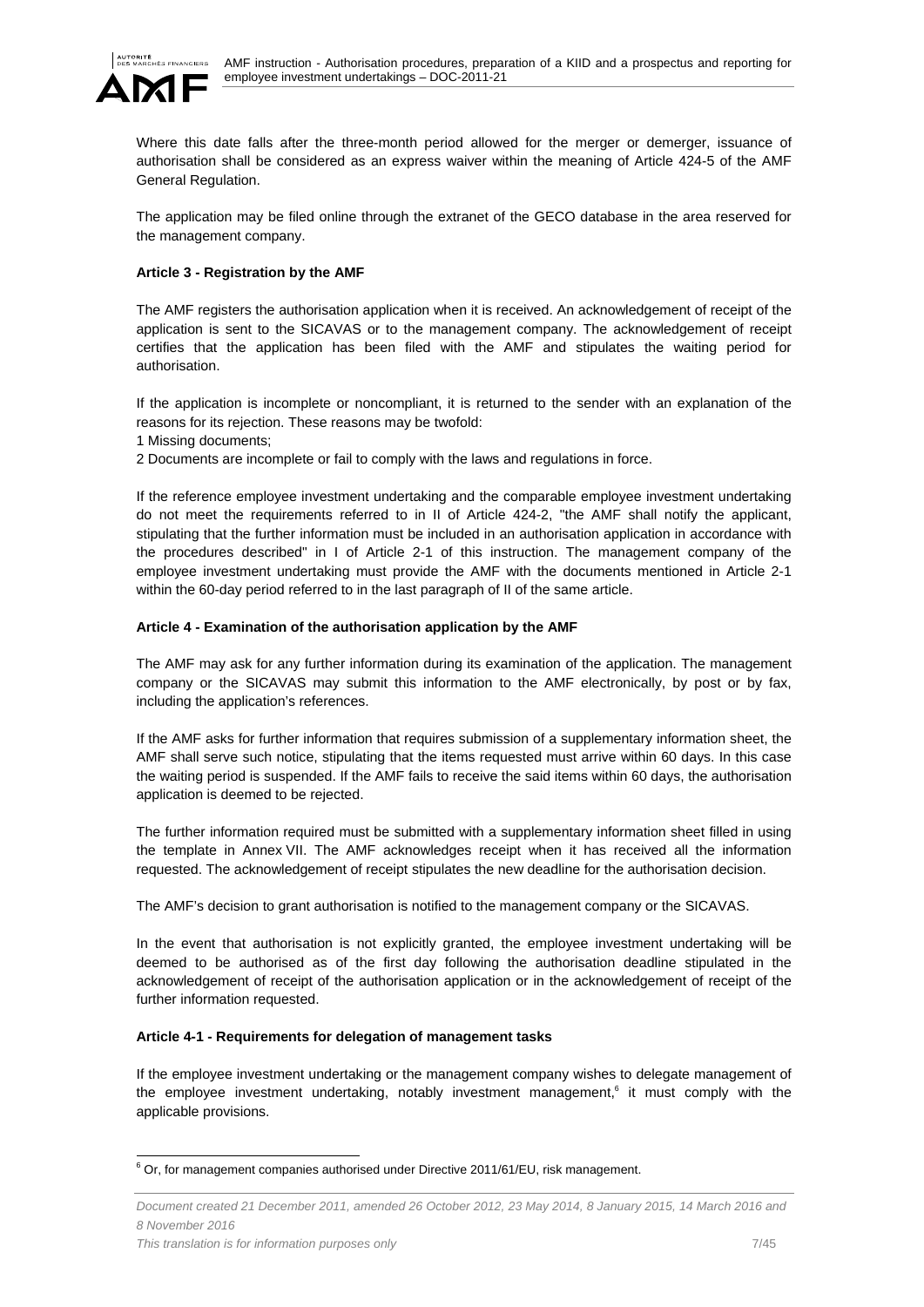

Note that the rules applicable to delegation depend in particular on the situation of the management company (authorisation under Directive 2011/61/EU or not, nationality) and the target clientele (professional or retail).

As regards asset management companies authorised in France, these rules are provided for in Articles 313-77 $^7$  or 318-58 $^8$  of the AMF General Regulation.

Asset management companies authorised in France shall refer also to instruction 2008-03.

### **Article 4-2 - Self-managed SICAVAS**

In accordance with point 3 of Article 422-2 of the AMF General Regulation<sup>9</sup>, SICAVAS that do not delegate the overall management of their portfolio must meet all the requirements applicable to asset management companies.

Consequently they must file an application with the AMF that complies with the programme of activity required for the authorisation of a management company.

### **Article 4-3 - Auditors**

When a SICAVAS or an FCPE is being formed, the authorisation application filed with the AMF must specify the name of the statutory auditor contacted along with the name(s) of the individual(s) responsible for auditing the SICAVAS or FCPE where the auditor is a legal entity.

At the request of the AMF, the auditor must submit the list of its auditing assignments in collective investments and asset management companies, along with the date of appointment to functions performed, the latest budget invoiced or forecasted in the case of a company/fund formation along with its latest total turnover figure.

The management company ensures that a work programme jointly agreed between the auditor and the SICAVAS or the management company is made available to the AMF. The programme must specify the number of hours, broken down by audit task and nature of the activities. It should take into account, where applicable, the specific features of umbrella employee investment undertakings and the master and feeder employee investment undertakings. The forecast auditing fees for these activities must be made available to the AMF, along with the hourly rate being considered.

### **Article 5 - Completion of the authorisation procedure**

### **Article 5-1 - Deposit certificate for the initial capital of SICAVAS**

I. The SICAVAS or the management company must send the AMF the deposit certificate for the initial capital of the SICAVAS immediately after the funds have been deposited.

II. If this document is not received within twelve months of the authorisation, the AMF shall deem the authorisation null and void and so notify the SICAVAS or the management company in writing. Lapse of authorisation may be confined to sub-funds that have failed to file their letter of undertaking or fund deposit certificate.

III. Where warranted by special circumstances, the SICAVAS or the management company may make a reasoned request for an extension of the deadline for depositing the funds. The request may be sent to the AMF by post or online through the extranet of the GECO database in the area reserved for the

 7 For asset management companies governed by Title I of Book III of the AMF General Regulation in respect of their AIF management business.

For asset management companies governed by Title I bis of Book III of the AMF General Regulation in respect of their AIF management business. 9

Applicable by reference from Article 424-1 of the AMF General Regulation to employee investment undertakings.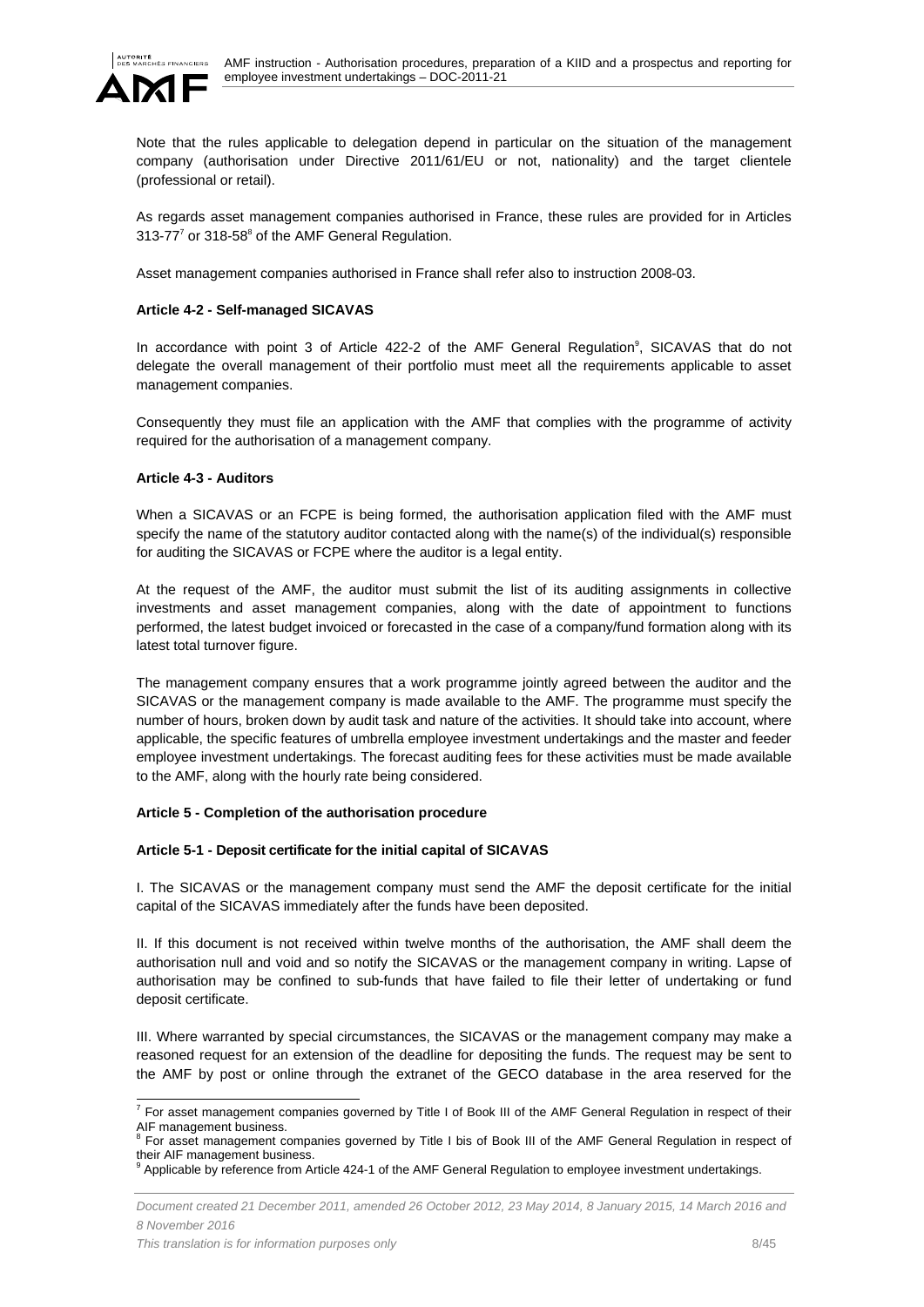

management company. It should state the desired date and must reach the AMF before the date on which the authorisation is declared null and void. If the management company chooses the online procedure, it must attach a PDF file of the letter requesting the extension, signed by a duly empowered person, to its email message. The AMF will notify the SICAVAS or the management company of its decision within eight working days of receiving the request.

IV. The first net asset value of the employee investment undertaking must be calculated as soon as the funds have been deposited.

### **Article 5-2 - Submission of the final versions of the KIID and prospectus to the AMF**

The SICAVAS or the management company must electronically send the AMF the final versions of the Key Investor Information Document (KIID) and prospectus, appending the rules or the articles of incorporation, in accordance with the requirements defined in Annex XV.

### **Section II - Changes (subject to pre-approval / subject to ex-post notification) during the life of an employee investment undertaking and procedures for notifying investors**

### **Article 6 - Changes**

According to Article 422-16 of the AMF General Regulation<sup>10</sup>, "There are two types of changes that can occur during the life of [an employee investment undertaking] (…):

1 Changes subject to pre-approval;

2 Changes subject to ex-post notification."

Changes cannot be implemented, depending on the circumstances, until the depositary has been informed or given its consent and the AMF has been informed or granted its authorisation. Some changes must be added to the AMF's GECO database.

Where changes subject to pre-approval also involve changes subject to ex-post notification, the latter will still be governed by Sub-section 3 of this instruction.

If a change occurs that is not covered by this instruction, the management company will contact the AMF beforehand to determine the appropriate way of dealing with it.

### **Article 6-1 - Streamlined formalities**

Where warranted by special circumstances, the AMF may authorise the management company or the SICAVAS to streamline some of the formalities stipulated in this section.

# **Article 6-2 - Administrative management of "multiple changes"**

"Multiple" changes occur when the same change is made simultaneously to more than 20 employee investment undertakings.

I. Changes subject to pre-approval

When the same change applies simultaneously to more than 20 employee investment undertakings, the management company of these undertakings may ask the AMF in writing to update the corresponding information on the GECO database.

When "multiple" changes subject to pre-approval take place, the AMF updates the relevant data in the GECO database (in accordance with Annex IX). However, the procedures for preparing an authorisation application defined in Sub-section 2 of this section may be adapted.

II. Changes subject to ex-post notification

l

 $10$  Applicable by reference from Article 424-1 of the AMF General Regulation to employee investment undertakings.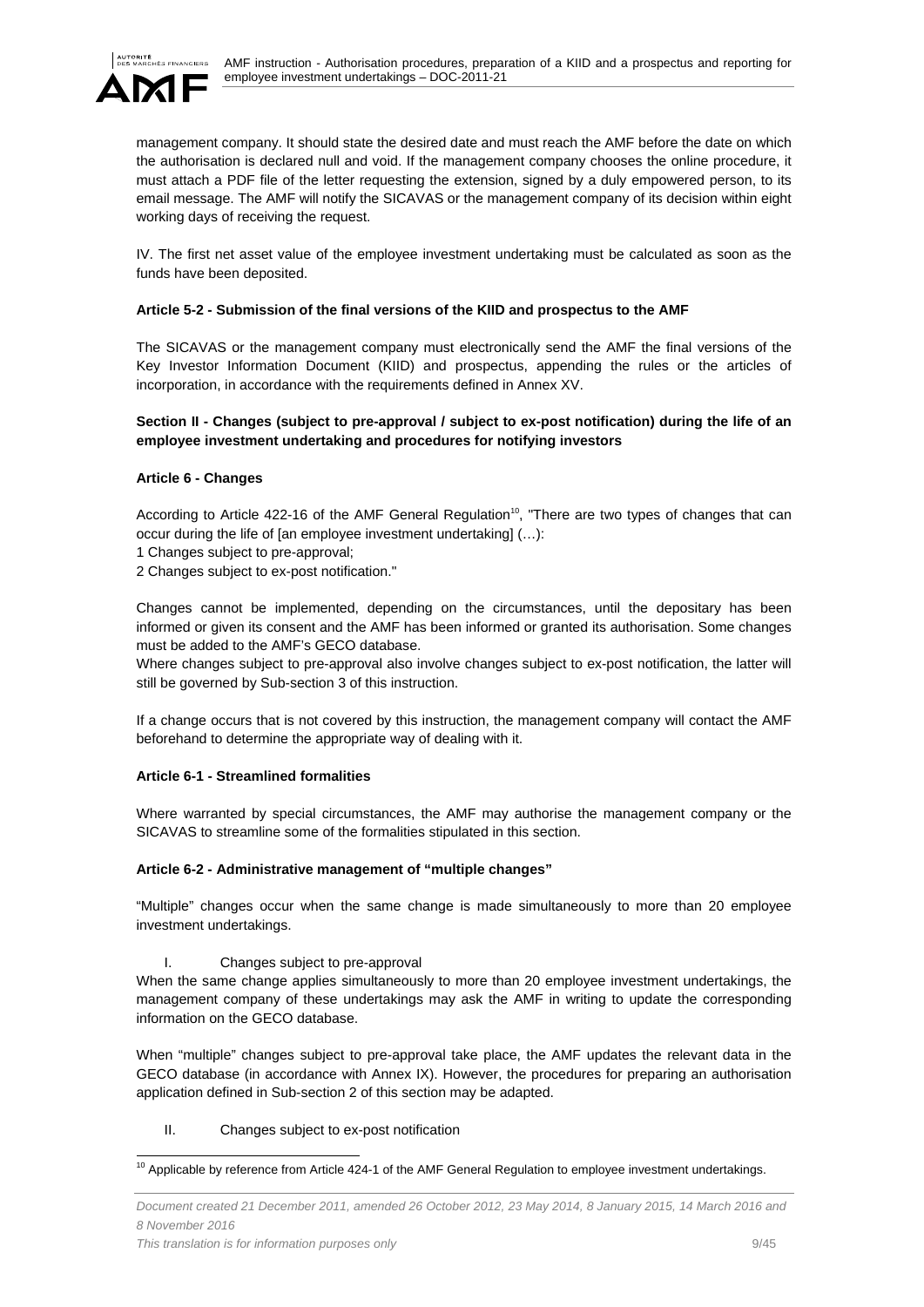

Any request dealing with "multiple" changes subject to ex-post notification must specify the following: 1 The nature of the change;

2 The complete list of the employee investment undertakings concerned, including their names and the ISIN/external code for each class of units or shares;

3 The date on which the change is to take place. This date must not be less than eight working days after the date on which the AMF receives the written request.

When a request made under the terms of this article is incomplete or does not comply with the regulations in force, the AMF will notify the management company or the SICAVAS in writing and explain the reasons for the rejection of the request:

- missing or incomplete documents;
- failure to comply with regulations in force.

### **Sub-section 1 - Changes occurring in the life of an employee investment undertaking**

### **Article 7 - General provisions**

Articles 8 to 12 of this instruction list the changes to employee investment undertakings that qualify as changes subject to pre-approval or changes subject to ex-post notification, as applicable.

The table in Article 8 lists the obligations of management companies or SICAVAS with regard to authorisation and notification of subscribers of employee investment undertaking depending on the changes to the employee investment undertaking.

The "authorisation" column shows whether the change requires AMF authorisation. All changes subject to ex-post notification must simply be reported to the AMF via the GECO extranet of the management company by the day that the change takes effect at the latest.

The "individual notification" and "notification by any means"11 columns show the procedures for notifying unitholders or shareholders of each change.

Individual notification of unitholders or shareholders and the option to redeem units or shares free of charge are not required when all unitholders or shareholders have given their prior consent to the change being considered.

All changes that do not require the AMF's authorisation and/or do not require individual notification may be notified to investors by any means.

In the latter case, the words "after the fact" show whether the notification of the change to unitholders or shareholders can be given after the change takes effect. Failing that, the notification must be given to unitholders or shareholders before the change takes effect and within a reasonable timeframe.

The "redemption/switch free of charge" column shows whether unitholders or shareholders have to be offered the option of redeeming their units or shares free of charge.

Pursuant to Articles L. 214-164 and L. 214-165 of the Monetary and Financial Code, the supervisory board of the FCPE decides on mergers, demergers and liquidations. These are changes subject to preapproval by the AMF (except in the case of liquidation following redemption of all the units on the initiative of the unitholders). Other amendments to an FCPE's regulations are decided under the conditions set forth in the fund's regulations.

l <sup>11</sup> Dissemination methods are explained in detail in Sub-section 4 of Section II of Chapter I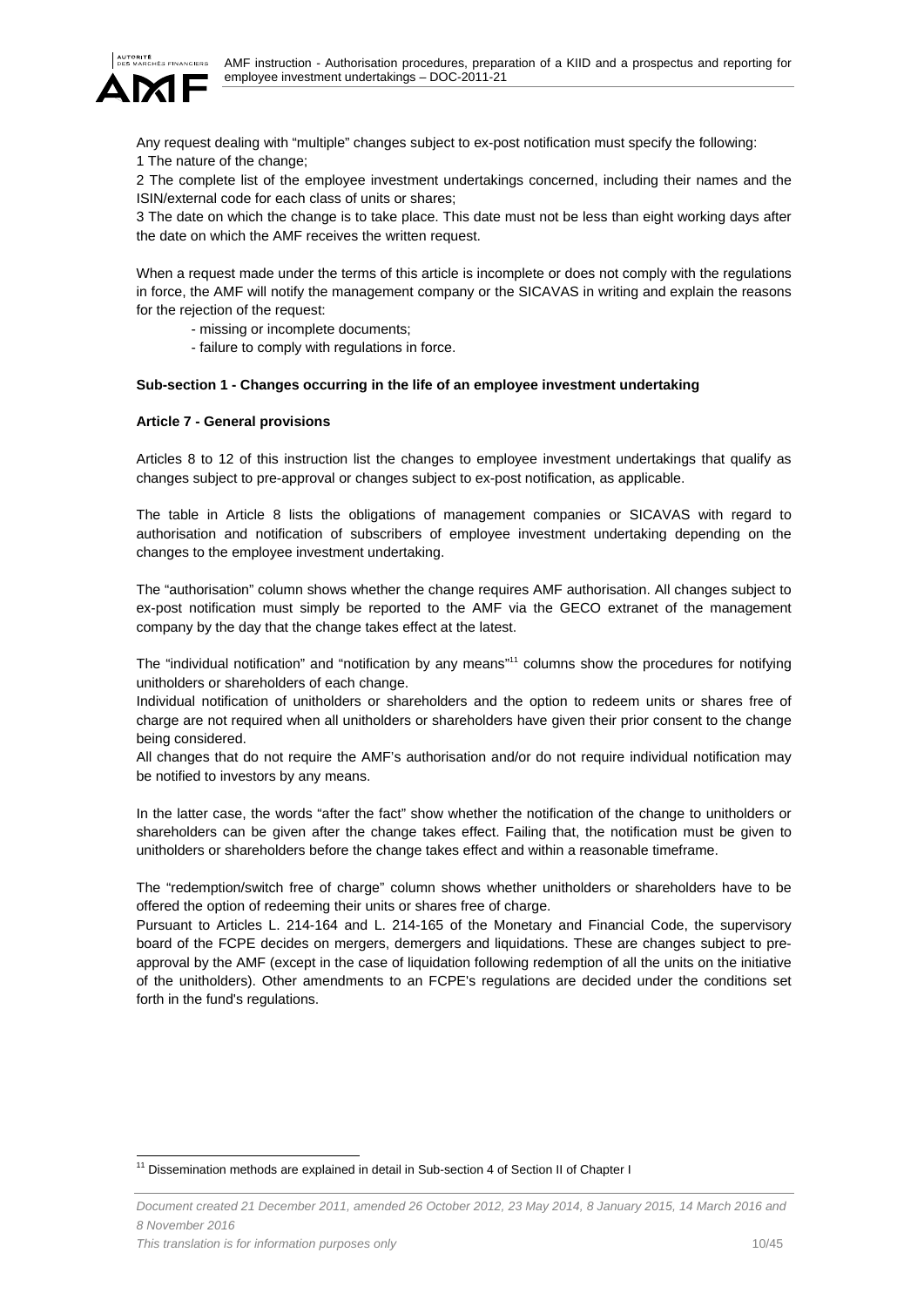

# **Article 8 - Summary table of changes to the KIID and/or the prospectus of an employee investment undertaking, notification of unitholders and redemption free of charge**

| <b>Changes</b>                                                                                         | Authorisation     | <b>Individual</b><br>notification                                                            | <b>Redemption free of</b><br>charge when assets<br>become available /<br>Switching free of charge | <b>Notification by</b><br>any means                                                                                             |
|--------------------------------------------------------------------------------------------------------|-------------------|----------------------------------------------------------------------------------------------|---------------------------------------------------------------------------------------------------|---------------------------------------------------------------------------------------------------------------------------------|
|                                                                                                        |                   | <b>Key Investor Information Document</b>                                                     |                                                                                                   |                                                                                                                                 |
| employee<br>Name<br>οf<br>investment undertaking                                                       |                   |                                                                                              |                                                                                                   | x                                                                                                                               |
| Management company                                                                                     | X                 | x<br>(outside group or<br>intra-group with<br>change of<br>nationality)                      | x<br>(outside group or intra-<br>group with change of<br>nationality)                             | x<br>(intra-group<br>without change of<br>nationality)                                                                          |
| Investment objectives and<br>policy                                                                    |                   |                                                                                              |                                                                                                   |                                                                                                                                 |
| - Investment objectives<br>and policy                                                                  | x<br>(see Art 11) | X<br>if absolute<br>exposure to one or<br>more types of risk<br>exceeds 20% of net<br>assets | X<br>if absolute exposure to<br>one or more types of risk<br>exceeds 20% of net<br>assets         | x<br>if absolute<br>exposure to one<br>or more types of<br>risk becomes<br>less than or equal<br>to 20% of net<br>assets        |
| - Benchmark                                                                                            |                   |                                                                                              |                                                                                                   | x                                                                                                                               |
| Other<br>information:<br>recommended<br>holding<br>period                                              |                   |                                                                                              |                                                                                                   | x                                                                                                                               |
| Appropriation<br>procedures:<br>of<br>appropriation<br>net<br>income and realised net<br>capital gains |                   | X                                                                                            | x                                                                                                 | x<br>Only in the case<br>of employee<br>investment<br>undertakings<br>seeking to<br>explain their<br>distribution<br>procedures |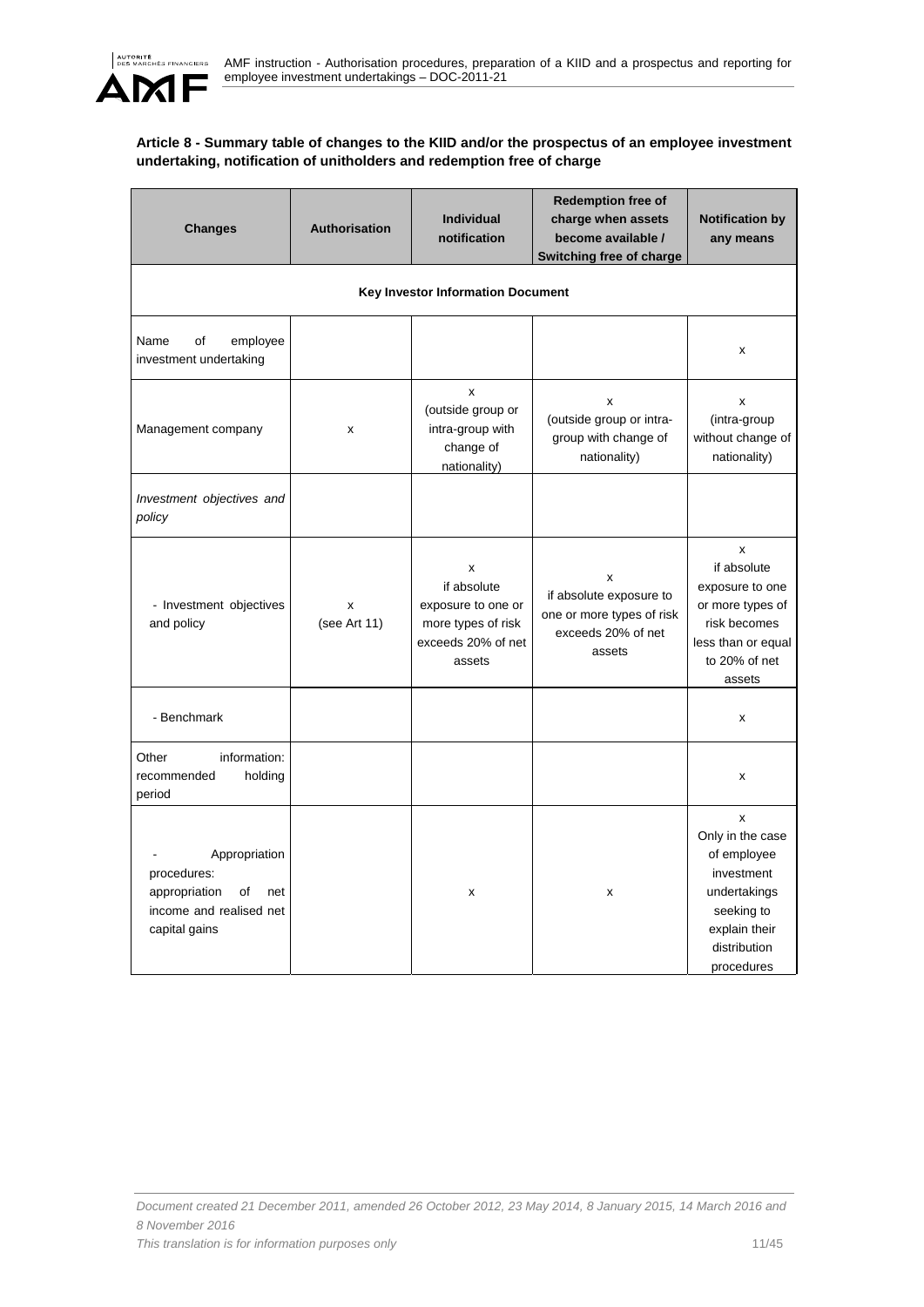

| <b>Changes</b>      | <b>Authorisation</b>                                                                                                                                                                                                                                                                                                                                                                                                   | Individual<br>notification                                                                                                                                                                                                                                                                                                                                                                                             | <b>Redemption free of</b><br>charge when assets<br>become available /<br><b>Switching free of charge</b>                                                                                                                                                                                                                                                                                             | <b>Notification by</b><br>any means                                                                                                                                                                                                                                                                                                                                                                                                       |
|---------------------|------------------------------------------------------------------------------------------------------------------------------------------------------------------------------------------------------------------------------------------------------------------------------------------------------------------------------------------------------------------------------------------------------------------------|------------------------------------------------------------------------------------------------------------------------------------------------------------------------------------------------------------------------------------------------------------------------------------------------------------------------------------------------------------------------------------------------------------------------|------------------------------------------------------------------------------------------------------------------------------------------------------------------------------------------------------------------------------------------------------------------------------------------------------------------------------------------------------------------------------------------------------|-------------------------------------------------------------------------------------------------------------------------------------------------------------------------------------------------------------------------------------------------------------------------------------------------------------------------------------------------------------------------------------------------------------------------------------------|
| Risk/reward profile | x<br>General case: if a<br>change to the level<br>of risk stemming<br>from a change in<br>investment<br>objectives or policy<br>is greater than 20%<br>of net assets in<br>terms of exposure<br>Case of FCPEs<br>invested in<br>securities not<br>admitted to trading<br>on a regulated<br>market: if<br>investment<br>objective or policy<br>changes by more<br>than 20% of net<br>assets in terms of<br>net exposure | x<br>General case: if a<br>change to the level<br>of risk stemming<br>from a change in<br>investment<br>objectives or policy<br>is greater than 20%<br>of net assets in<br>terms of exposure<br>Case of FCPEs<br>invested in<br>securities not<br>admitted to trading<br>on a regulated<br>market: if<br>investment<br>objective or policy<br>changes by more<br>than 20% of net<br>assets in terms of<br>net exposure | x<br>General case: if a change<br>to the level of risk<br>stemming from a change<br>in investment objectives<br>or policy is greater than<br>20% of net assets in<br>terms of exposure<br>Case of FCPEs invested<br>in securities not admitted<br>to trading on a regulated<br>market: if investment<br>objective or policy<br>changes by more than<br>20% of net assets in<br>terms of net exposure | x<br>General case: if a<br>change to the<br>level of risk<br>stemming from a<br>change in<br>investment<br>objectives or<br>policy is less than<br>or equal to 20%<br>of net assets in<br>terms of<br>exposure<br>Case of FCPEs<br>invested in<br>securities not<br>admitted to<br>trading on a<br>regulated market:<br>if investment<br>objective or<br>policy changes<br>by 20% or less of<br>net assets in<br>terms of net<br>exposure |
|                     |                                                                                                                                                                                                                                                                                                                                                                                                                        |                                                                                                                                                                                                                                                                                                                                                                                                                        |                                                                                                                                                                                                                                                                                                                                                                                                      |                                                                                                                                                                                                                                                                                                                                                                                                                                           |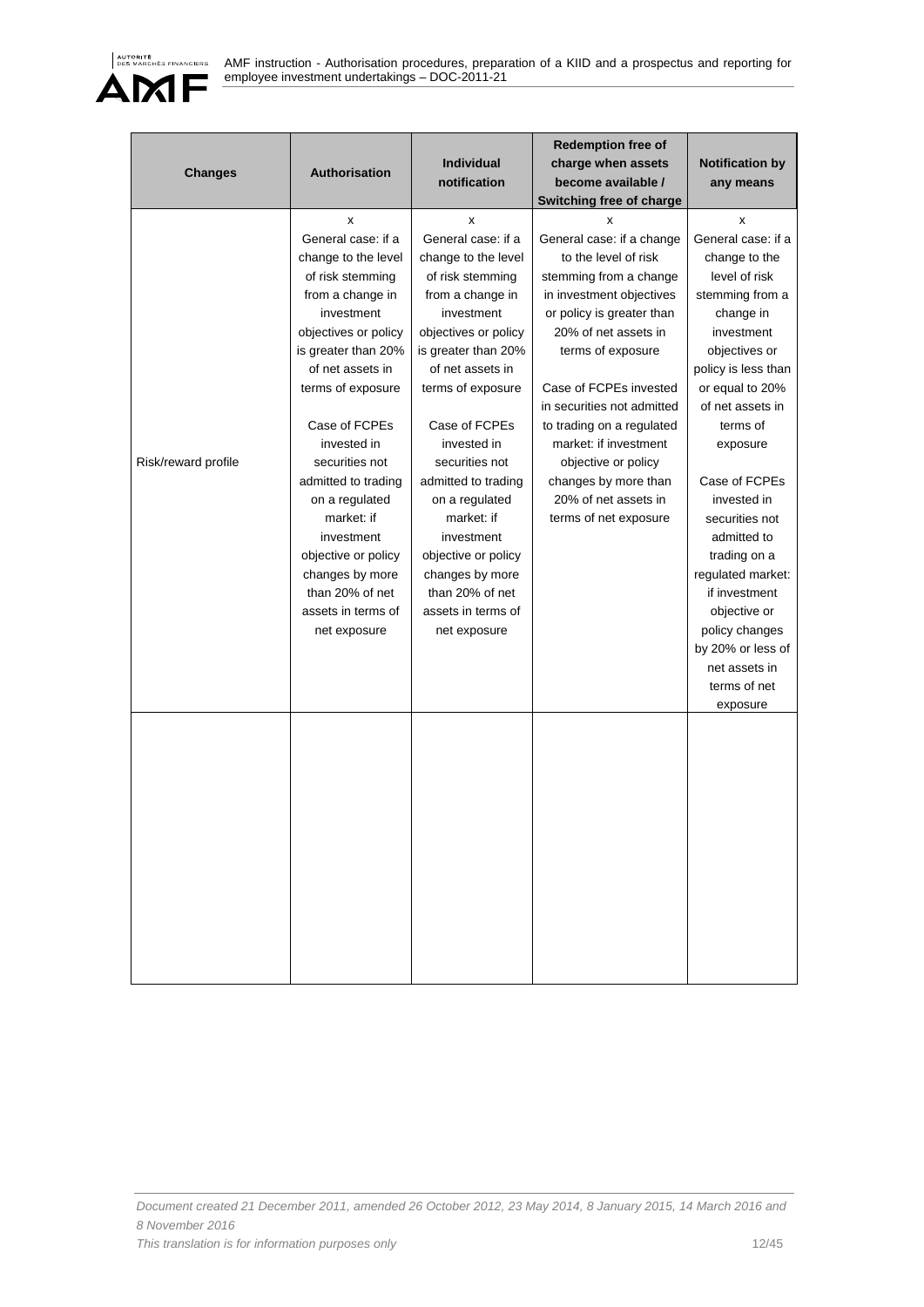

| <b>Changes</b>                                                                                                            | <b>Authorisation</b> | Individual<br>notification       | <b>Redemption free of</b><br>charge when assets<br>become available /<br>Switching free of charge | <b>Notification by</b><br>any means               |
|---------------------------------------------------------------------------------------------------------------------------|----------------------|----------------------------------|---------------------------------------------------------------------------------------------------|---------------------------------------------------|
| Change of master UCITS<br>or AIF                                                                                          | x                    | x                                | x                                                                                                 |                                                   |
| Subscription<br>fee<br>(adjustable<br>entry<br>fees<br>retained)                                                          |                      |                                  |                                                                                                   | x<br>only if it is<br>increased<br>after the fact |
| Redemption<br>fee<br>(adjustable<br>exit<br>fees<br>retained)                                                             |                      | x<br>if it is increased          | x<br>if it is increased                                                                           |                                                   |
| Performance fee (increase<br>entry into force one<br>÷.<br>month after investors have<br>been informed)                   |                      | x<br>if it is increased          | x<br>if it is increased                                                                           | x<br>if it is decreased<br>after the fact         |
| Practical information                                                                                                     |                      |                                  |                                                                                                   |                                                   |
| Legal<br>form<br>(individualised,<br>group-<br>individualised or multi-<br>employee<br>company<br>investment undertaking) |                      |                                  |                                                                                                   | x                                                 |
| Where<br>to<br>find<br>information<br>about the<br>employee<br>investment<br>undertaking                                  |                      |                                  |                                                                                                   | x                                                 |
| - Where to find the net<br>asset value                                                                                    |                      |                                  |                                                                                                   | x                                                 |
| Where<br>find<br>to<br>information about unit or<br>share classes                                                         |                      |                                  |                                                                                                   | x                                                 |
| - Depositary                                                                                                              | х                    | x<br>(outside group)             | x<br>(outside group)                                                                              | x<br>(intragroup)                                 |
| - Account keeper                                                                                                          |                      | x<br>If changed or<br>eliminated |                                                                                                   | x<br>If added                                     |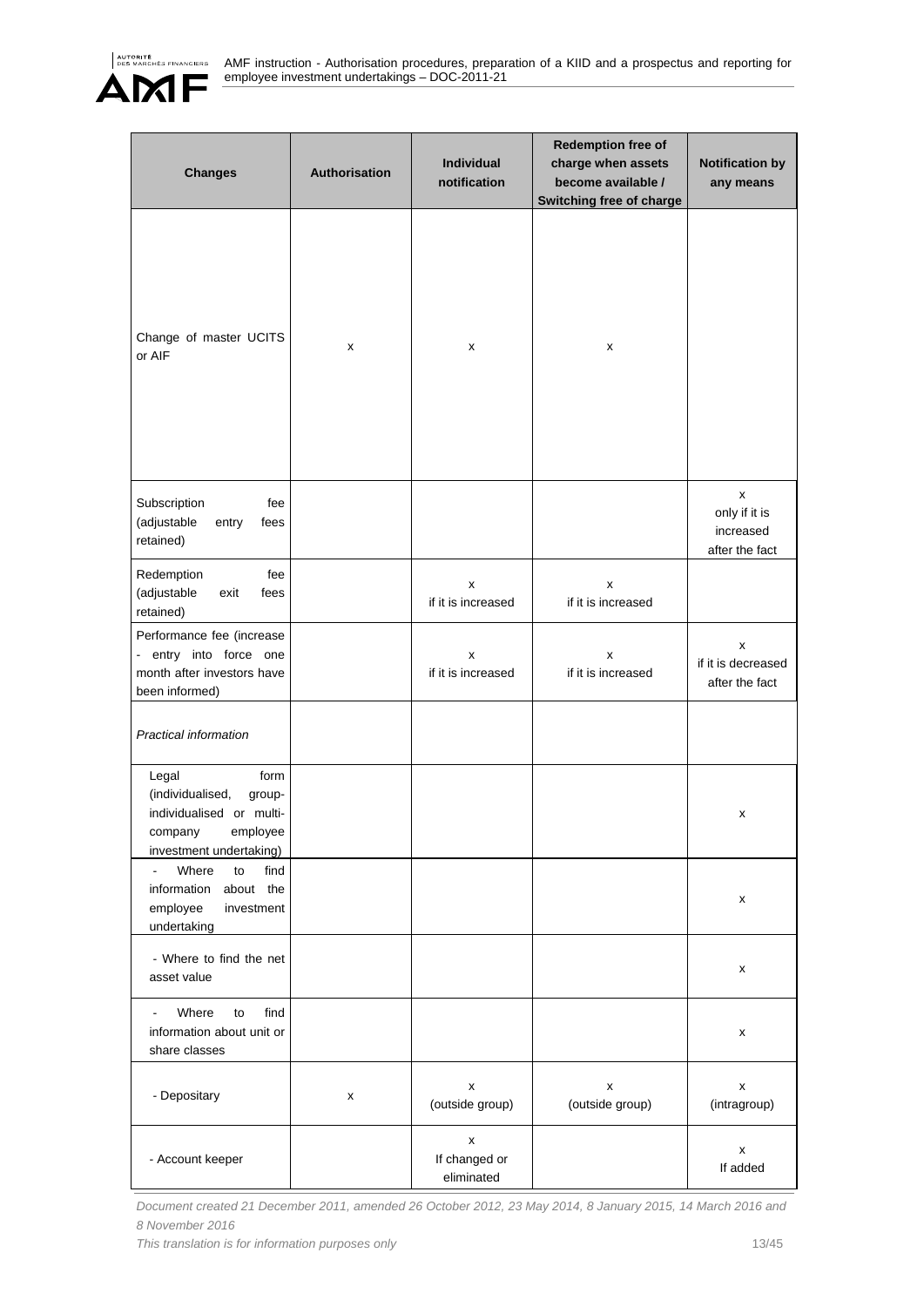

| <b>Changes</b>                                                                                                                           | <b>Authorisation</b>                                                                                                                                                                                                                                                                                               | <b>Individual</b><br>notification                                                                                                | <b>Redemption free of</b><br>charge when assets<br>become available /<br>Switching free of charge                             | <b>Notification by</b><br>any means                                                                                                              |
|------------------------------------------------------------------------------------------------------------------------------------------|--------------------------------------------------------------------------------------------------------------------------------------------------------------------------------------------------------------------------------------------------------------------------------------------------------------------|----------------------------------------------------------------------------------------------------------------------------------|-------------------------------------------------------------------------------------------------------------------------------|--------------------------------------------------------------------------------------------------------------------------------------------------|
| Composition of the<br>supervisory board                                                                                                  |                                                                                                                                                                                                                                                                                                                    |                                                                                                                                  | X                                                                                                                             | X                                                                                                                                                |
| - Valuing securities of<br>company<br>the<br>or<br>a<br>company related to it<br>and not admitted to<br>trading on a regulated<br>market | x<br>If the method for<br>valuing securities is<br>changed                                                                                                                                                                                                                                                         |                                                                                                                                  | х<br>If the method for valuing<br>securities is changed                                                                       | x<br>If the method for<br>valuing securities<br>is changed                                                                                       |
|                                                                                                                                          | x<br>If the weighting in a<br>multi-criteria<br>valuation method is<br>changed <sup>12</sup> if this<br>modification<br>changes the value<br>of the company by<br>more than 20% (in<br>either direction)<br>compared to the<br>valuation that would<br>have been obtained<br>by applying the<br>previous weighting |                                                                                                                                  |                                                                                                                               | x<br>If the weighting in<br>a multi-criteria<br>valuation method<br>is changed <sup>13</sup>                                                     |
| - Change in the liquidity<br>guarantee mechanism                                                                                         | x                                                                                                                                                                                                                                                                                                                  | x                                                                                                                                | x                                                                                                                             |                                                                                                                                                  |
|                                                                                                                                          |                                                                                                                                                                                                                                                                                                                    | Rules or articles of incorporation                                                                                               |                                                                                                                               |                                                                                                                                                  |
| - Classification                                                                                                                         | x<br>see Art 11                                                                                                                                                                                                                                                                                                    | x<br>in case of absolute<br>change of exposure<br>to one or more risk<br>typologies strictly<br>higher than 20% of<br>net assets | х<br>in case of absolute<br>change of exposure to<br>one or more risk<br>typologies strictly higher<br>than 20% of net assets | х<br>in case of<br>absolute change<br>of exposure to<br>one or more risk<br>typologies strictly<br>less than or equal<br>to 20% of net<br>assets |
| - Institution designated<br>to receive subscription-<br>redemption orders                                                                |                                                                                                                                                                                                                                                                                                                    | x<br>Only if the<br>organisation is<br>eliminated                                                                                |                                                                                                                               | x<br>After the fact                                                                                                                              |
| - Auditor                                                                                                                                | X<br>if the AMF staff<br>does not know the                                                                                                                                                                                                                                                                         |                                                                                                                                  |                                                                                                                               | x<br>After the fact                                                                                                                              |

 $12$  See DOC-2012-10-Guide to employee investment undertakings

13 See DOC-2012-10-Guide to employee investment undertakings

 $\overline{a}$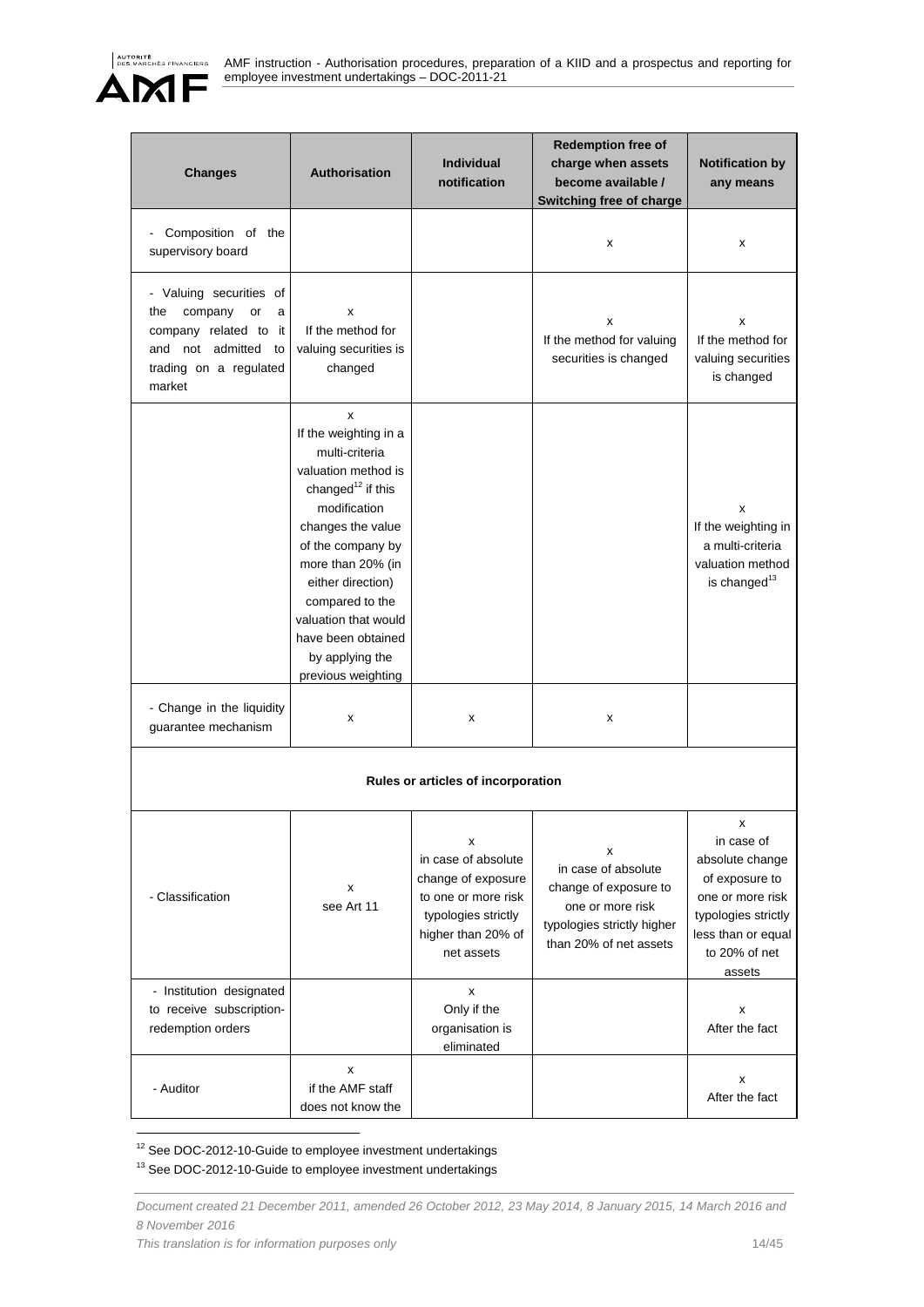

| <b>Changes</b>                                                                                              | Authorisation                                                                                                    | Individual<br>notification                                                                                                                    | <b>Redemption free of</b><br>charge when assets<br>become available /<br><b>Switching free of charge</b>                             | <b>Notification by</b><br>any means                                                                                                                                                                  |
|-------------------------------------------------------------------------------------------------------------|------------------------------------------------------------------------------------------------------------------|-----------------------------------------------------------------------------------------------------------------------------------------------|--------------------------------------------------------------------------------------------------------------------------------------|------------------------------------------------------------------------------------------------------------------------------------------------------------------------------------------------------|
|                                                                                                             | auditor                                                                                                          |                                                                                                                                               |                                                                                                                                      |                                                                                                                                                                                                      |
| Delegation<br>of<br>investment<br>management                                                                | Commitment by the<br>asset management<br>company to ensure<br>compliance with its<br>programme of<br>activity    | x<br>Delegation to a<br>company outside<br>the group of more<br>than 50% of the net<br>assets of the<br>employee<br>investment<br>undertaking | x<br>Delegation to a company<br>outside the group of more<br>than 50% of the net<br>assets of the employee<br>investment undertaking | x<br>Delegation to a<br>company outside<br>the group of less<br>than 50% of the<br>net assets of the<br>employee<br>investment<br>undertaking,<br>or delegation to a<br>company in the<br>same group |
| Delegation<br>of<br>administration<br>and<br>accounting                                                     | Commitment by the<br>asset management<br>company to ensure<br>compliance with its<br>programme<br>of<br>activity |                                                                                                                                               |                                                                                                                                      |                                                                                                                                                                                                      |
| - Guarantor                                                                                                 | x                                                                                                                | x<br>(outside group)                                                                                                                          | x<br>(outside group)                                                                                                                 | x<br>(intragroup)                                                                                                                                                                                    |
| Guarantee<br>or<br>protection (solely in the<br>of<br>interest<br>the<br>unitholders<br>or<br>shareholders) | x                                                                                                                | x                                                                                                                                             |                                                                                                                                      |                                                                                                                                                                                                      |
| οf<br>the<br>Lapse<br>guarantee on the expiry<br>given<br>the<br>date<br>in<br>guarantee                    |                                                                                                                  |                                                                                                                                               |                                                                                                                                      | x                                                                                                                                                                                                    |
| - Change of the holding<br>threshold of the UCITS<br>or AIF                                                 |                                                                                                                  |                                                                                                                                               |                                                                                                                                      | x                                                                                                                                                                                                    |
| Minimum<br>initial<br>subscription amount                                                                   |                                                                                                                  |                                                                                                                                               |                                                                                                                                      | x<br>After the fact                                                                                                                                                                                  |
| Increase<br>in<br>redemption<br>notice<br>period                                                            |                                                                                                                  | x                                                                                                                                             | x                                                                                                                                    |                                                                                                                                                                                                      |
| - Option to<br>restrict,<br>close<br>or<br>re-open<br>subscriptions                                         |                                                                                                                  |                                                                                                                                               |                                                                                                                                      | x                                                                                                                                                                                                    |
| - Introduction<br>of<br>a<br>swing<br>pricing<br>mechanism                                                  |                                                                                                                  |                                                                                                                                               |                                                                                                                                      | x                                                                                                                                                                                                    |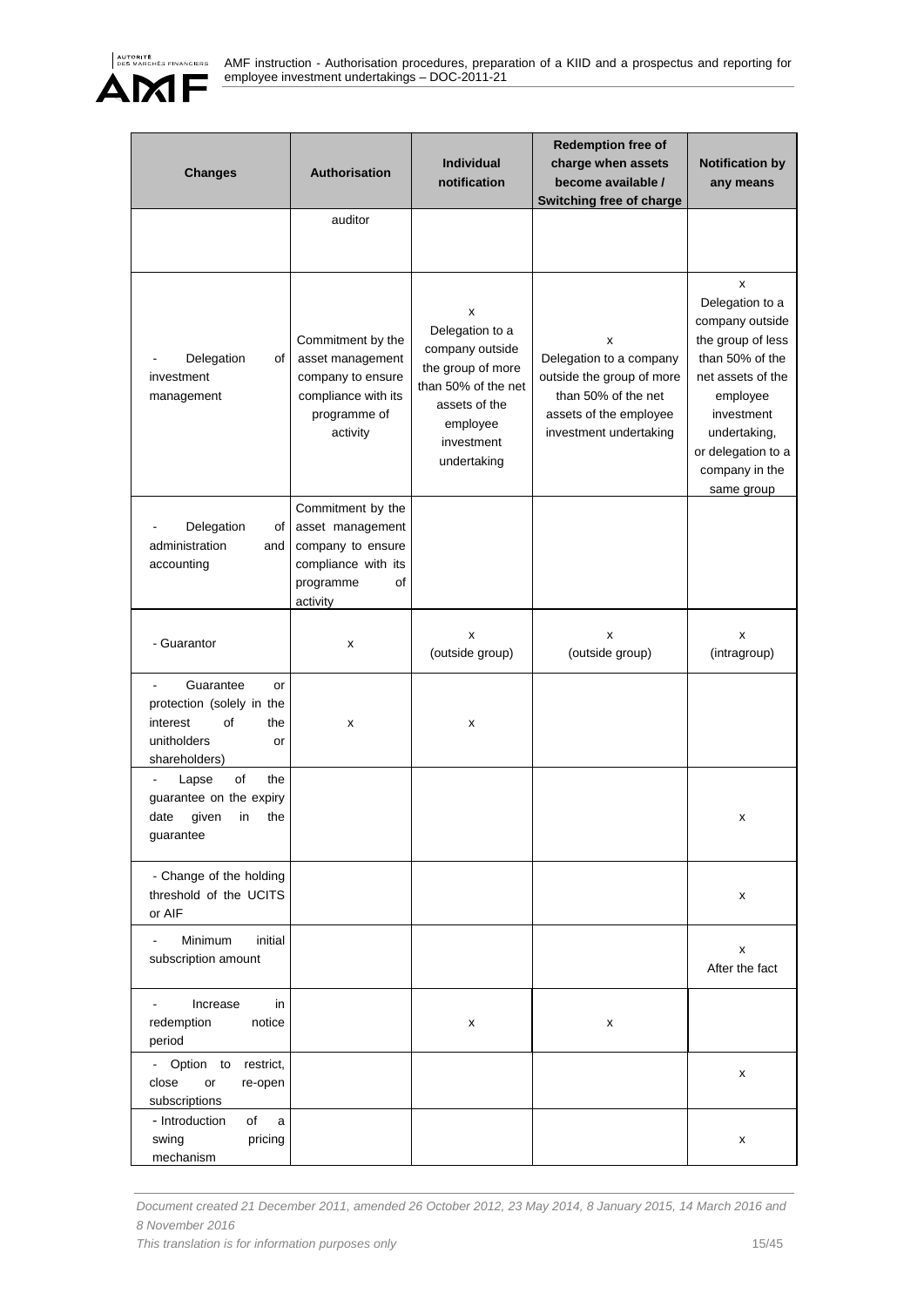

| <b>Changes</b>                                                                                                    | <b>Authorisation</b> | <b>Individual</b><br>notification                                                                                                                                                                                                                                                                                                                                                                                                                                                              | <b>Redemption free of</b><br>charge when assets<br>become available /<br>Switching free of charge                                                                                                                                                                                                                                                                                                     | <b>Notification by</b><br>any means                                                                                                                                                                                                                                                                                                                                                                                                        |
|-------------------------------------------------------------------------------------------------------------------|----------------------|------------------------------------------------------------------------------------------------------------------------------------------------------------------------------------------------------------------------------------------------------------------------------------------------------------------------------------------------------------------------------------------------------------------------------------------------------------------------------------------------|-------------------------------------------------------------------------------------------------------------------------------------------------------------------------------------------------------------------------------------------------------------------------------------------------------------------------------------------------------------------------------------------------------|--------------------------------------------------------------------------------------------------------------------------------------------------------------------------------------------------------------------------------------------------------------------------------------------------------------------------------------------------------------------------------------------------------------------------------------------|
| - Increase in charges                                                                                             |                      | x<br>If items:<br>$-1 + 2^* + 3$ :<br>-or $4$ :<br>- or 5 are increased<br>and payable by<br>unitholders/share-<br>holders (see table<br>in rules or articles<br>of incorporation)<br>Takes effect one<br>month after<br>investors have<br>been informed<br>* if item 2 is<br>increased by more<br>than 10 basis<br>points per calendar<br>year (except for<br>money market<br>employee<br>investment<br>undertakings or<br>short-term money<br>market employee<br>investment<br>undertakings) | x<br>If items:<br>$-1 + 2^* + 3$ :<br>- or 4:<br>- or 5 are increased and<br>payable by<br>unitholders/shareholders<br>(see table in rules or<br>articles of incorporation)<br>*if item 2 is increased by<br>more than 10 basis points<br>per calendar year (except<br>for money market<br>employee investment<br>undertakings or short-<br>term money market<br>employee investment<br>undertakings) | x<br>After the fact if<br>payable by the<br>company<br>If this is payable<br>by<br>unitholders/share<br>-holders and if<br>item 2 is<br>increased by 10<br>basis points or<br>more per<br>calendar year<br>(except for<br>money market<br>employee<br>investment<br>undertakings or<br>short-term money<br>market employee<br>investment<br>undertakings)<br>and subject to<br>this being<br>specifically<br>detailed in the<br>prospectus |
| Order centralisation<br>(time and date)                                                                           |                      |                                                                                                                                                                                                                                                                                                                                                                                                                                                                                                |                                                                                                                                                                                                                                                                                                                                                                                                       | x                                                                                                                                                                                                                                                                                                                                                                                                                                          |
| Decrease<br>in<br>the<br>frequency of net asset<br>value calculations                                             |                      | x                                                                                                                                                                                                                                                                                                                                                                                                                                                                                              | x                                                                                                                                                                                                                                                                                                                                                                                                     |                                                                                                                                                                                                                                                                                                                                                                                                                                            |
| Increase<br>in<br>the<br>οf<br>number<br>days<br>the<br>between<br>centralisation date and<br>the settlement date |                      | x                                                                                                                                                                                                                                                                                                                                                                                                                                                                                              | x                                                                                                                                                                                                                                                                                                                                                                                                     |                                                                                                                                                                                                                                                                                                                                                                                                                                            |
| Frequency<br>οf<br>distributions                                                                                  |                      |                                                                                                                                                                                                                                                                                                                                                                                                                                                                                                |                                                                                                                                                                                                                                                                                                                                                                                                       | x                                                                                                                                                                                                                                                                                                                                                                                                                                          |
| - Base currency of one<br>unit/share class                                                                        |                      | х                                                                                                                                                                                                                                                                                                                                                                                                                                                                                              | х                                                                                                                                                                                                                                                                                                                                                                                                     |                                                                                                                                                                                                                                                                                                                                                                                                                                            |
| - Creation/elimination of<br>a unit or share class (C,<br>D or other if there are no<br>holders in the unit or    |                      |                                                                                                                                                                                                                                                                                                                                                                                                                                                                                                |                                                                                                                                                                                                                                                                                                                                                                                                       | x<br>After the fact                                                                                                                                                                                                                                                                                                                                                                                                                        |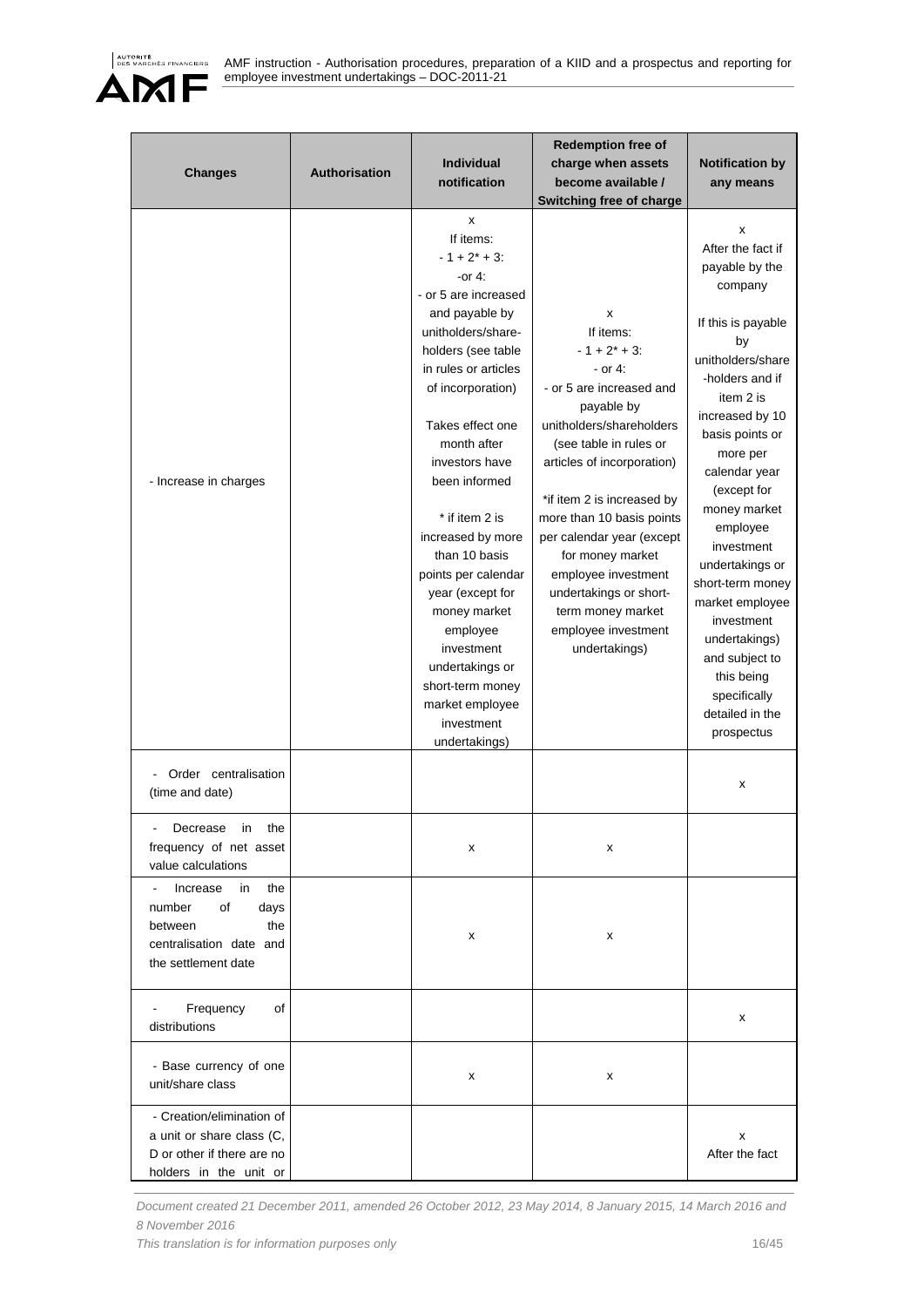

| <b>Changes</b>                                                                                              | <b>Authorisation</b> | <b>Individual</b><br>notification                                                                                         | <b>Redemption free of</b><br>charge when assets<br>become available /<br>Switching free of charge | <b>Notification by</b><br>any means                                                                                            |
|-------------------------------------------------------------------------------------------------------------|----------------------|---------------------------------------------------------------------------------------------------------------------------|---------------------------------------------------------------------------------------------------|--------------------------------------------------------------------------------------------------------------------------------|
| share class eliminated)                                                                                     |                      |                                                                                                                           |                                                                                                   |                                                                                                                                |
| Liquidation<br>οf<br>a<br>unit/share category <sup>14</sup>                                                 | x                    | x<br>Only for unitholders<br>or shareholders of<br>the relevant unit or<br>share class                                    |                                                                                                   | X<br>After the fact<br>only for<br>unitholders or<br>shareholders of<br>the unit or share<br>classes that are<br>not concerned |
| - Reverse split of a unit<br>or share category                                                              |                      | $\mathsf{x}$<br>Only for unitholders<br>or shareholders of<br>the relevant unit or<br>share class<br>(eliminated unit(s)) |                                                                                                   | X<br>Only for<br>unitholders or<br>shareholders of<br>the unit or share<br>classes that are<br>not concerned                   |
| - Splits of a unit or<br>share<br>category,<br>decimalisation                                               |                      |                                                                                                                           |                                                                                                   | x                                                                                                                              |
| - Accounting year                                                                                           |                      |                                                                                                                           |                                                                                                   | x                                                                                                                              |
| Rules<br>for<br>valuing<br>$\overline{a}$<br>securities not admitted<br>to trading on a regulated<br>market |                      |                                                                                                                           |                                                                                                   | x                                                                                                                              |

Any change to the legal structure of the employee investment undertaking (conversion of an employee investment undertaking into a feeder fund, conversion of an umbrella employee investment undertaking) is a change subject to pre-approval.

Transactions to merge or wind up an employee investment undertaking (except where the undertaking is wound up following the redemption of all shares or units) are also changes subject to pre-approval.

In accordance with Article 6 of this instruction, if a proposed change, such as an amendment of the fund rules or articles of incorporation, for example, is not covered by Article 8 of this instruction, the management company will contact the AMF beforehand to determine the appropriate way of handling it.

 $\overline{a}$ <sup>14</sup> Except where an employee investment undertaking is wound up following the redemption of all shares and units on the initiative of the unitholders or shareholders (see article 18-2 of this instruction).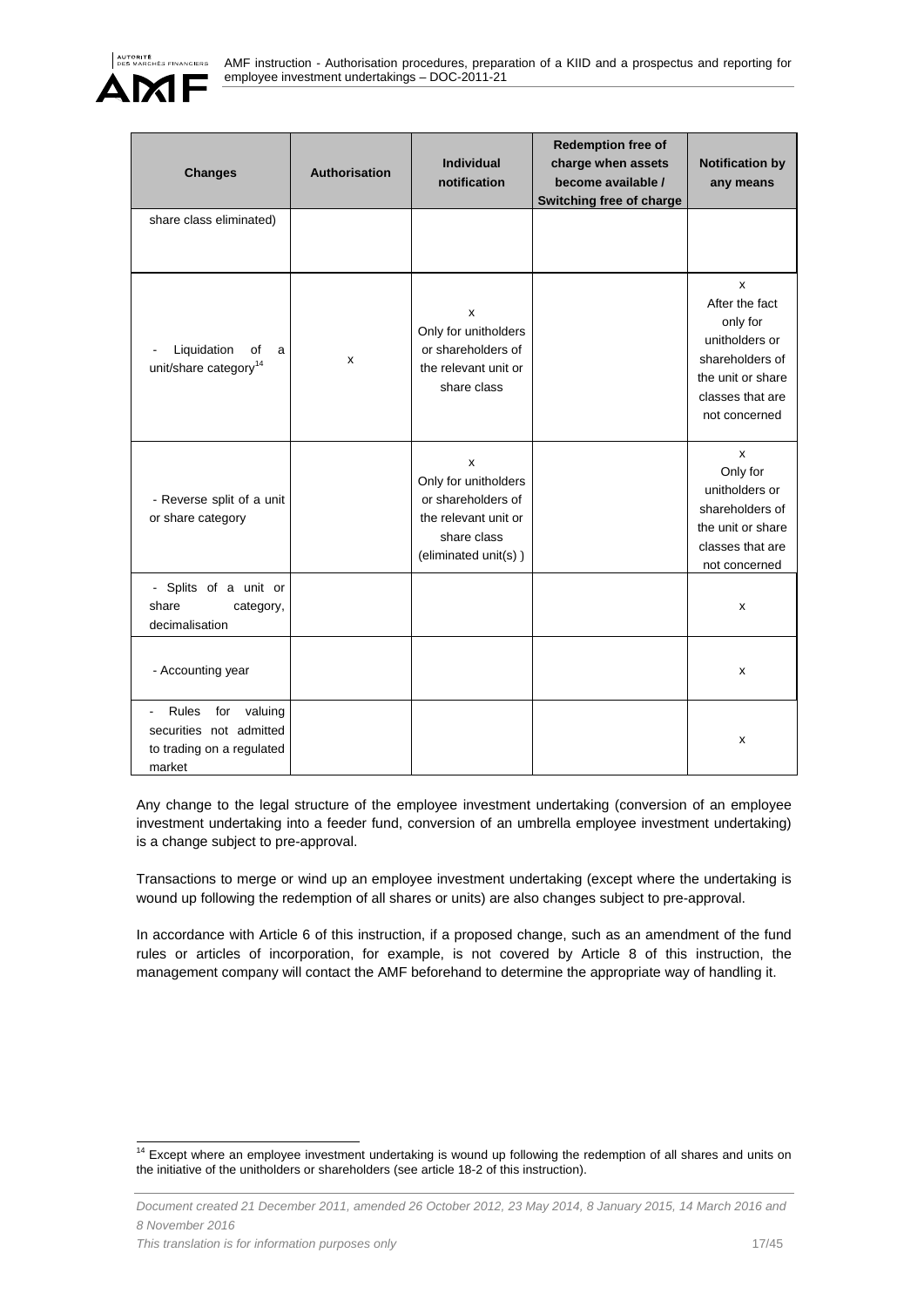

### **Article 9 - Changes affecting the parties**

#### **I. Change of the management company of the employee investment undertaking**

Any change affecting the appointment of the management company of the employee investment undertaking constitutes a change subject to pre-approval. The AMF grants authorisation for such changes, as applicable, when the management company's programme of activity is updated.

### **II. Change affecting the depositary of the employee investment undertaking**

Any change affecting the appointment of the depositary institution for the assets of the employee investment undertaking constitutes a change that is subject to pre-approval. The AMF grants authorisation for such changes, as applicable, when the management company's programme of activity is updated.

In any event, the employee investment undertaking must be able to prove the effective appointment of a depositary institution for its assets at all times.

### **III. Delegation of the administrative management and/or accounting of the employee investment undertaking**

Delegation of the administrative management and/or accounting of the employee investment undertaking does not constitute a change subject to pre-approval. It may be done only in accordance with the requirements referred to in Article 313-77 or, as appropriate, Article 313-58 of the AMF General Regulation. The central administration of the employee investment undertaking must be located in France. The management company's programme of activity must describe the administrative management and/or accounting structure of the employee investment undertaking under its management and specify how much administrative management and accounting is delegated.

### **IV. Delegation of investment management of the AIF**

An asset management company authorised in France may delegate the investment management of an employee investment undertaking in accordance with the requirements referred to in Article 313-77 or, as appropriate, Article 313-58 of the AMF General Regulation.

Any change affecting the appointment of the delegated investment manager of the employee investment undertaking constitutes a change subject to ex-post notification. Delegation of investment management must be consistent with the asset management company's programme of activity. In particular, any plan to sub-delegate investment management requires the explicit approval of the AMF as part of the management company's programme of activity, before being implemented in an AIF.

The AIF must notify the AMF, using the form in Annex VIII of this instruction, of any change affecting a delegated investment manager or a sub-delegated investment manager.

If a SICAVAS delegates all its investment management to a management company, any change affecting the appointment of the delegated management company constitutes a change to the SICAVAS that is subject to pre-approval, in accordance with the requirements referred to in I. above. A SICAVAS may use sub-delegated investment managers subject to the same requirements set out in the first and second paragraphs of point IV of this article.

### **V. Statutory auditor of the AIF**

The appointment of a statutory auditor by the AIF will be deemed to have the AMF's approval if the appointment of the auditor has already been approved by the AMF as part of the formation of another AIF authorised by the AMF.

# **VI. Change of account-keeper**

This change is not considered to be a change subject to AMF authorisation.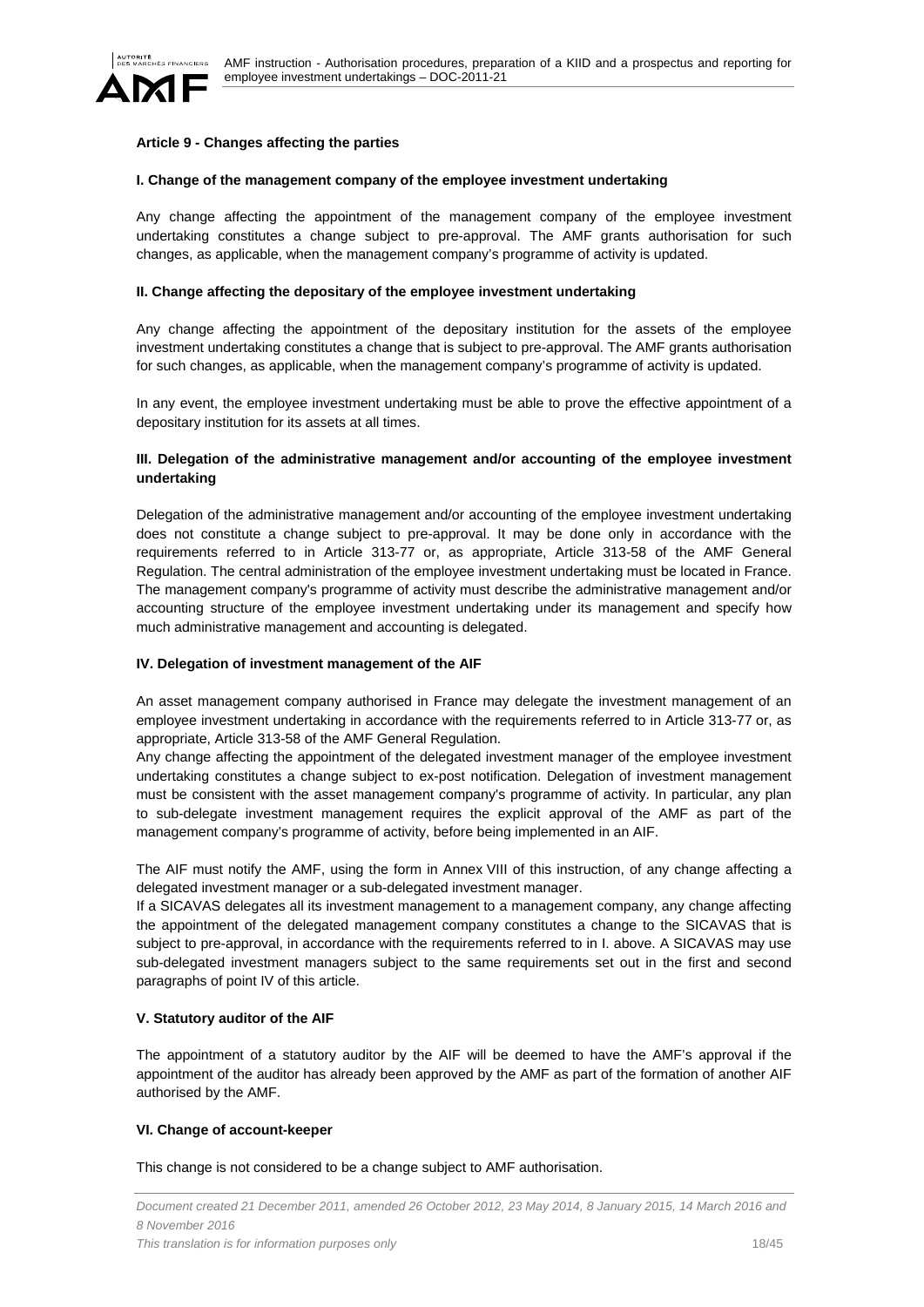

### **Article 10 – Change to the structure of an AIF or to its operating rules**

Any change to the structure of an AIF is subject to pre-approval if it entails:

1 converting an employee investment undertaking covered by Article L. 214-164 of the Monetary and Financial Code to an employee investment undertaking covered by Article L. 214-165 of the same Code, or vice-versa;

2 converting an employee investment undertaking to an umbrella employee investment undertaking, or vice-versa;

3 converting an employee investment undertaking to an employee buyout fund, or vice-versa;

4 changing the valuation rules for securities not admitted to trading on a regulated market;

5 changing a mechanism that guarantees the liquidity of an employee investment undertaking.

#### **Article 11 – Change of the investment policy of the AIF**

Any change affecting the investment strategy constitutes a change subject to pre-approval if it concerns:

#### 1 The management method used by the AIF

For example, a change to the methods for picking financial instruments will be deemed to be a change to the AIF that is subject to pre-approval and, as such, requires authorisation. On the other hand, a change in the benchmark sector does not require authorisation as a change subject to pre-approval.

#### 2 Risk and reward profile of the AIF

Change of the risk and reward profile is assessed if the change of the level of risk stemming from a change in investment objectives or policy is greater than 20% of net assets in terms of exposure, with the exception of employee investment undertakings invested in securities not admitted to trading on a regulated market.

In the latter case, the change of the risk and reward profile is assessed if the change of the level of risk stemming from a change in investment objectives or policy is greater than 20% of net assets in terms of exposure.

3 Guarantee of the AIF.

### **Article 12 - Master and feeder structures**

Conversion of an AIF to a feeder AIF as well as changes to feeder AIFs are assessed with reference to Articles 10 and 11.

### **Article 13 - Notification and/or consent of the depositary and the statutory auditor**

I. Any change to an AIF that requires pre-approval must obtain the unqualified consent of the depositary before the authorisation application is filed with the AMF.

II. Any change to an AIF that is subject to ex-post notification requires the prior disclosure to or consent of the depositary before it is implemented in accordance with the terms of the agreement between the management company and its depositary. The management company must make the notification or consent of the depositary available to the AMF.

III. The statutory auditor of the AIFmust be informed of all changes, whether subject to pre-approval or to ex-post notification.

The statutory auditor of the employee investment undertaking must be informed beforehand of any planned modifications, particularly in the following cases:

- changes affecting the mechanism guaranteeing the liquidity of the securities;
- changes to the valuation rules for securities not admitted to trading on a regulated market that are held by the employee investment undertaking.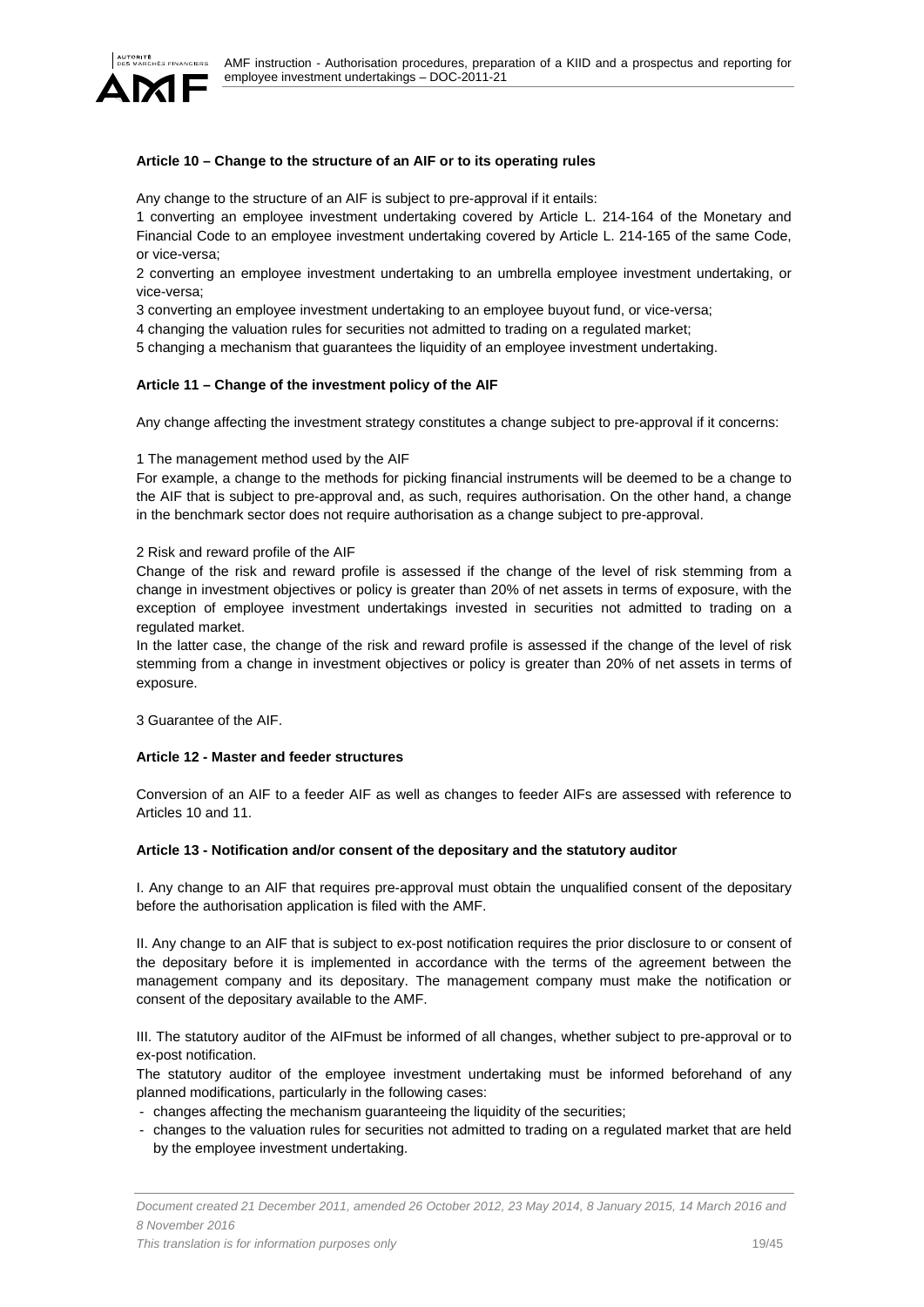

# **Sub-section 2 - Changes subject to pre-approval**

# **Authorisation process and authorisation waiting period for a change requiring pre-approval to an employee investment undertaking**

| <b>Step</b> | Management company of an FCP or a SICAVAS                                                                                             | Autorité des Marchés Financiers                                                                                                                                                                               |
|-------------|---------------------------------------------------------------------------------------------------------------------------------------|---------------------------------------------------------------------------------------------------------------------------------------------------------------------------------------------------------------|
| 1           | Filing of an authorisation application for a change<br>subject to pre-approval                                                        |                                                                                                                                                                                                               |
|             |                                                                                                                                       | Compliance verification                                                                                                                                                                                       |
| 2           |                                                                                                                                       | Acknowledgement of receipt of the application by<br>the AMF specifying the waiting time for the<br>authorisation decision or return of application<br>with an explanation of the reasons for its<br>rejection |
|             |                                                                                                                                       | Examination of the application                                                                                                                                                                                |
| 3           |                                                                                                                                       | Possible contact with the applicant                                                                                                                                                                           |
| 4           |                                                                                                                                       | Request for further information, which may or<br>may not require the management company to<br>submit a supplementary information sheet                                                                        |
| 4a          | Where<br>applicable, filing<br>of a supplementary<br>information sheet and the information requested<br>within 60 days of the request |                                                                                                                                                                                                               |
|             |                                                                                                                                       | Receipt of the supplementary information sheet<br>and the information requested                                                                                                                               |
| 4b          |                                                                                                                                       | Acknowledgement of receipt stipulating the new<br>expiry date of the new authorisation waiting<br>period                                                                                                      |
| 5           |                                                                                                                                       | Notice of the decision to grant or refuse<br>authorisation, or implicit authorisation decision                                                                                                                |
| 6           | Notification of holders individually, through the press<br>or any medium, depending on the circumstances                              |                                                                                                                                                                                                               |
| 7           |                                                                                                                                       | Updating of the GECO database                                                                                                                                                                                 |
| 8           | Filing of final Key Investor Information Document<br>(KIID) and prospectus in accordance with the<br>process stipulated in Annex XV   |                                                                                                                                                                                                               |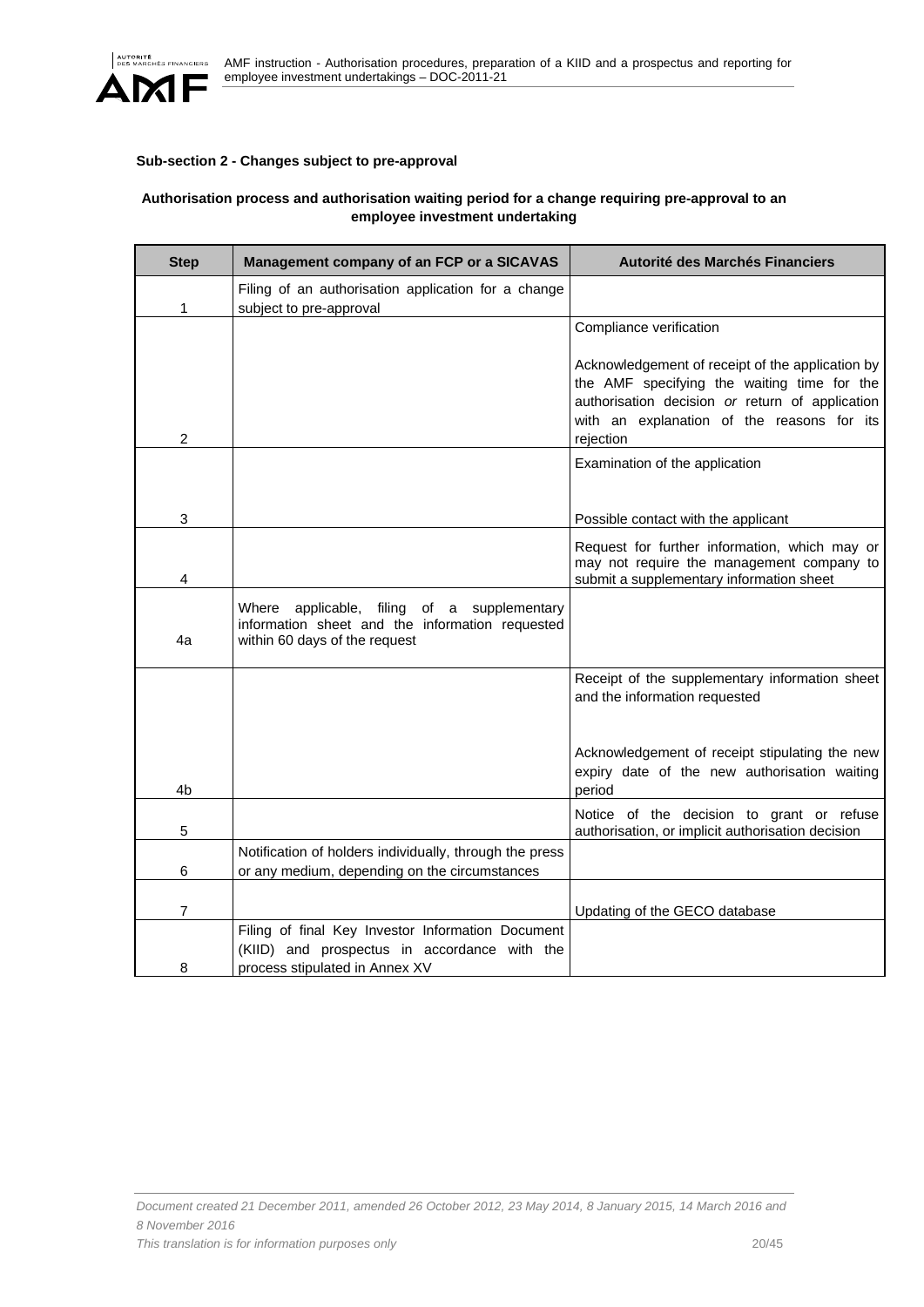

# **Authorisation waiting times**

| Type of operation                              | <b>Waiting time</b>                          |
|------------------------------------------------|----------------------------------------------|
| Change subject to pre-approval to a feeder AIF | 15 working days<br>(approx. 13 working days) |
| Mergers and demergers                          | 20 working days<br>(approx. 17 working days) |
| Other changes subject to pre-approval          | 8 working days                               |

# **Article 14 - Filing the authorisation application**

### **Article 14 - 1 – Usual case**

Any changes subject to pre-approval must be submitted to the AMF as a file that includes:

1 Two copies – only one copy if the application is filed on-line – of the authorisation form in Annex VI. Each section must be filled in and the sections affected by the change must be clearly identified;

2 Where the change requiring pre-approval is subject to the prior agreement of the supervisory board, a simple letter stating the reason for the change and the date of validation by the supervisory board, and confirming that the board meeting was duly held and proceeded in accordance with the requirements set forth in the rules. The management company shall make the minutes of the supervisory board available to the AMF;

3 The attachments mentioned in Annex VI, along with any other document that the management company deems necessary for the examination of the application.

If an identical change subject to pre-approval affects more than one AIF, the AMF may allow the authorisation applications to be filed together at the request of the management company or the SICAV.

The application may be filed on-line through the extranet of the GECO database in the area reserved for the management company.

# **Article 14-2 - Special case – Merger/Acquisition of an employee investment undertaking**

The merger or demerger must be approved by the supervisory board or the board of directors of the contributing AIF. The transaction must also be approved by the supervisory board or board of directors of the beneficiary AIF, unless its rules or articles of incorporation provide that it should receive assets from other AIFs.

If the supervisory board is unable to meet, the management company shall draft a report to that effect and, if a new supervisory board cannot be formed, the management company, in agreement with the depositary, shall be permitted to transfer the assets of the employee investment undertaking to a multicompany fund.

The merger or demerger must be completed within three months of receiving authorisation from the AMF (except in the case of a merger of a temporary FCPE into an employee shareholding AIF). Failing this, the authorisation may be declared null and void.

# **Article 14-3 - Special case – Winding up/Liquidation**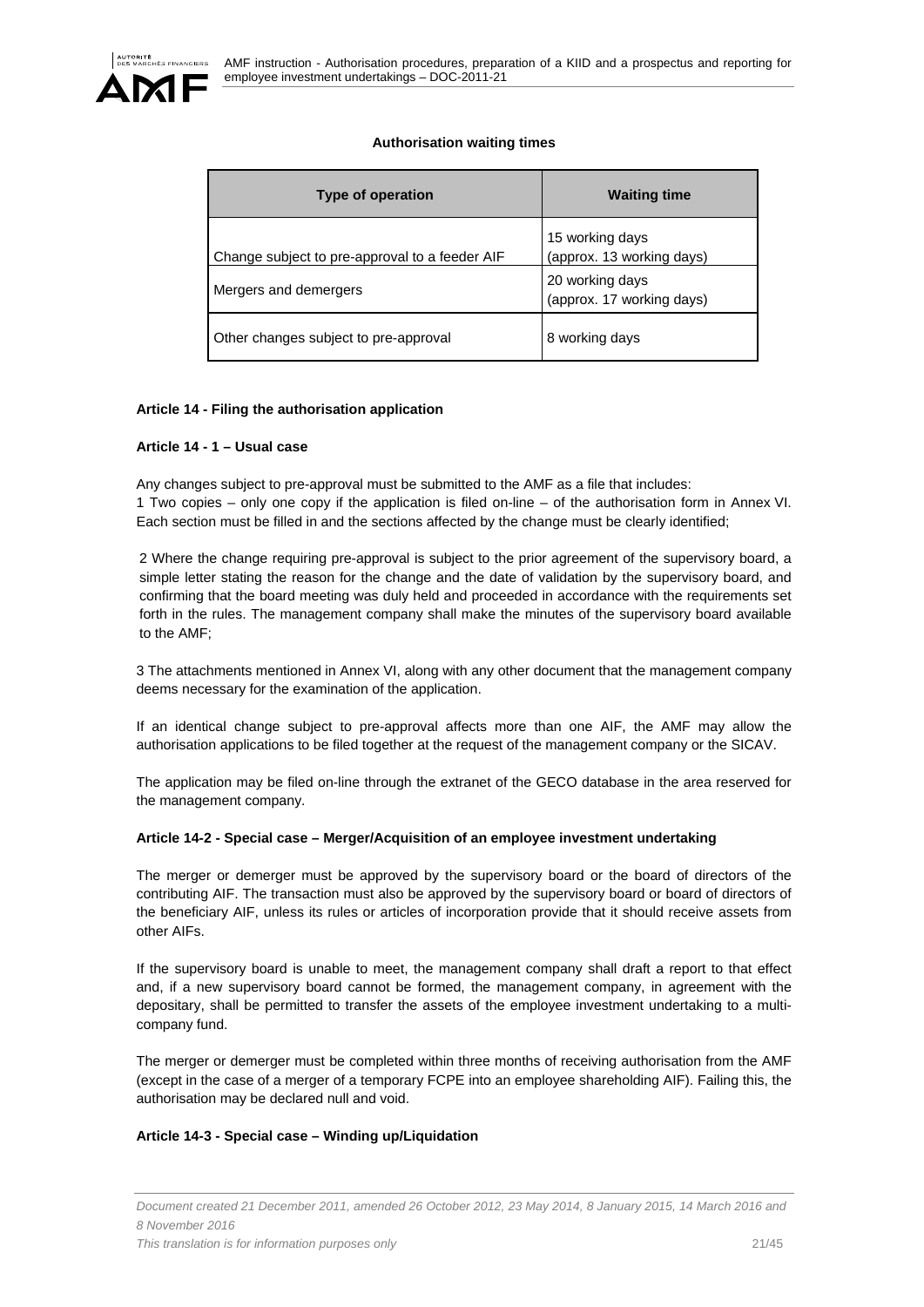



Where all existing units or shares become available, the management company or, where such is the case, the SICAVAS or the depositary, may liquidate the AIF.

If unavailable units or shares continue to exist after the lifespan of the AIF, as indicated in the rules or articles of incorporation, the management company shall take the necessary steps to maintain the interests of the unitholders or shareholders, notably by extending the lifespan.

### **Article 15 - Registration by the AMF of the request for a change subject to pre-approval**

When the authorisation application for a change subject to pre-approval is received, the AMF registers the application. An acknowledgement of receipt of the application is sent to the SICAVAS or the management company.

This document officially certifies that the application has been filed with the AMF.

If the application filed is incomplete or noncompliant, it is returned to the applicant. In this case, the reasons for its rejection are explained.

These reasons may be twofold:

1 Missing documents;

2 Documents are incomplete or fail to comply with the laws and regulations in force.

### **Article 16 - Examination of the authorisation application by the AMF**

The AMF may ask for any further information during its examination of the application. The management company or the SICAVAS may submit this information to the AMF electronically, by post or by fax, including the references to the application.

If the AMF asks for further information that requires submission of a supplementary information sheet, the AMF shall serve such notice, stipulating that the items requested must arrive within 60 days. In this case the waiting period is suspended. If the AMF fails to receive the said items within this period, the authorisation application shall be deemed to be rejected. The further information required must be submitted with a supplementary information sheet filled in using the template in Annex VII. The AMF shall acknowledge receipt when it has received all the information requested. The acknowledgement of receipt shall stipulate the new deadline for the authorisation decision.

The AMF decision to grant authorisation is notified to the SICAVAS or the management company in writing.

In the event that authorisation is not explicitly granted, the AIF will be deemed to be authorised as of the authorisation decision deadline stipulated in the acknowledgement of receipt of the application or in the acknowledgement of receipt of the further information requested.

# **Article 17 - Completion of the authorisation application process by the AMF**

# **Article 17-1 - Submission of the final versions of the Key Investor Information Document (KIID) and the prospectus to the AMF, and other documents**

The SICAVAS or the management company must email the final versions of the Key Investor Information Document (KIID) and the prospectus (rules or articles of incorporation) in accordance with the requirements defined in Annex XV.

The authorisation granted for a change subject to pre-approval is limited to that change. It does not constitute authorisation for any other items in the Key Investor Information Document (KIID) and/or the rules amended at the same time by the management company. The amended items must simply be reported and will be reviewed after the fact.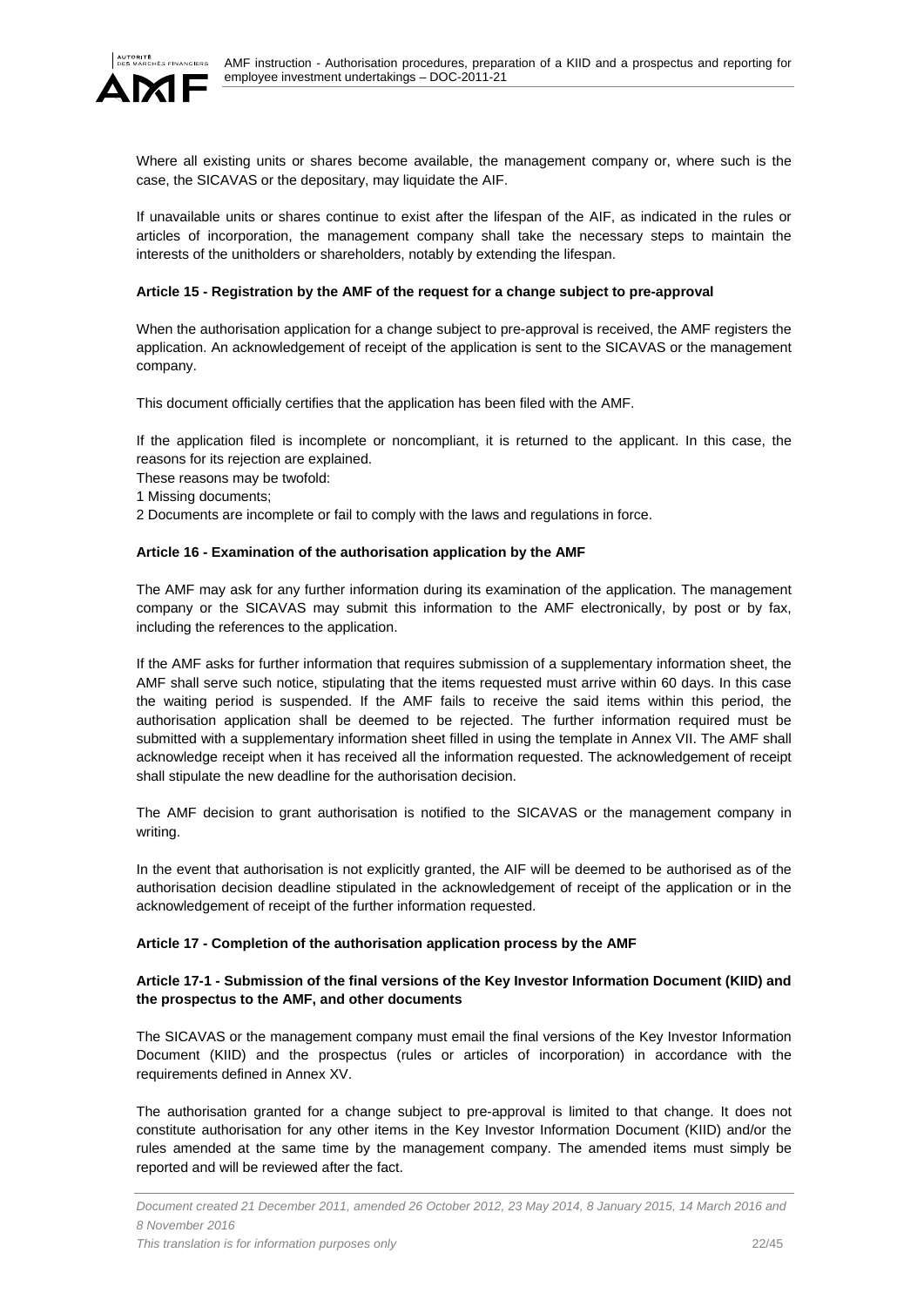

### **Sub-section 3 - Changes subject to ex-post notification**

### **Article 18 - Disclosure of changes subject to ex-post notification: Procedures for notifying the AMF and updating the GECO database**

Employee investment undertakings affected by changes subject to ex-post notification must disclose such changes, by updating the GECO database, when applicable, in accordance with the procedures stipulated in Annex XV, and notify the depositary or obtain the depositary's prior consent, depending on the circumstances. The management company or the SICAVAS is solely responsible for this action.

Changes subject to ex-post notification may not take effect until the new Key Investor Information Document (KIID) and rules have been filed with the AMF in accordance with the requirements stipulated in Annex XV of this instruction, and, where applicable, the GECO database has been updated. Some fields of the GECO database have to be updated by the AMF on behalf of the management company (fields that are not accessible via the GECO website). Management companies must use the form in Annex VIII to submit the data for these fields to the AMF.

### **Article 18-1 - Role of the supervisory board and the board of directors in the event of changes subject to ex-post notification**

The rules or articles of incorporation shall determine, in compliance with legal and regulatory requirements<sup>15</sup>, the amendments that can be decided without the consent of the supervisory board or board of directors of the employee investment undertaking. Amendments to the rules or articles of incorporation must, in any case, be brought to the attention of the supervisory board or board of directors of the employee investment undertaking.

Meetings of the supervisory board or board of directors that deal with amendments to the rules or articles of incorporation shall, as far as possible, be held in the presence of a representative of the management company of the AIF. Minutes of supervisory board or board of directors meetings shall be sent to the management company at the earliest opportunity before the amendment is implemented.

### **Article 18-2 - Special case – Liquidation of an employee investment undertaking following the redemption of units or shares at the initiative of unitholders or shareholders**

If an employee investment undertaking is wound up as a result of a simultaneous or progressive redemption of all the units or shares in the AIF at the initiative of the unitholders or shareholders, the management company or the SICAVAS shall inform the AMF within two months of the latest redemption date.

This operation constitutes a change subject to ex-post notification.

The statutory auditors' report may be submitted to the AMF no later than one month after the end of the calendar half-year for any reports received from AIFs wound up during that half-year.

### **Sub-section 4 - Investor notification when changes occur in the life of AIFs and notification of the AMF**

#### **Article 19 - Unitholder or shareholder notification**

 $\overline{a}$ 

I. Changes occurring during the life of an employee investment undertaking or a sub-fund of an employee investment undertaking that require notification of unitholders or shareholders are listed in Article 8 of this

<sup>&</sup>lt;sup>15</sup> In accordance, in particular, with Articles L. 214-164 and L. 214-165 of the Monetary and Financial Code, which provide that the supervisory board decides on mergers, demergers and liquidations.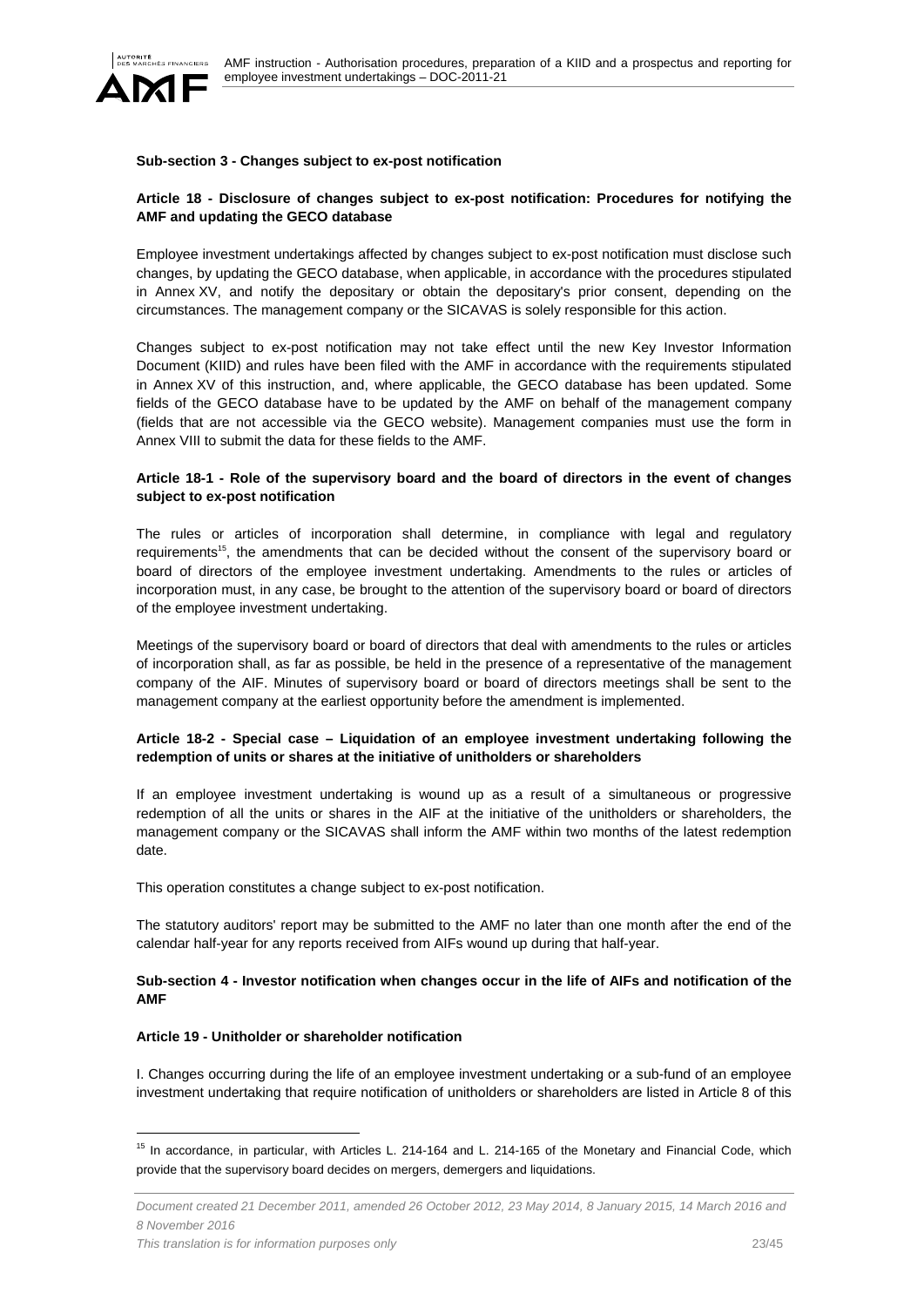

instruction. These changes must be notified to the unitholders or shareholders so that they can make an informed decision about maintaining or redeeming their investment.

II. Information about changes subject to pre-approval can only be notified to unitholders or shareholders after the authorisation of the AMF has been obtained. Such authorisation is granted on the basis of the proposed notice to unitholders or shareholders, which must be attached to the authorisation application in the case of the changes subject to pre-approval stipulated in Article 8. The SICAVAS or the management company must also submit the final versions of the Key Investor Information Document (KIID) and the prospectus of the AIF electronically on or before the day on which the change subject to pre-approval takes effect, in accordance with the requirements stipulated in Annex XV.

III. The notification must state whether the change takes effect immediately or later. Subject to the specific notice periods shown in the table of changes in Article 8, immediate effect means three (3) working days after effective notification of unitholders and shareholders, except in the cases set out in the table below, where the changes may take effect later after effective notification.

| Nature of changes/Notice period for<br>holders                            | Minimum number of days<br>between notification of<br>investors entailing the right<br>to redemption free of<br>charge and the date the<br>change takes effect          | Minimum number of days<br>between notification of the<br>investors and the end of the<br>offer of redemption free of<br>charge                                             |
|---------------------------------------------------------------------------|------------------------------------------------------------------------------------------------------------------------------------------------------------------------|----------------------------------------------------------------------------------------------------------------------------------------------------------------------------|
| Merger of AIFs                                                            | 30 calendar days + 5<br>working days                                                                                                                                   | 30 calendar days                                                                                                                                                           |
| Other (subject to the specific time<br>periods in the table in Article 8) | Between 3 working days<br>and 90 calendar days<br>depending on the material<br>nature of the planned<br>change, left to the<br>discretion of the<br>management company | 30 calendar days<br>This period must be adjusted<br>according to the frequency of<br>net asset value calculations<br>and the profile of the<br>unitholders or shareholders |

Temporary FCPEs are not concerned by these measures.

The management company must provide a suitable system for notifying future investors of upcoming changes during the period between the date the notification is sent to unitholders or shareholders and the date the changes take effect.

IV. The notification given to unitholders or shareholders makes a clear distinction between changes that require the AMF's authorisation and those that need simply be notified to the AMF.

# **Article 20 - Means of disseminating notifications**

I. Notifications of unitholders or shareholders may take two forms: individual notification of unitholders or shareholders (letter or any other durable medium within the meaning of Article 314-26 of the AMF General Regulation) or notification in any other medium (public display on the company premises and/or inclusion in an information document issued by the company and/or reporting documents, etc.). Article 8 of this instruction summarises the notification requirements for the AIF, depending on the nature of the change.

II. The nature of the medium used to disseminate notifications must be adapted to the marketing of the AIF, more specifically, its geographical distribution and the profiles of the unitholders or shareholders. The publication timetable of the communication(s), the media concerned and the proposed notice(s) relating to changes subject to pre-approval must be made available to the AMF, which has the right to have their nature or their content modified, depending on the circumstances.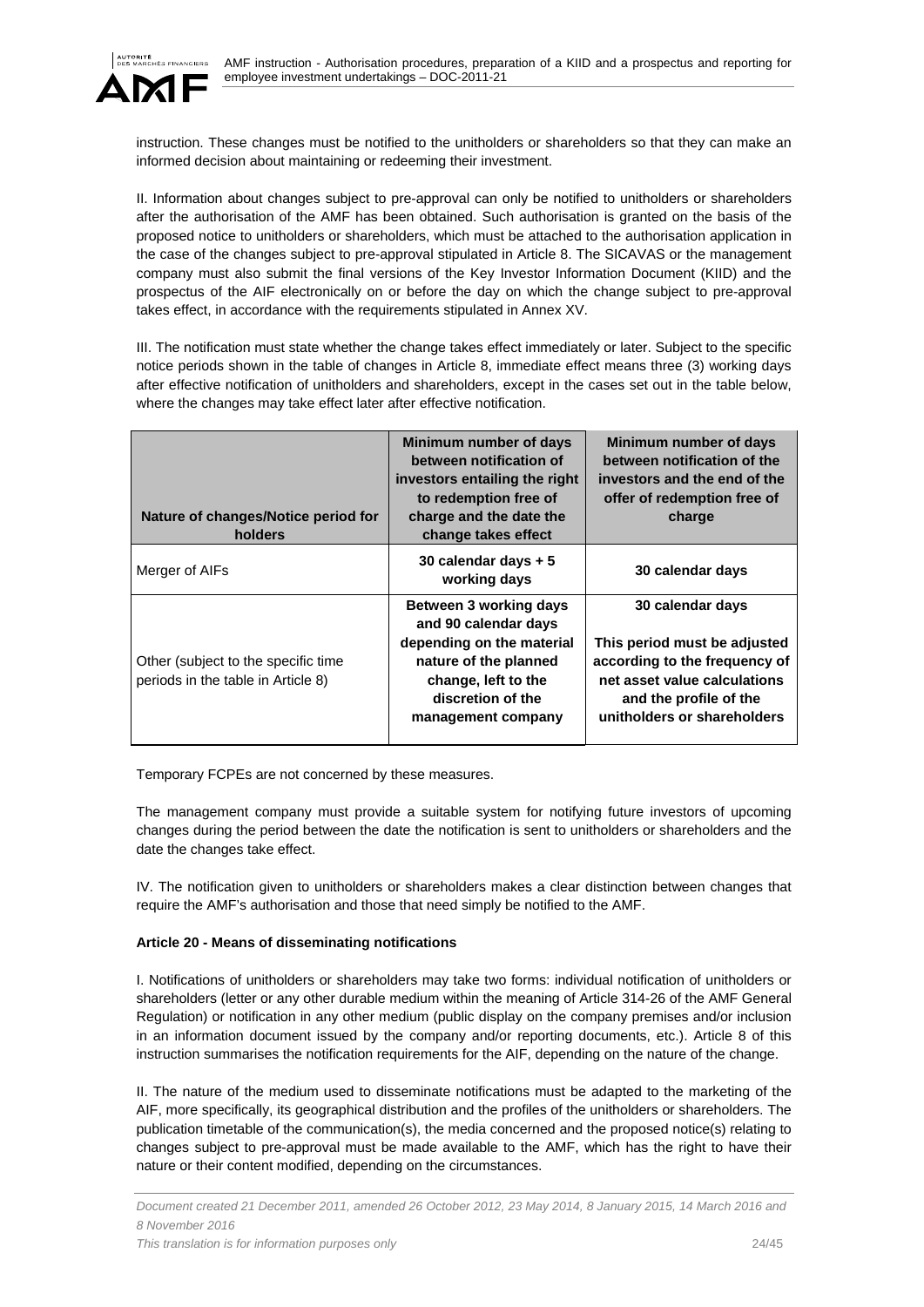

### **Article 21 - Supervision by the AMF of changes subject to pre-approval**

If a change subject to pre-approval requires individual notification, the proposed notification to unitholders or shareholders must be included in the authorisation application sent to the AMF.

Notification of unitholders or shareholders can only take place after the AMF has authorised the change. The AMF may authorise the management company or the SICAVAS to give advance notification.

The authorisation application must specify the notification method chosen, such as a letter or a document enclosed with a statement of account.

This notification must comply with the standard template presented in Annex X, unless the AMF's consent is obtained.

### **Article 22 - Special provisions for mergers and demergers**

Mergers and demergers constitute changes subject to pre-approval and require prior individual notification by mail sent to unitholders or shareholders, except where a temporary fund merges with an employee investment undertaking for which the summary asset statement may be the only document sent to unitholders or shareholders.

#### **Article 23 - Notification of the AMF following notification of unitholders or shareholders**

When unitholders and shareholders of an AIF are given individual notifications or the notification is disseminated by any means for the purposes of this Instruction, the management company shall provide a copy of the notification to the AMF through the GECO database. If the notification is given after the fact, the management company merely updates the GECO database with the nature of the notification disseminated, the medium used and the place where the information is available.

#### **Chapter II – Preparing a Key Investor Information Document (KIID), a prospectus and reporting**

#### **Section I - KIID and prospectus (rules or articles of incorporation)**

#### **Article 24 - General provisions**

A Key Investor Information Document (KIID) and a prospectus containing the rules or articles of incorporation must be prepared for each employee investment undertaking.

If an employee investment undertaking is made up of several sub-funds, a KIID must be prepared for each of its sub-funds and a single prospectus including the rules or articles of incorporation must be prepared for all the sub-funds.

If an employee investment undertaking is made up of several classes of units or shares, a Key Investor Information Document (KIID) must be produced for each class. However, the management company may provide information about several unit or share classes in the same KIID, provided that the final document satisfies the requirements regarding language, length and presentation stipulated in Articles 5 and 6 of European Commission Regulation 583/2010 of 1 July 2010.

#### **Article 25 - Structure of the Key Investor Information Document (KIID) and the prospectus**

#### I. Key Investor Information Document (KIID)

The Key Investor Information Document (KIID) is a summary no longer than two A4 pages long in printed form, except in the case of structured employee investment undertakings, for which the summary can be up to three A4 pages long in printed form.

### II. Prospectus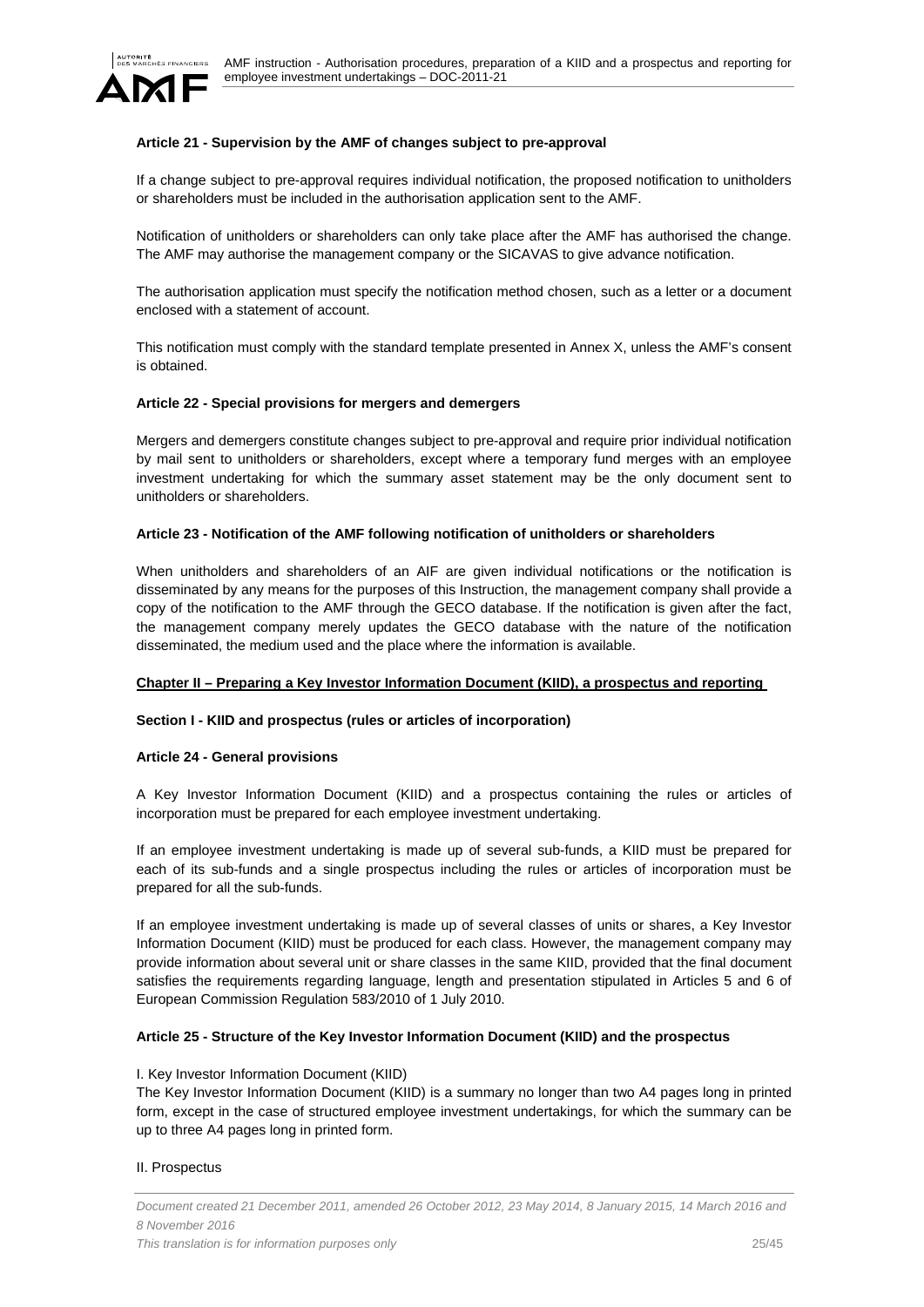

The prospectus contains only the rules or articles of incorporation of the employee investment undertaking.

III. The Key Investor Information Document (KIID) and the prospectus must use the standard templates developed by the AMF and found in Annexes XI/XII and XIII/XIII bis/XIV of this instruction. More specifically, the template and titles of the different sections of the KIID and the prospectus must be followed.

# **Article 26 - Objectives of the Key Investor Information Document (KIID) and the rules or articles of incorporation**

The objective of the Key Investor Information Document (KIID) is to provide a summary of the key information that investors need to make an informed decision. It is presented and laid out in a way that facilitates reading, by using sufficiently large print in particular. It is clearly written, using language that facilitates investors' comprehension of the information being communicated, more specifically by using clear, concise and understandable language, and by avoiding jargon and technical terms when everyday words can be used.

The objectives and characteristics of the rules or articles of incorporation consist in providing:

1 Detailed information about all the condensed items presented in the Key Investor Information Document (KIID), so that investors who are seeking it can find complete information about the management and operating procedures of the AIF and can compare the specific features of different AIFs

2 Precise information about the risks identified when the AIF was set up or updated. The prospectus must not be misleading, either by providing erroneous information or by omitting information that is needed to understand all the management and operating rules of the AIF, along with all the costs incurred;

3 The information that the depositary, the statutory auditor and the compliance and internal control officer of the management company or the SICAVAS need for their due diligence.

The AIF or the management company must give due consideration to the positions and interpretations published by the AMF when drafting the Key Investor Information Document (KIID) and the rules or articles of incorporation.

# **Article 27 - Dissemination procedures for the Key Investor Information Document (KIID) and the rules or articles of incorporation**

I. In accordance with Article 422-86 of the AMF General Regulation<sup>16</sup>, "The Key Investor Information Document (KIID) is to be provided to investors free of charge and in a timely manner before they subscribe units or shares [in the employee investment undertaking]".

II. An agreement signed between the management company or, where such is the case, the SICAVAS, the company and, where such is the case, the custody account-keeper, shall stipulate the methods for providing unitholders or shareholders with prior information about employee savings (in particular the Key Investor Information Document (KIID), subscription form, and the accounts for the last three financial years if the company's securities are not traded on a regulated market).

# **Article 28 - Standard template of the Key Investor Information Document (KIID)**

The Key Investor Information Document (KIID) is essential for informing subscribers and must be updated whenever necessary, under the responsibility of the management company or the SICAVAS.

The Key Investor Information Document (KIID) has five sections:

1 "Investment objectives and policy" describes the key characteristics of the AIF that the investor should know;

l

 $16$  Applicable to employee investment undertaking by reference to Article 424-1.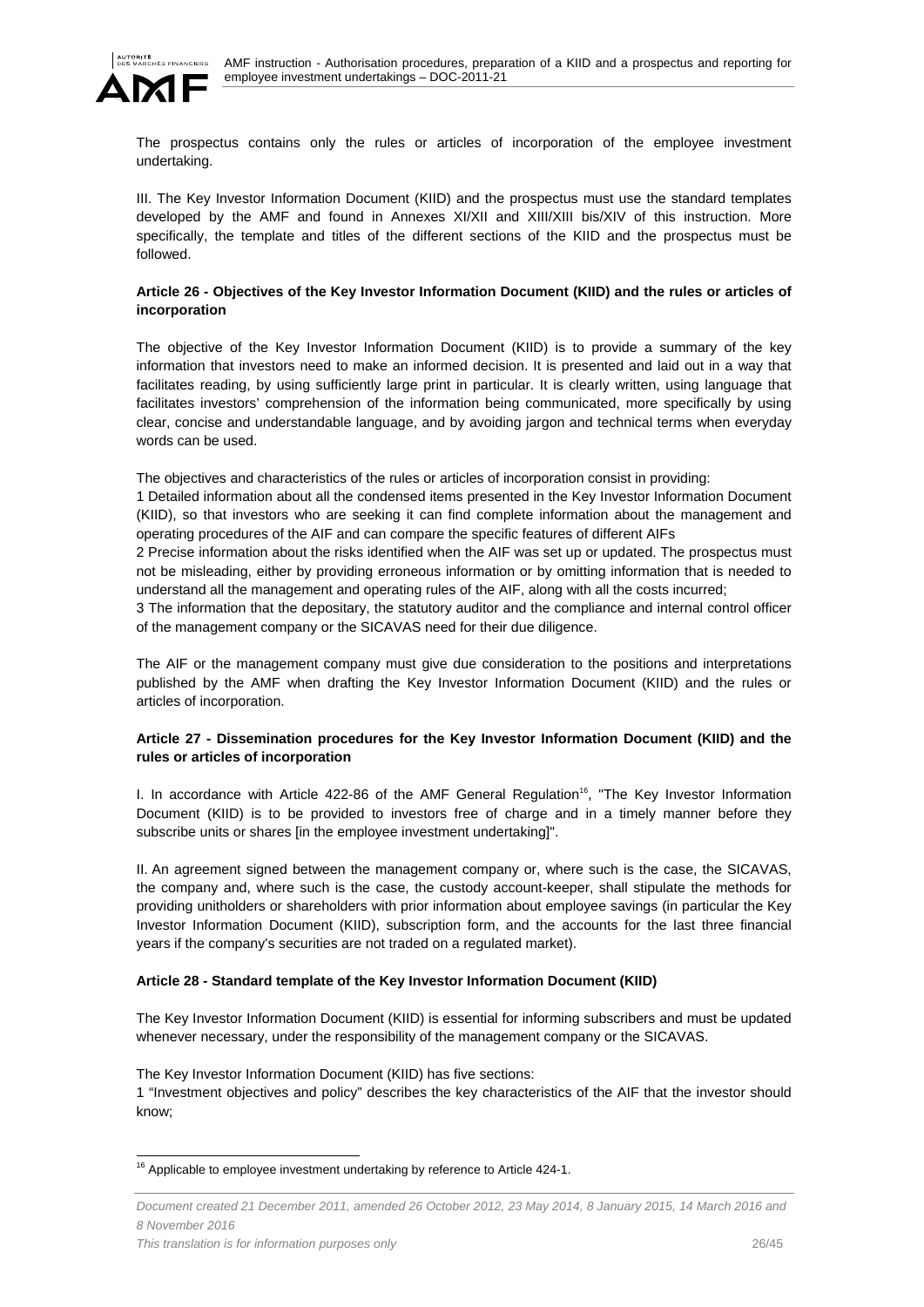

2 "Risk/reward profile" contains a synthetic indicator backed up by narrative explanations of the limitations of such indicators and the major risks that are not included in the indicator;

3 "Charges" presents a standardised table of charges other than those borne by the company, which are explained in a narrative alongside the table;

4 "Past performance",

5 "Practical information" tells investors where to obtain more information (rules, articles of incorporation, etc.) about the AIF.

The standard KIID template is presented in Annex XI.

### **Article 29 - Standard prospectus template (rules or articles of incorporation)**

The standard rules or articles of incorporation are presented in Annexes XIII and XIV.

### **Article 30 - Classifications**

The manager announces the classification of the AIF from among the possibilities on offer.

The classification of the AIF must be mentioned in the "investment objectives and policy" section of the KIID and is subject to the permanent compliance of the AIF with all criteria that must be stipulated in the "classification" section in the prospectus. It is up to the AIF manager to decide whether to provide any further explanations.

The classification represents the actual exposure of the AIF. This exposure must be calculated according to the formula set out in Article 30-12.

The nationality of the issuer of a security in which the employee investment undertaking is invested is defined with regard to the country where its registered office is located (including cases where the issuer is a subsidiary located in different country from its parent company).

In the specific case of securitisation products or special purpose vehicles with other underlying assets, the nationality of the issuer is the nationality of the underlying assets. However, the place of registration of the issuing vehicles must be mentioned in the prospectus (rules or articles of incorporation).

Employee investment undertakings falling within the classifications defined in Articles 30-1 to 30-4 of this instruction must have 60% exposure or more to equity markets at all times. The classification then depends on the location of the equities that the AIF holds.

The notion of incidental exposure mentioned in Articles 30-1 to 30-4 of this instruction means the consolidated sum of the exposure to the specific risks described. This means that the contribution of all these risks to the overall risk profile of the employee investment undertaking must be minor. Exposure of more than 10% of the assets to specific risks cannot be qualified as incidental exposure within the meaning of Articles 30-1 to 30-11 under any circumstances. On the other hand, merely complying with a 10% exposure threshold is not in itself enough to qualify as an incidental specific risk. The notion of incidental risk must be captured by assessing the nature of the risks incurred and the contribution that the relevant assets make to the overall risk profile and the potential return of the employee investment undertaking.

# **Article 30-1 - "French equity" FCPEs or SICAVAS**

The FCPE has at least 60% exposure to the French equity market at all times. This exposure must be calculated according to the formula set out below. Exposure to exchange rate risk or to markets other than the French market must be incidental.

The "management orientation" section of the rules must mention the minimum exposure of the FCPE to the French equity market.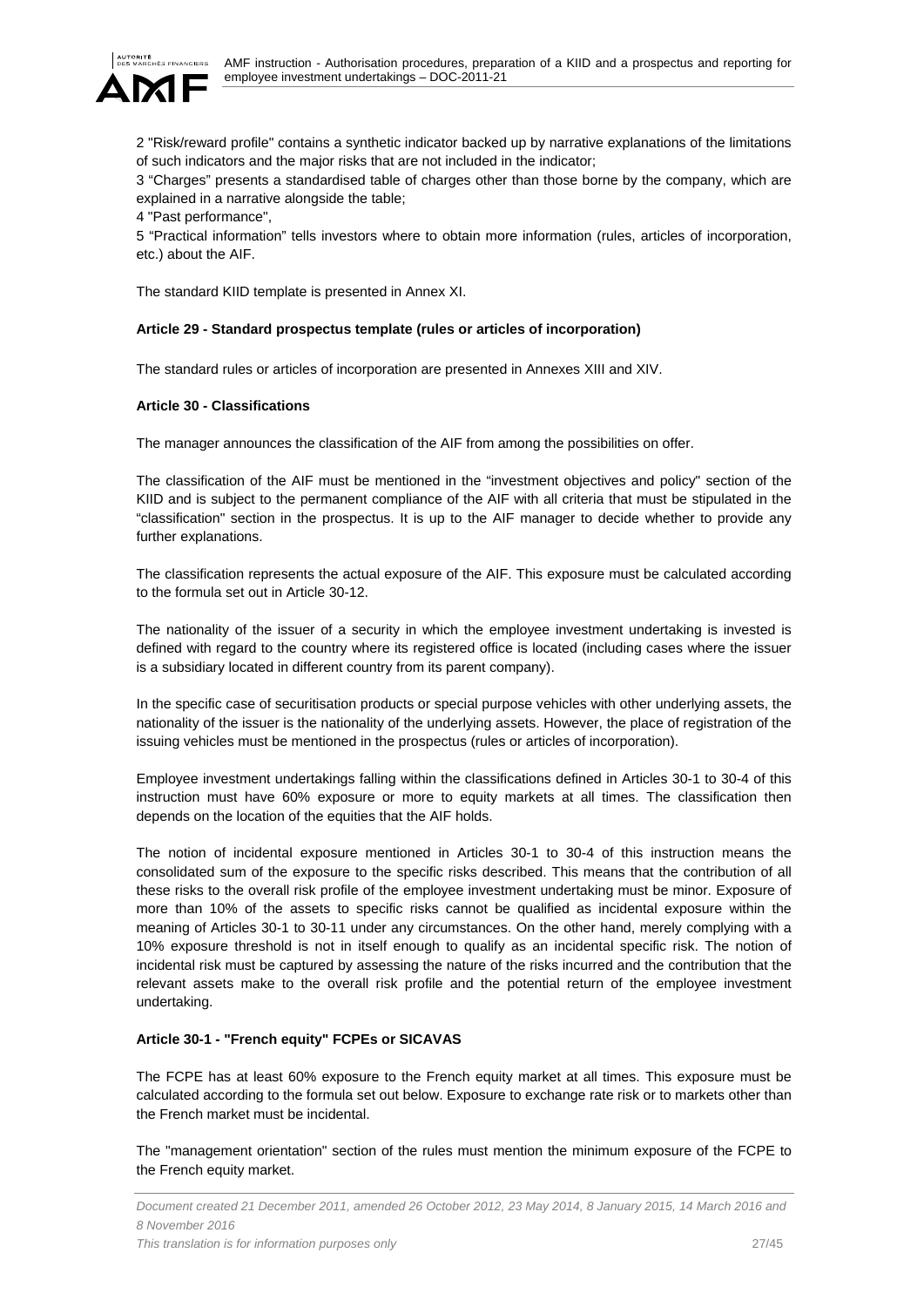

### **Article 30-2 - "Euro area equities" FCPEs or SICAVAS**

The FCPE has at least 60% exposure to markets for equities issued in one or more euro area countries at all times, including possibly exposure to the French market.

Exposure to exchange rate risk or to foreign markets outside the euro area must be incidental. The "management orientation" section of the rules must mention the minimum exposure of the FCPE to euro area equity markets.

### **Article 30-3 - "European Union equity" FCPEs or SICAVAS**

The FCPE has at least 60% exposure to markets for equities issued in one or more European Union countries at all times, including possibly exposure to the euro area markets. Exposure to exchange rate risk for currencies other than the euro or the other European Union currencies must be incidental. Exposure to market risks other than within the European Union must be incidental.

The "management orientation" section of the rules must mention the minimum exposure of the FCPE or SICAVAS to all the relevant markets.

### **Article 30-4 - "International equities" FCPEs or SICAVAS**

The FCPE has at least 60% exposure to a foreign equity market or to equity markets in several countries at all times, including possibly exposure to the French market. This exposure must be calculated according to the formula set out below.

The "management orientation" section of the rules must mention the minimum exposure of the FCPE to all the relevant markets.

### **Article 30-5 - "Euro-denominated fixed-income" FCPEs or SICAVAS**

The FCPE is exposed to fixed-income securities denominated in euros at all times. Exposure to equities is less than 10% of net assets.

Exposure to securities not denominated in euros and exposure to exchange rate risk must be incidental.

The "management orientation" section of the rules must provide a table showing the range of interest-rate sensitivity within which the FCPE is managed, the location of the issuers (or of the underlying assets for securitisation vehicles) of the securities that the AIF is exposed to, along with the relevant exposure ranges.

If the range of credit spread sensitivity is materially different from the range of interest rate sensitivity, the credit spread sensitivity must also be mentioned.

### **Article 30-6 - "International fixed-income" FCPEs or SICAVAS**

The FCPE is exposed to fixed-income securities denominated in currencies other than the euro at all times (and possibly to euro-denominated fixed-income securities). Exposure to equities is less than 10% of net assets.

The "management orientation" section of the rules must provide a table showing the range of interest-rate sensitivity within which the FCPE is managed, the currencies of the securities that the FCPE holds, the level of exchange rate risk incurred and the location of the issuers (or of the underlying assets for securitisation vehicles) of the securities that the AIF is exposed to, along with the relevant exposure ranges.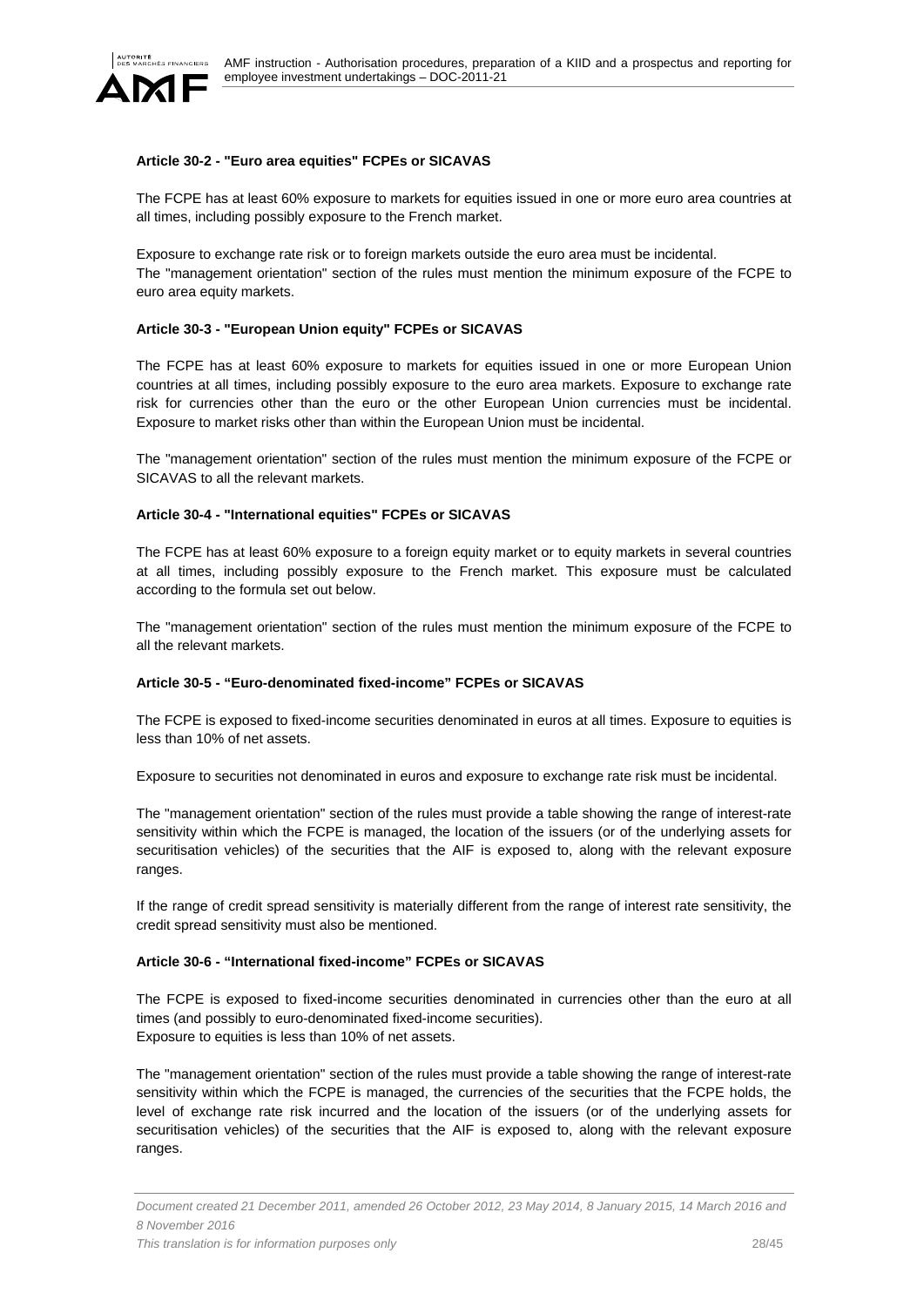

If the range of credit spread sensitivity is materially different from the range of interest rate sensitivity, the credit spread sensitivity must also be mentioned.

### **Article 30-7 – "Short-term money market" and "money market" FCPEs or SICAVAS**

This article is based on CESR's Guidelines on a common definition of European money market funds, dated 19 May 2010.

I. General provisions:

- 1. Any fund marketed or labelled as a money market AIF must adopt these provisions.
- 2. A money market AIF shall clearly indicate in its full prospectus whether it is a "short-term money market fund" or a "money market fund".
- 3. A money market AIF shall provide appropriate information about its risk/reward profile so that investors can identify specific risks stemming from its investment strategy

### II. A "short-term money market" AIF must:

- 1. Have the primary objective of maintaining the principal of the fund and aim to provide a return in line with money market rates;
- 2. Invest in money market instruments that comply with the criteria in Directive 2009/65/EC of 13 July 2009, or in term deposits with credit institutions;
- 3. Ensure the money market instruments in which it invests are of high quality, according to an internal assessment process whereby the AIF or the management company must take into account a range of factors including, but not limited to:
	- a) the creditworthiness of the instrument;
	- b) the nature of the asset class represented by the instrument;

c) for structured financial instruments, the operational and counterparty risk inherent within the investment structure;

d) the liquidity profile;

- 4. May, for the purposes of point 3.a), also refer to, as appropriate and in a non-exclusive manner, the short-term ratings of the rating agencies registered with ESMA which have rated the instrument and which the "short-term money market" fund or its management company deem most relevant, whilst at the same time avoiding any mechanical dependency upon these ratings.
- 5. Limit investment in securities to those with a residual maturity until the legal redemption date17 of no more than 397 days. The residual maturity means the period remaining before the legal redemption date;
- 6. Have a net asset value based on at least a daily valuation and provide subscriptions and redemptions at each net asset value;
- 7. Ensure that its portfolio has a Weighted Average Maturity (WAM) until the portfolio's maturity date – calculated according to the procedures defined in CESR's Guidelines of 19 May 2010 under the heading "definitions" – of no more than 60 days;
- 8. Ensure that its portfolio has a Weighted Average Life (WAL) until the extinction date of the financial instruments of its portfolio – calculated according to the procedures defined in CESR's Guidelines of 19 May 2010 under the heading "definitions" of no more than 120 days;

l  $17$  The legal redemption date is the contractual maturity date defined in the issuance documents.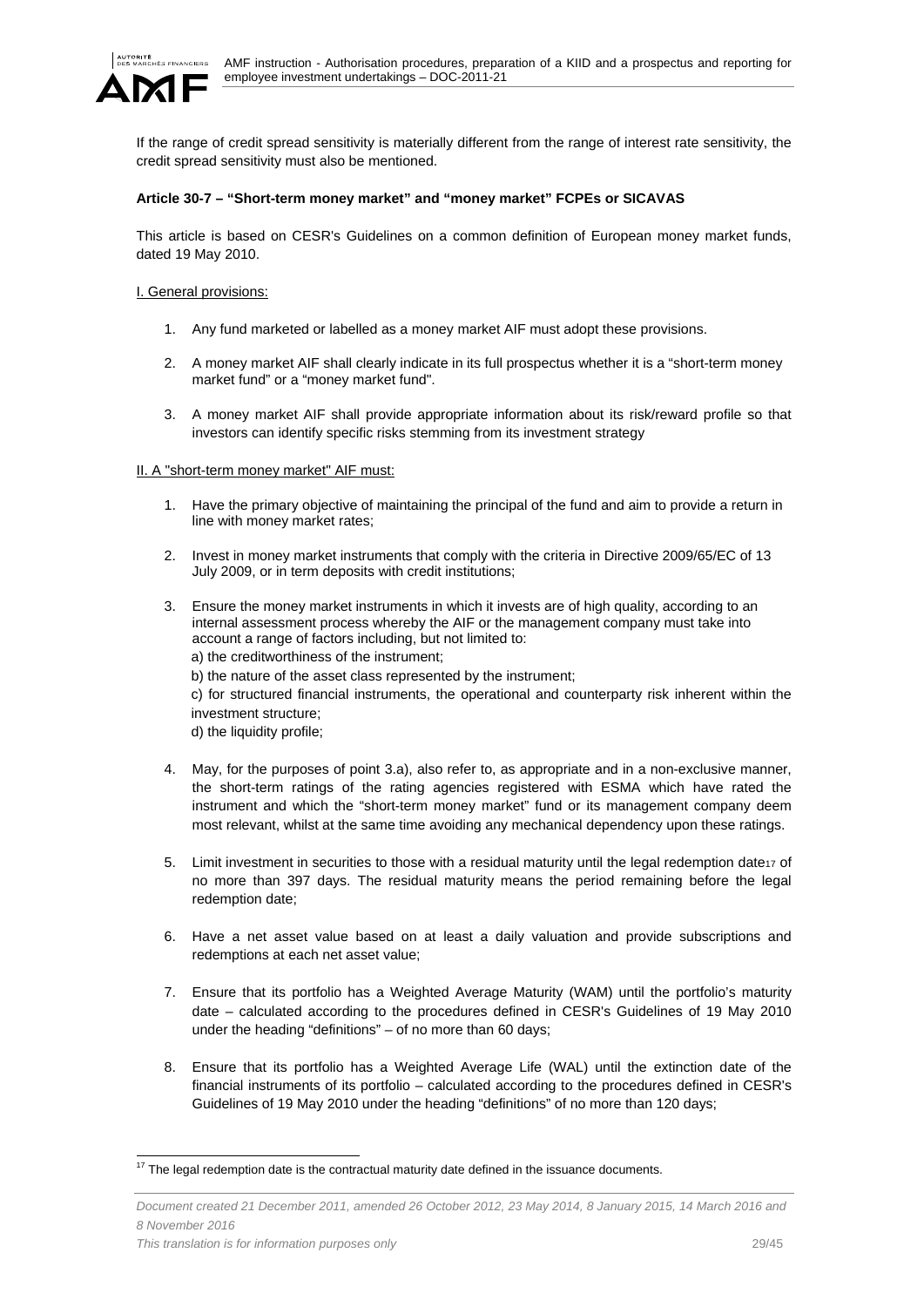

9. When calculating the WAL for financial instruments, including structured financial instruments, base the maturity calculation on the residual maturity until the legal redemption date of the instruments.

However, when a financial instrument embeds a put option before the legal date, the exercise date of the put option may be used instead of the legal residual maturity only if the following conditions are fulfilled at all times:

a) The option can be freely exercised by the AIF at its exercise date;

b) The exercise price of the put option is close to the anticipated valuation of the financial instrument at the nearest exercise date;

c) The investment strategy means that there is a strong probability that the option will be exercised at the nearest exercise date;

- 10. Take into account, for both the WAL and WAM calculations, the impact of financial derivatives, term deposits and the techniques and instruments used for efficient investment management (in accordance with the criteria defined in Article R. 214-18-II of the Monetary and Financial Code;
- 11. Not incur direct or indirect exposure to equity or commodities markets, including via derivatives; and use derivatives only in line with its money market investment strategy. Derivatives that give exposure to the foreign exchange market may be used only for hedging purposes. Investment in non-base currency securities is allowed, provided the exchange rate exposure is fully hedged. (For example, an AIF denominated in EUR cannot hold investments denominated in USD that are not hedged against EUR/USD exchange rate risk. However, a fund denominated in USD can hold investments denominated in USD that are not hedged against EUR/USD exchange risk);
- 12. Limit its investment in other AIFs to those that comply with the "short-term money market" classification;
- 13. Have either a constant or a fluctuating net asset value.

# III. A "money market" AIF must:

1. Comply with points 1, 2, 3, 4, 6, 9, 10 and 11 of Article 30-7;

Furthermore, a "money market" AIF:

- 2. Must have a fluctuating net asset value;
- 3. Must limit its investment to securities with a residual maturity of no more than 2 years, provided the time remaining until the next interest rate reset date is no more than 397 days. Floating rate securities should reset to a money market rate or index;
- 4. Ensure that its portfolio has a Weighted Average Maturity (WAM) until the portfolio's maturity date – calculated according to the procedures defined in CESR's Guidelines of 19 May 2010 under the heading "definitions" – of no more than 6 months;
- 5. Ensure that its portfolio has a Weighted Average Life (WAL) until the extinction date of the financial instruments of its portfolio – calculated according to the procedures defined in CESR's Guidelines of 19 May 2010 under the heading "definitions" – of no more than 12 months;
- 6. Must limit its investment in other UCITS and FIAs to those that comply with the definitions of a "money market fund" or a "short-term money market fund".

# **Article 30-8 - "Diversified" FCPEs or SICAVAS**

This category covers all AIFs that are not part of another category. The investment objective set out must stipulate the nature of the investment management implemented, specifying: 1 Full discretionary management;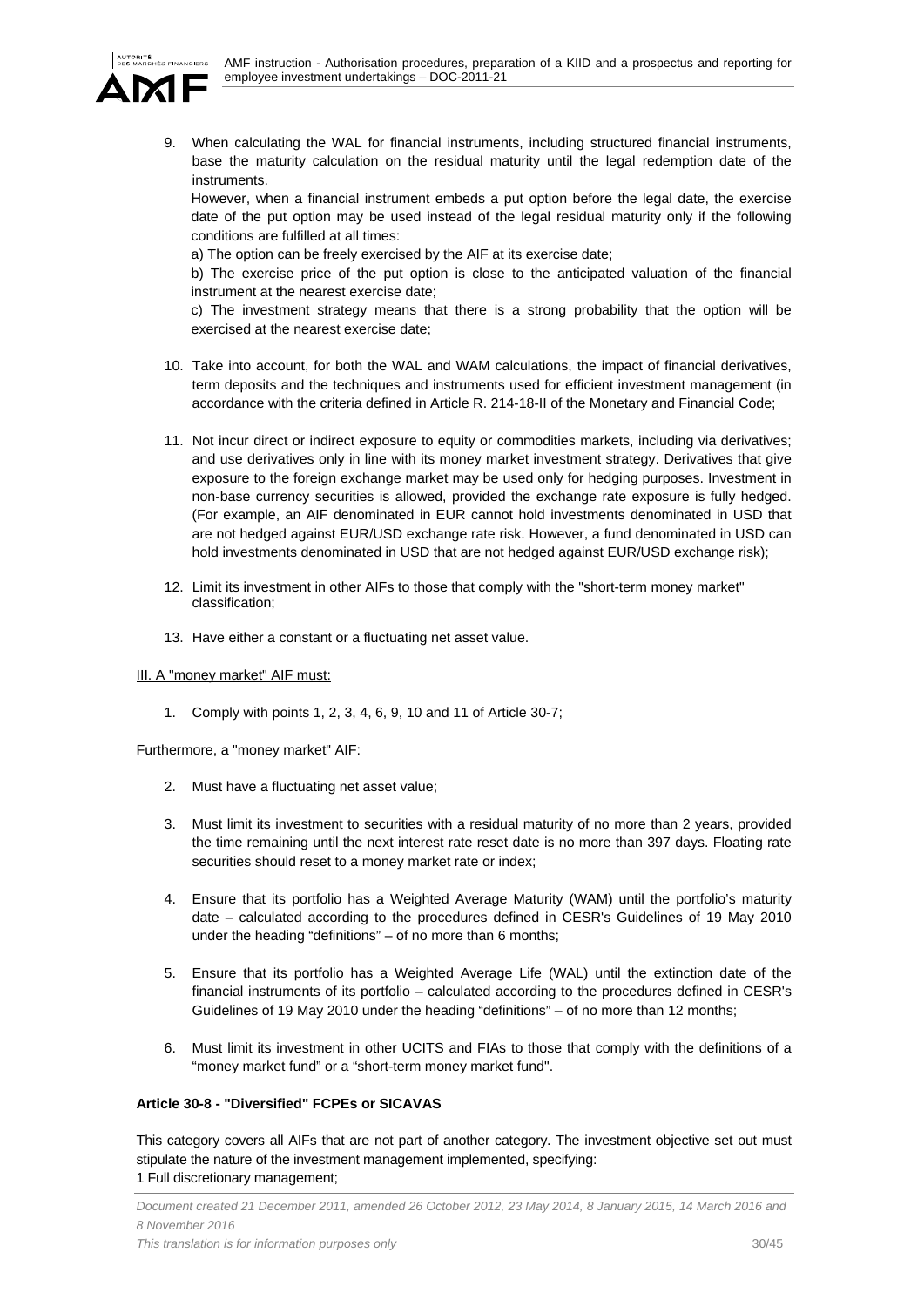

### 2 Risk-profiled management.

If the investment profile does not correspond to any other classification, this point must be explained in the "management orientation" section of the FCPE rules.

The "management orientation" section of the FCPE rules must also mention any exchange rate risk for French residents.

# **Article 30-9 - "Structured fund" FCPEs or SICAVAS**

I. The investment objective of an FCPE or a SICAVAS is to reach a predetermined amount at the end of a set period through the mechanical application of a predefined formula based on financial market indicators or financial instruments, and to distribute income that is determined in the same manner, where applicable.

If the FCPE or SICAVAS has a guarantee, this must be issued by a credit institution having its registered office in the OECD. The guarantee may be given to the FCPE or SICAVAS or to the unitholders or shareholders. The consideration for the guarantee, borne by the subscribers (generally by waiving the discount, dividends, tax credits and a share of performance) must be expressly shown in the Key Investor Information Document (KIID).

So-called "leveraged" employee investment undertaking are structured funds.

The reference "structured [FCP/SICAV/AIF] is added to the "investment objectives and policy" section of the Key Investor Information Document (KIID) and the prospectus. The sections shall mention a precise management objective for which the formula is used.

When rates of return are indicated for formula patterns, they must be expressed directly in the form of yield to maturity or their yield to maturity equivalent must be given.

It should be noted that Article 11 of AMF Instruction DOC 2011-15 stipulates the specific information to be included in the prospectuses of structured funds meeting the criteria set out in Article 411-80 of the AMF General Regulation.

# **Article 30-10 - FCPEs or SICAVAS "invested in securities of the company"**

The FCPE or SICAVAS, under its rules or articles of incorporation, must invest more than one third of its net assets in the securities of the company or a related company under the conditions set forth in the second paragraph of Article L. 3344-1 of the Labour Code.

This classification is divided into three sub-categories:

- **FCPEs or SICAVAS "invested in listed and/or unlisted securities of the company":** this subcategory comprises all FCPEs and SICAVAS "invested in securities of the company" that are not classified in the other two sub-categories;
- **FCPEs or SICAVAS "invested in listed securities of the company":** the securities of the company in which the FCPE or SICAVAS invests are solely those admitted to trading on a regulated market.
- **FCPEs or SICAVAS "invested in unlisted securities of the company":** the securities of the company in which the FCPE or SICAVAS invests are solely securities not admitted to trading on a regulated market.

There is no limit on investments in the transferable securities of the company or a related company within the meaning of the second paragraph of Article L. 3344-1 of the Labour Code, except for membership shares in cooperatives.

Nevertheless, in accordance with Article L. 3332-17 of the Labour Code, where an employee investment AIF is invested in the securities of the company and where these are not admitted to trading on a regulated market within the meaning of Article L. 421-3 of the Monetary and Financial Code, the assets of the fund must include at least one third of liquid securities. Failing this, a mechanism ensuring the liquidity of these securities shall be put in place in accordance with Article R. 214-89-1 of the Monetary and Financial Code and Article 411-125 of the AMF General Regulation.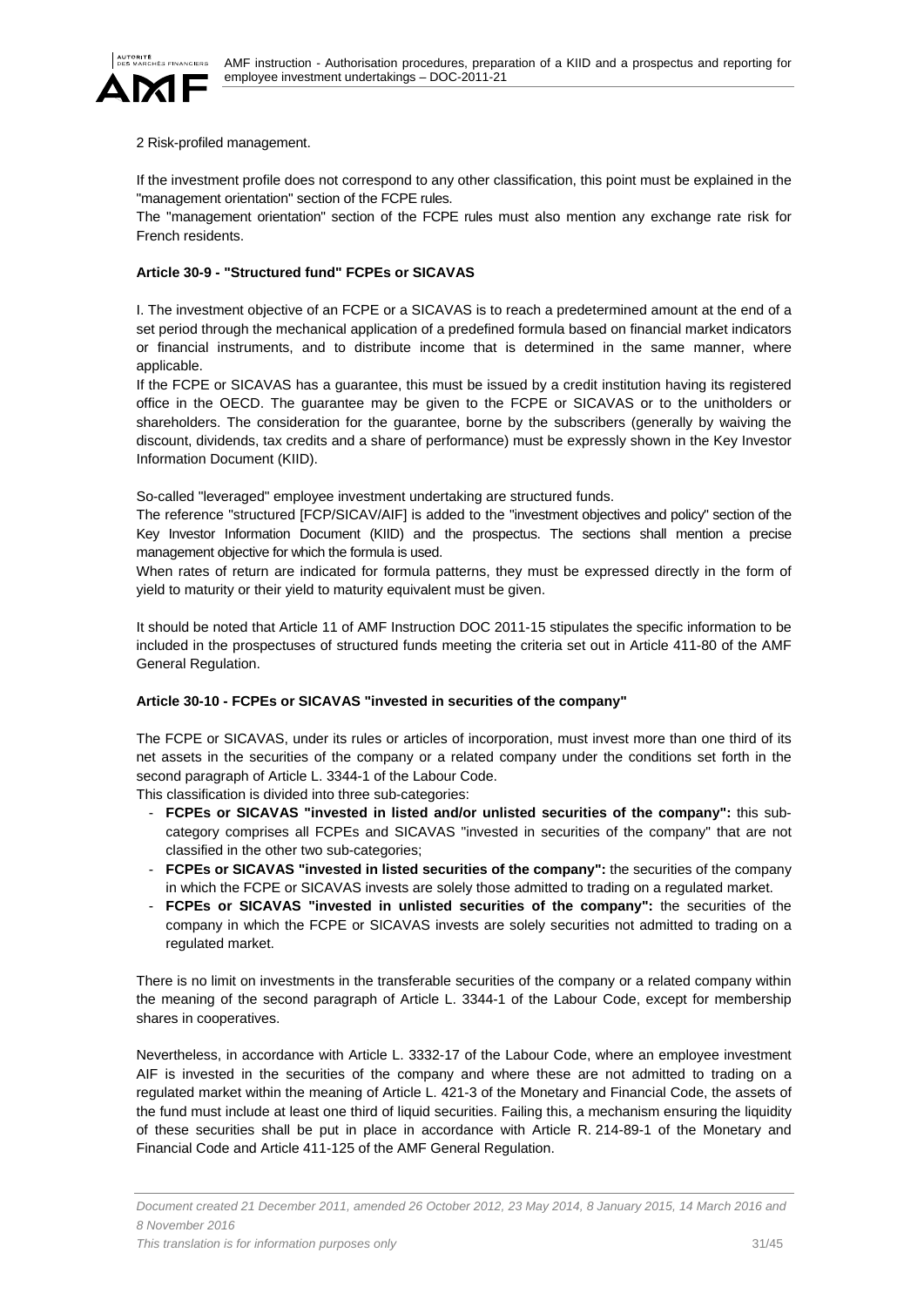

"Liquid" securities are defined in Article R. 214-214 of the Monetary and Financial Code. These are transferable securities admitted to trading on a French or foreign regulated market and units or shares in UCITS and general purpose investment funds covered by paragraph 1 of sub-section 2 of section 2 of Chapter IV in Title I Book II of the Monetary and Financial Code.

In all cases, it is recommended that companies and asset management companies put in place a mechanism that guarantees the liquidity of securities not admitted to trading on a regulated market.

This mechanism is used only to raise the liquidity needed to meet pending redemption requests. It is implemented when eligible redemption requests can no longer be satisfied due to a lack of liquidity.

The following information shall appear in the liquidity contract:

- the names and contact details of the parties to the agreement;
- the percentage (or amount) of assets of the fund covered by the agreement. Where the guarantee applies to a specified amount, that amount shall initially be equivalent to 50% or more of the assets. Where this amount is equivalent to 35% of the assets, a renegotiation clause shall apply;
- the date on which the agreement takes effect;
- the term of the agreement. The liquidity guarantee contract must have a minimum term of one year, i.e. 365 days, and include a clause providing for the contract to be renegotiated at least one year before the expiry date;
- the terms of remuneration of the agreement;
- the procedure for terminating the agreement;
- the procedures for implementing the guarantee;
- where applicable, the counter-guarantee procedures.

Upon subscription of securities not admitted to trading on a regulated market that are issued by the company, the management company shall ensure that the terms of issuance of such securities are compliant.

For this purpose, the management company must have access to the minutes of the general meeting and/or the board of directors meeting that decided upon the terms of issuance or payment for the company's securities.

"Market rate" shall mean the risk-free interest rate plus a risk premium determined on the basis of the financial situation of the issuer.

# **Article 30-11 - FCPEs or SICAVAS "invested in less than one third of the securities of the company"**

In accordance with its rules, the FCPE must invest between 10% and less than one third of its net assets in the securities of the company or a related company within the meaning of the second paragraph of Article L. 3344-1 of the Labour Code.

This classification is divided into three sub-categories::

- **FCPEs or SICAVAS "invested in less than one third of the listed securities of the company":** the securities of the company in which the FCPE or SICAVAS invests are solely those admitted to trading on a regulated market.
- **FCPEs or SICAVAS "invested in less than one third of the unlisted securities of the company":** the securities of the company in which the FCPE invests are solely those not admitted to trading on a regulated market.
- **FCPEs or SICAVAS "invested in less than one third of the listed or unlisted securities of the company":** this sub-category covers all FCPEs "invested in securities of the company" that are not classified in the other two sub-categories.

### **Article 30-12 - Assessing the exposure of the employee investment undertaking**

In addition to physical investments, the assessment must include derivatives transactions, futures, options and similar investments, along with securities with embedded derivatives, in order to measure the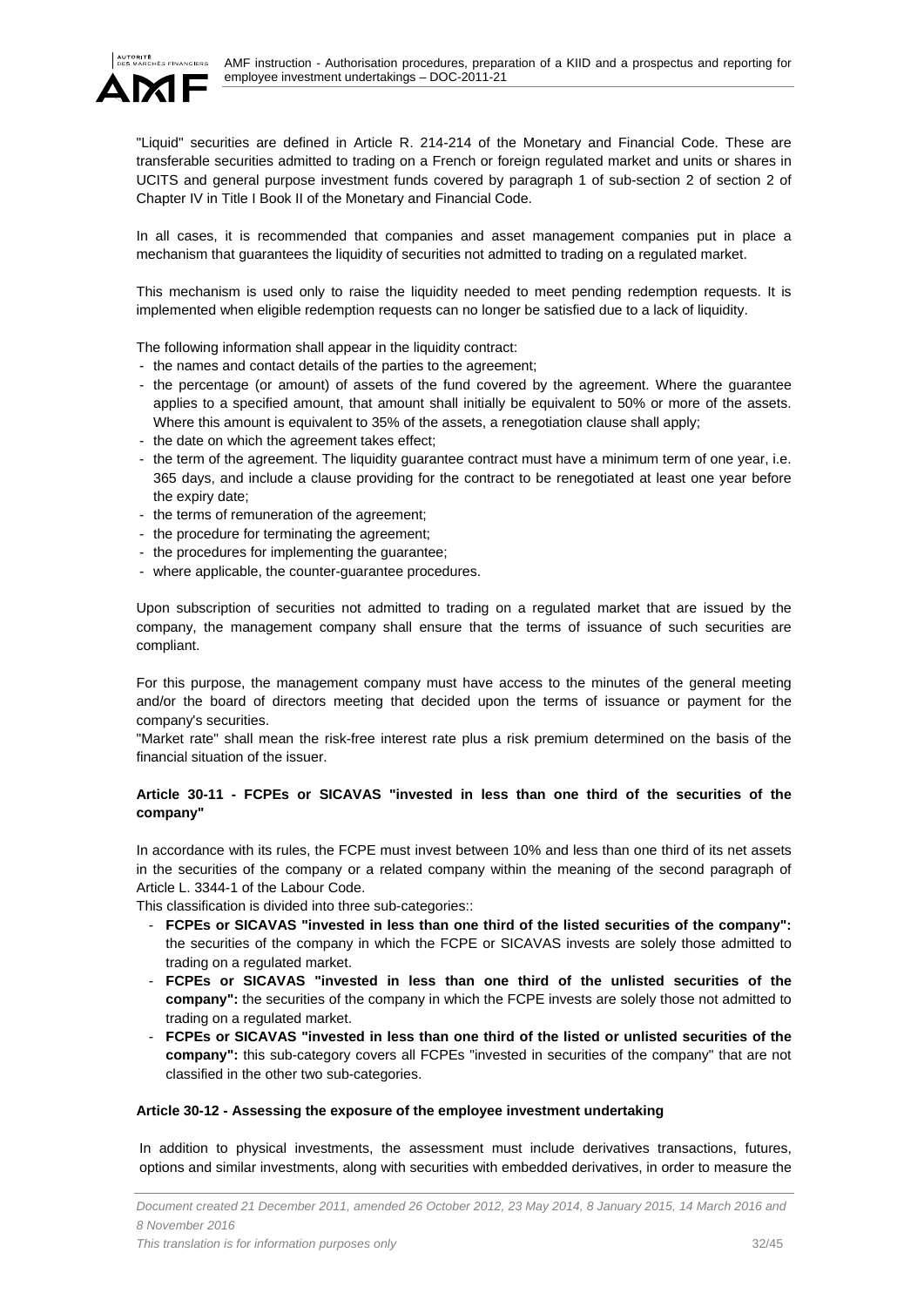

 $\overline{a}$ 

exposure of the FCPE or SICAVAS. Equity and bond warrants, calls, puts, CVRs, ADRs, EDRs and other financial instruments where the underlying assets are financial instruments are to be classified according to the category of the underlying assets.

The exposure to the specified category must be maintained at all times; the manager is not required to calculate it every time the net asset value is established but must be able to justify the classification of the AIF to the AMF or the statutory auditors on demand.

The exposure of an AIF invested in other AIFs or investment funds is calculated on a transparent basis. Several calculation methods can be used, depending on the amount of information available about the underlying fund:

- first, assess the actual exposure of the underlying AIFs and investment funds to the markets in question;
- failing that, assess the minimum percentages of exposure to the relevant markets indicated in the regulatory documents of the underlying AIFs and investment funds;
- finally, failing that, include a haircut depending on the investment policies of the underlying AIFs and investment funds with regard to the relevant markets. For example, under this method, a "French equities" AIF set up under French law and investing in a foreign AIF where the investment strategy consists of "being primarily exposed to French equity markets" could assign a factor of 0.5 to its exposure to this AIF.

Bonds that can be converted into equities or similar securities must be broken down to assess the interest rate exposure and credit market exposure of the bond component, as well as the equity market exposure of the option component.

If the FCPE is specialised in a business sector, a market or a financial instrument, the "management orientation" section of the rules or articles of incorporation must set out the minimum percentage of investment and/or exposure related to such specialisation.

If the minimum exposure rules of an AIF for specific markets are no longer met following an event beyond the manager's control (stock price movements, massive subscriptions or redemptions, mergers, etc.), the manager must have as its primary objective of its sales to remedy the situation in the interest or the unitholders or shareholders.

In accordance with Article 422-24<sup>18</sup> of the AMF General Regulation, contracts pertaining to sub-categories of one commodity must be considered to be a contract on only one commodity for the calculation of the diversification limit provided for in Article R. 214-32-23 a)<sup>19</sup> of the Monetary and Financial Code. The subcategories of a commodity should not be considered to be the same commodity if they are not highly correlated. With regard to the correlation factor, two sub-categories of one commodity should not be considered as highly correlated if 75% of the correlation points are lower than 0.8. For this purpose, it is appropriate to calculate the points of correlations observed on the basis of (i) equally weighted daily yields of the corresponding commodities prices and (ii) a sliding window of 250 days over a period of five years.

 $^{18}$  Applicable to employee investment undertakings by reference from Article 424-1 of the AMF General Regulation.<br><sup>19</sup> Applicable to employee investment undertakings by reference from Article 214-207 of the AMF General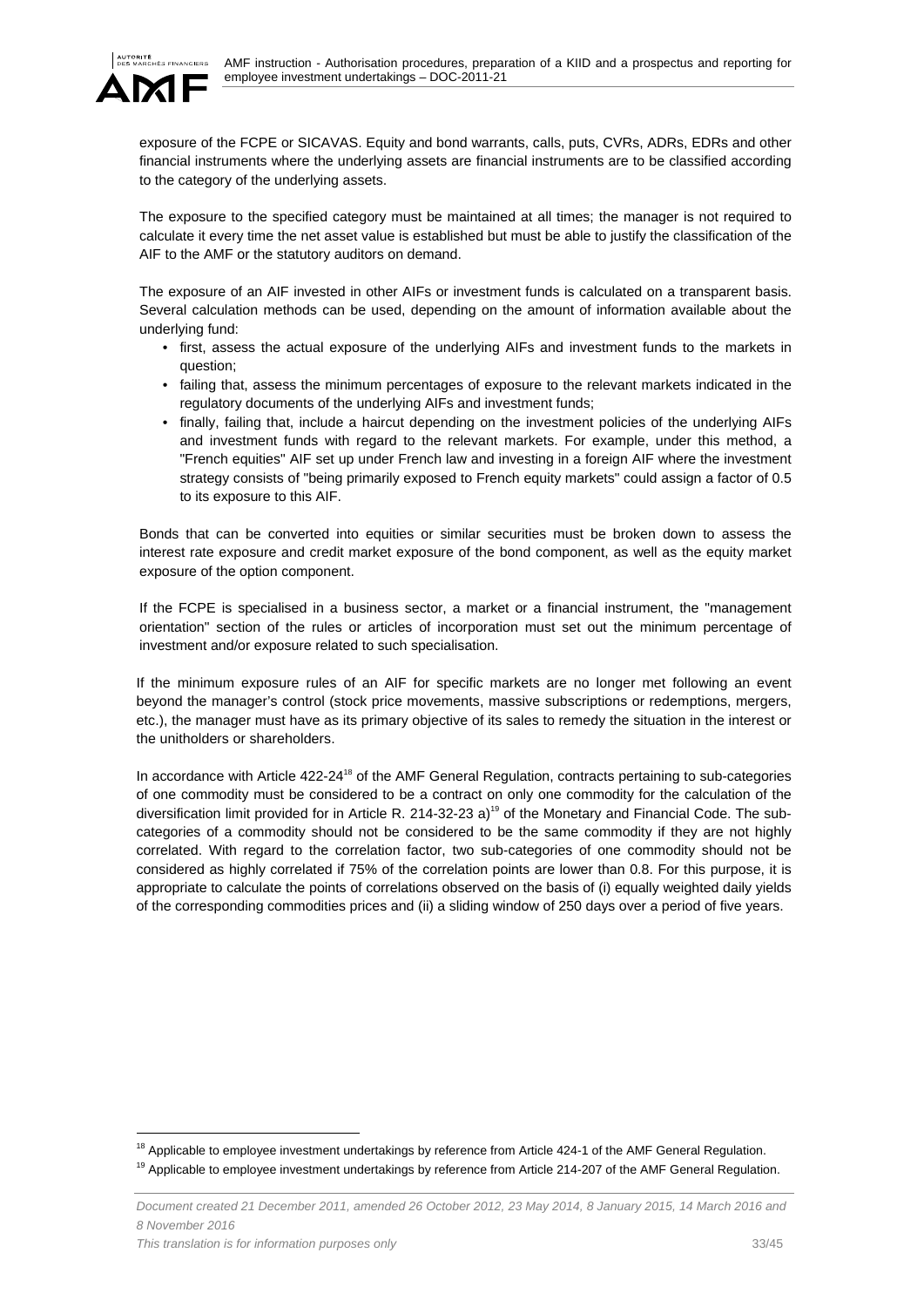

#### **Formula used to measure the exposure of AIFs to a given equity market**

*a) Items that must be considered:* 

+ Valuation of physical assets invested in the market +/- Equivalent underlying assets for financial instruments with embedded derivatives +/- Temporary disposals or acquisitions of securities +/- Physical equivalent of derivatives (number of contracts x unit value x settlement price) +/- Equivalent of underlying assets in swaps that alter the dominant exposure of the AIF to the market - Equivalent of underlying assets for net short calls and long puts + Equivalent of underlying assets for net short puts and long calls

*b) Calculating exposure:* 

Exposure =  $\frac{A \times 100}{A}$ Total net assets

#### **Article 31 - Specific procedures**

#### **Article 31-1 - Master and feeder structures**

I. The classification of the feeder is the same as that of the master, except where a feeder AIF enters into derivatives contracts that imply a change of exposure and hence a change in its classification.

II. If the account closing date of the feeder AIF is different from that of the master UCITS or AIF, a technical memo must be filed with the AMF explaining the reasons for the difference (the dividend date of the master UCITS or AIF is not a valid reason), and the measures taken to ensure that the unitholders and shareholders of the feeder AIF enjoy equivalent disclosure and treatment to that which they would enjoy as unitholders or shareholders of the master UCITS or AIF.

III. The Key Investor Information Document (KIID) and the rules must mention the direct charges stemming from the feeder AIF and the indirect charges stemming from the master UCITS or AIF. References in the rules to information about the master UCITS or AIF must be in italics.

#### **Article 31-2 - Guaranteed AIFs**

I. The guarantee must be granted to the AIF or to the unitholders or shareholders by an institution cited in Article R. 214-32-28(II) of the Monetary and Financial Code<sup>20</sup>.

- II. When a guaranteed level or formula is offered, the guarantee must apply to:
- 1 The initial net asset value, if there is a single subscription net asset value;
- 2 The highest net asset value during the subscription period.

A

 $\overline{a}$  $^{20}$  See also AMF Position DOC 2013-12 – Requirement to offer a guarantee (of the formula and/or capital, as appropriate) for structured UCITS and AIFs, "guaranteed" UCITS and AIFs, and structured debt securities issued by special-purpose vehicles and marketed to the general public.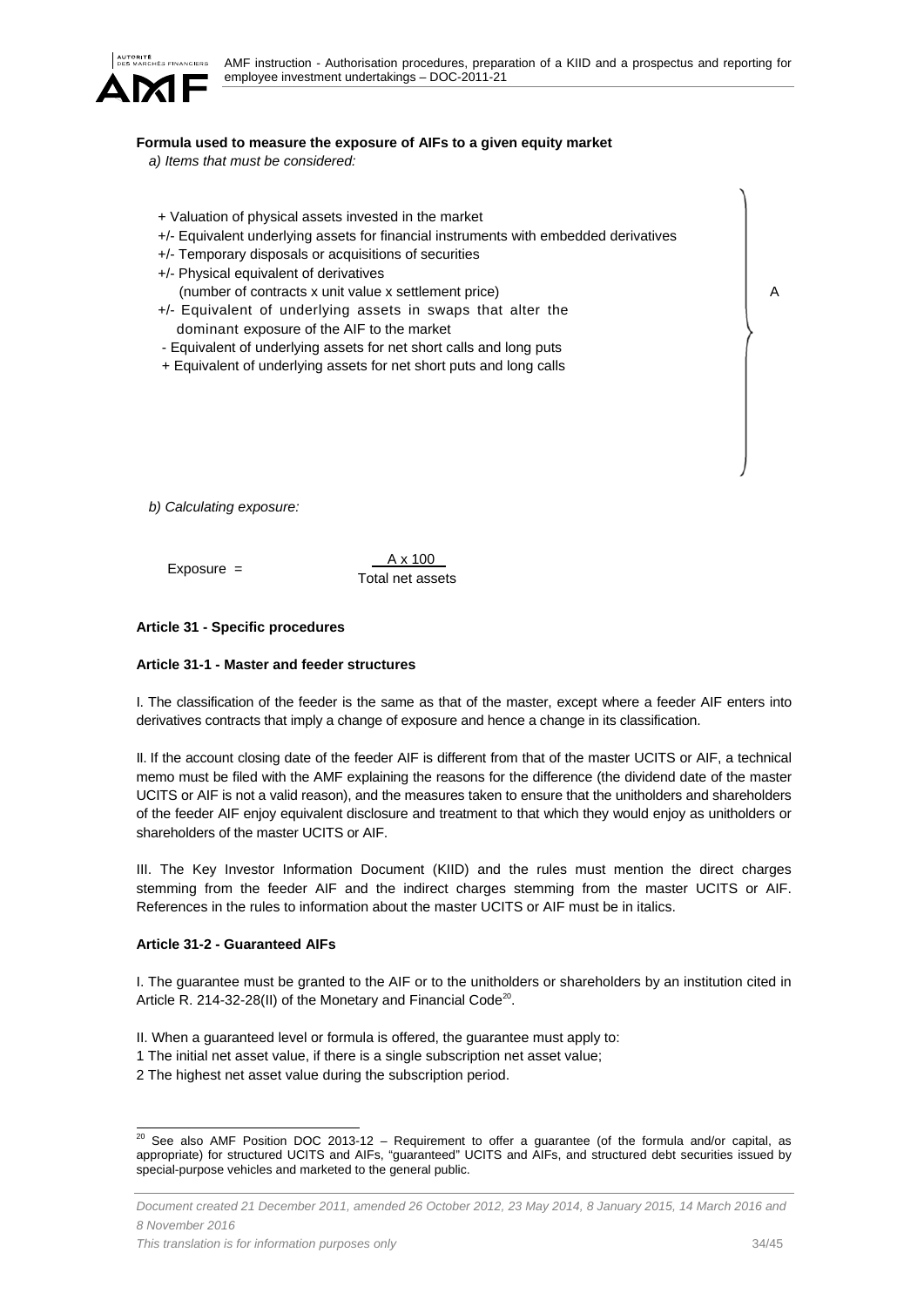

III. The nature of the guarantee and its characteristics must be clearly set out in the relevant section. The information must include:

1 The level of the guarantee:

- full capital quarantee;
	- partial capital protection.

2 Whether the guarantee includes front-end charges;

3 Subscription dates for obtaining the guarantee;

4 Dates on which the guarantee will be granted;

5 Whether the guarantee is granted to the AIF or directly to the unitholders or shareholders. If the guarantee is granted directly to the unitholders or shareholders and they are required to request redemption of their units or shares on a specific date to benefit from the guarantee, this requirement must be pointed out in a warning that specifies the final net asset value that is guaranteed, along with the deadline for submitting redemption orders. If the guarantee requires action by the unitholders or shareholders, such as making a request for redemption at a set net asset value, they must be alerted individually by letter in a timely manner if there is any likelihood that it will be in their interest to redeem their units or shares.

IV. Information for unitholders or shareholders

The guarantee shall not discriminate against unitholders or shareholders availing themselves of early release and the remaining unitholders or shareholders.

The remuneration of the guarantor must be clearly stated to subscribers. The remuneration provided for in the guarantee contract is included in current charges.

The consideration for the guarantee, borne by the subscribers (generally by waiving the discount, dividends, tax credits and a share of performance) must be expressly shown in the Key Investor Information Document (KIID).

# **Article 31-3 - FCPEs invested in other UCITS or AIFs**

In compliance with Article R. 214-210 of the Monetary and Financial Code, an FCPE may invest without limit in one or more UCITS or AIFs:

1 Where the AIF is more than 20% invested in shares or units of UCITS or AIFs under French or foreign law, or in investment funds, the impact of indirect expenses and fees is taken into account in the total current charges shown in the Key Investor Information Document (KIID) and in the total fees shown in the rules;

2 Where an employee investment undertaking invests more than 50% of its assets in the same UCITS or AIF, the management company ensures that the information documents pertaining to the UCITS or the underlying AIF, i.e. the Key Investor Information Document (KIID), the rules and the half-yearly or annual report(s), are available to unitholders or shareholders of the employee investment undertaking.

# **Article 31-4 - FCPEs qualifying for the simplified regime**

Among the mechanisms listed in Article L. 3332-17 of the Labour Code to ensure compliance with the "one third of liquid securities" requirement, the commitment by the company, the firm that controls it or any other firm controlled by it to purchase, within the limit of 10% of its share capital, the securities not admitted to trading on a regulated market that are held by the management company FCPE shall entail the application of the so-called "simplified" regime for the FCPE.

This simplified regime comprises:

- on the one hand, an obligation for the company to disclose the appraised value to its employees at least two (2) months prior to publication of the FCPE's net asset value, which takes into account said appraised value of the company;
- and, on the other hand, calculation at least once per year of the net asset value, on the understanding that said net asset value shall not be calculated more than once per quarter.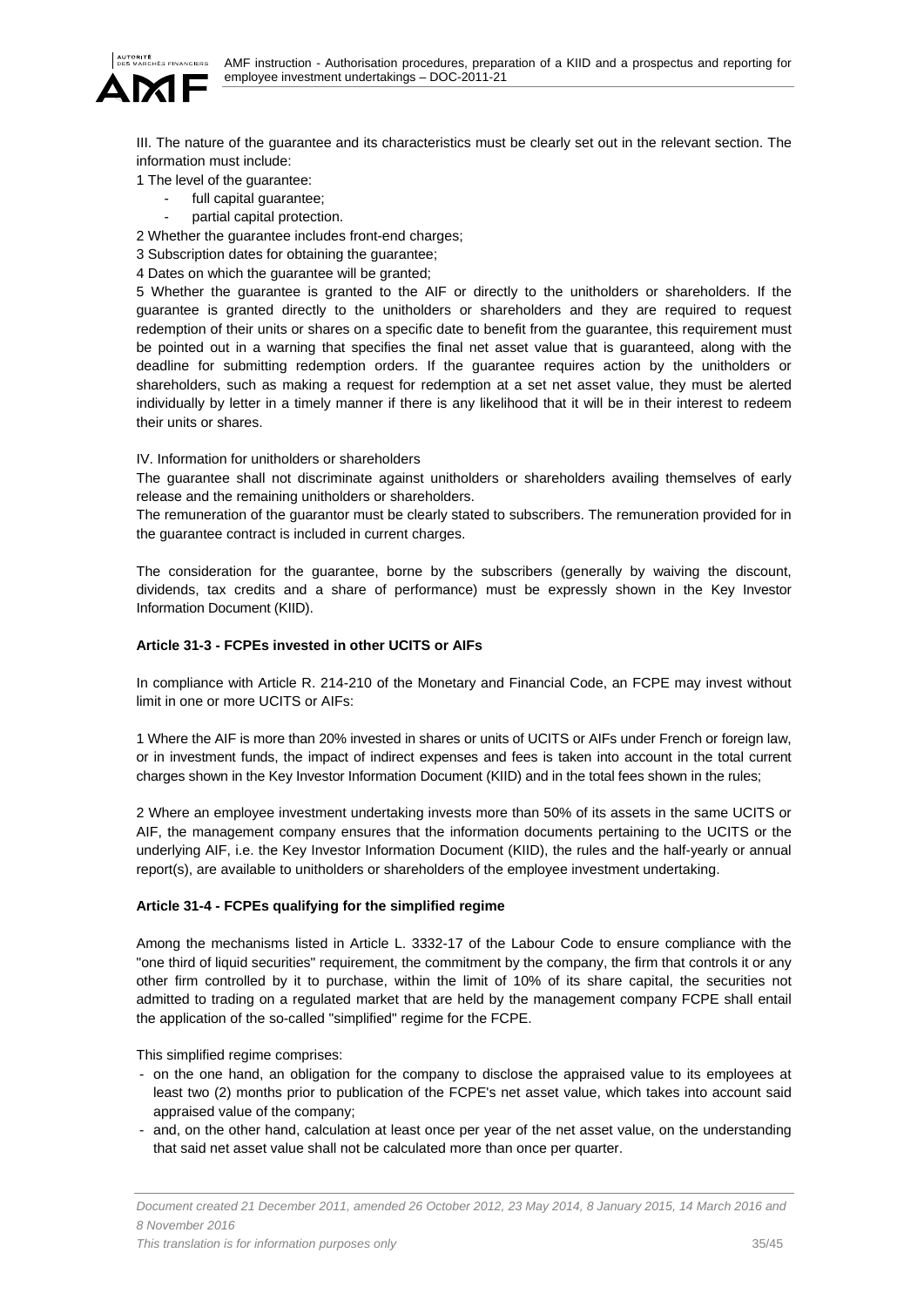

# **Article 31-5 - Employee buyout funds**

Employee buyout funds governed by Article L. 3332-16 of the Labour Code are invested in unlisted securities of the company and dedicated to the purchase, reserved for employees, of the securities of the company or the securities of a company in the same group within the meaning of the second paragraph of Article L. 3344-1 of the Labour Code or of a holding company established for the purpose of purchasing the company. This new type of FCPE is called an "employee buyout fund".

Pursuant to Article L. 3332-16 of the Labour Code, employee buyout funds may not be formed unless the following conditions are satisfied:

- prior existence of a negotiated company savings plan providing for the formation of the employee buyout fund;
- the minimum number of employees taking part in the employee buyout must be at least 15 or at least 30% of employees for a company with up to 50 employees;
- existence of a staff agreement containing the following mandatory items:
	- identify of the employees taking part in the buyout;
	- final control structure of the company;
	- completion of the transaction.

When the authorisation application is filed, the management company shall certify that the above conditions have been met and shall make all the supporting documents available to the AMF.

The FCPE is subject to exceptional investment rules. It can invest up to 95% of its assets in the securities of the company or in the securities of companies in the same group, within the meaning of the second paragraph of Article L. 3344-1 of the Labour Code, or in the securities of a holding company formed to acquire the company. It must include a cash pocket equivalent to at least 5% of its assets. This cash pocket must be invested in the securities referred to in the second, third and fourth paragraphs of Article R. 214-89-1 of the Monetary and Financial Code.

Employee buyout funds are classified as FCPEs "invested in the unlisted securities of the company". The reference to "employee buyout fund" shall be part of the fund's name. A template for the rules of employee buyout funds appears in 'Annex XIII bis.

### **Article 31-6 - "Temporary" FCPEs**

Within the meaning of this instruction, a so-called "temporary" FCPE is formed in order to subscribe for a capital increase, with or without a haircut, that is reserved for employees during a period to be determined and specified in the fund's Key Investor Information Document (KIID) and rules. It may also be formed in the event of the sale of the company's securities held by the company itself or by a company in the group. A "temporary" FCPE is intended to be merged, on a decision by its supervisory board and as soon as possible after subscribing for the capital increase, into an employee investment undertaking classified as "invested in the securities of the company".

The "temporary" FCPE is classified as a "money market" or "short-term money market" fund and abides by the asset composition rules for FCPEs governed by Article L. 214-164 of the Monetary and Financial Code until the date on which it subscribes for the capital increase reserved for employees. As of that date, it is classified as "invested in the securities of the company" and shall abide by the asset composition rules for FCPEs governed by Article L. 214-165 of the Monetary and Financial Code after making a written declaration to the AMF.

The "temporary" FCPE may adopt the same supervisory board as that of the fund "invested in the securities of the company". In this case, the supervisory board members must hold units in both funds. The word "temporary" shall be part of the fund's name.

The FCPE rules provide for the measures taken if an insufficient number of shares is tendered to the capital increase.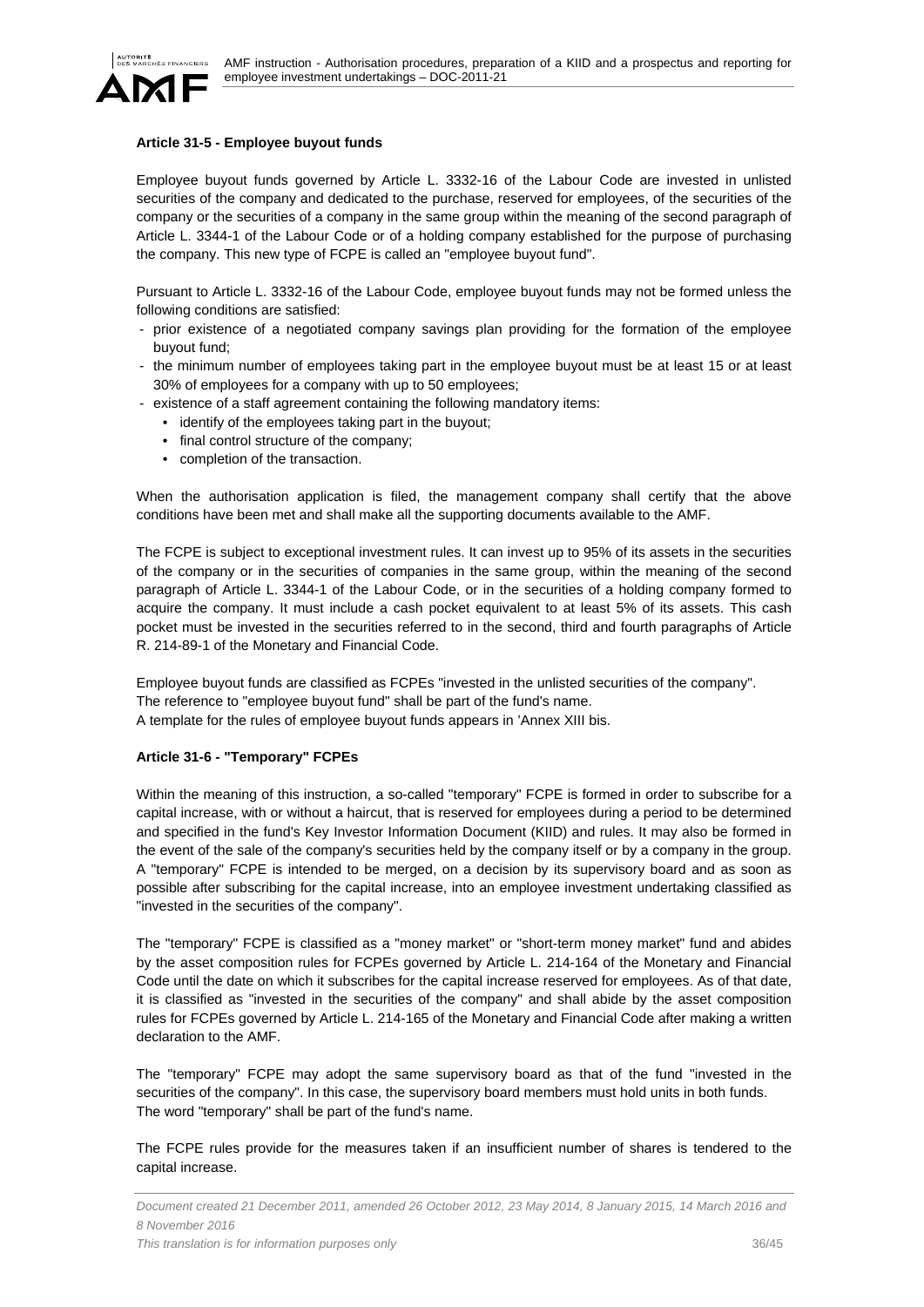

If the FCPE has a reservation period:

- for amounts arising from voluntary payments, employees must be offered a refund;
- amounts arising from profit-sharing shall be used to subscribe for one or more other FCPEs.

If the amounts have already been paid, over-subscriptions will be reallocated. This may be done by having subscribers make individual choices or by demerging the temporary fund. The latter option will be used in particular if subscribers do not come forward and make themselves known, in which case their assets shall be transferred to the safest fund.

### **Article 31-7 - "Social investment" FCPEs**

The term "social investment FCPE" must be clearly mentioned in the Key Investor Information Document (KIID) and rules of the fund, either before or after the fund's name.

### **Section II - Reporting and other information provided to investors**

### **Article 32 - Half-yearly reports and half-yearly asset breakdowns**

I. In accordance with Articles L. 214-24-62 and D. 214-33 of the Monetary and Financial Code, which apply to employee investment undertakings, the latter must draw up a half-yearly report at the end of the first half of their accounting year.

II. These half-yearly reports must be published no later than two months after the end of the first half of the year.

III. The half-yearly reports may be compiled as of:

- 1 Either the last trading day of the half year;
- 2 Or the day on which the last net asset value is calculated.

IV. Regardless of their presentation, all the disclosures about an employee investment undertaking or a sub-fund must include its name.

V. The half-yearly reports must contain the following information:

1 A statement of assets and liabilities, including the following items:

a) The eligible financial securities stipulated in point 1 of I of Article L. 214-24-55 of the Monetary and Financial Code;

- b) Bank balances;
- c) Other assets held by the AIF;
- d) Total assets held by the AIF;
- e) Liabilities;
- f) Net book value.
- 2 Number of outstanding units or shares,
- 3 Net book value per unit or share,
- 4 Portfolio;
- 5 Statement of changes in the composition of the portfolio during the reference period;
- 6 Quantified data on post-tax dividends paid or proposed during the period.

VI. In accordance with Article L. 214-24-49 of the Monetary and Financial Code, a document called "asset composition" must be compiled as of the date of the last net asset value of the half year. This document must be sent to any unitholder or shareholder who requests it within eight weeks of the end of each half year.

This document must provide the following information: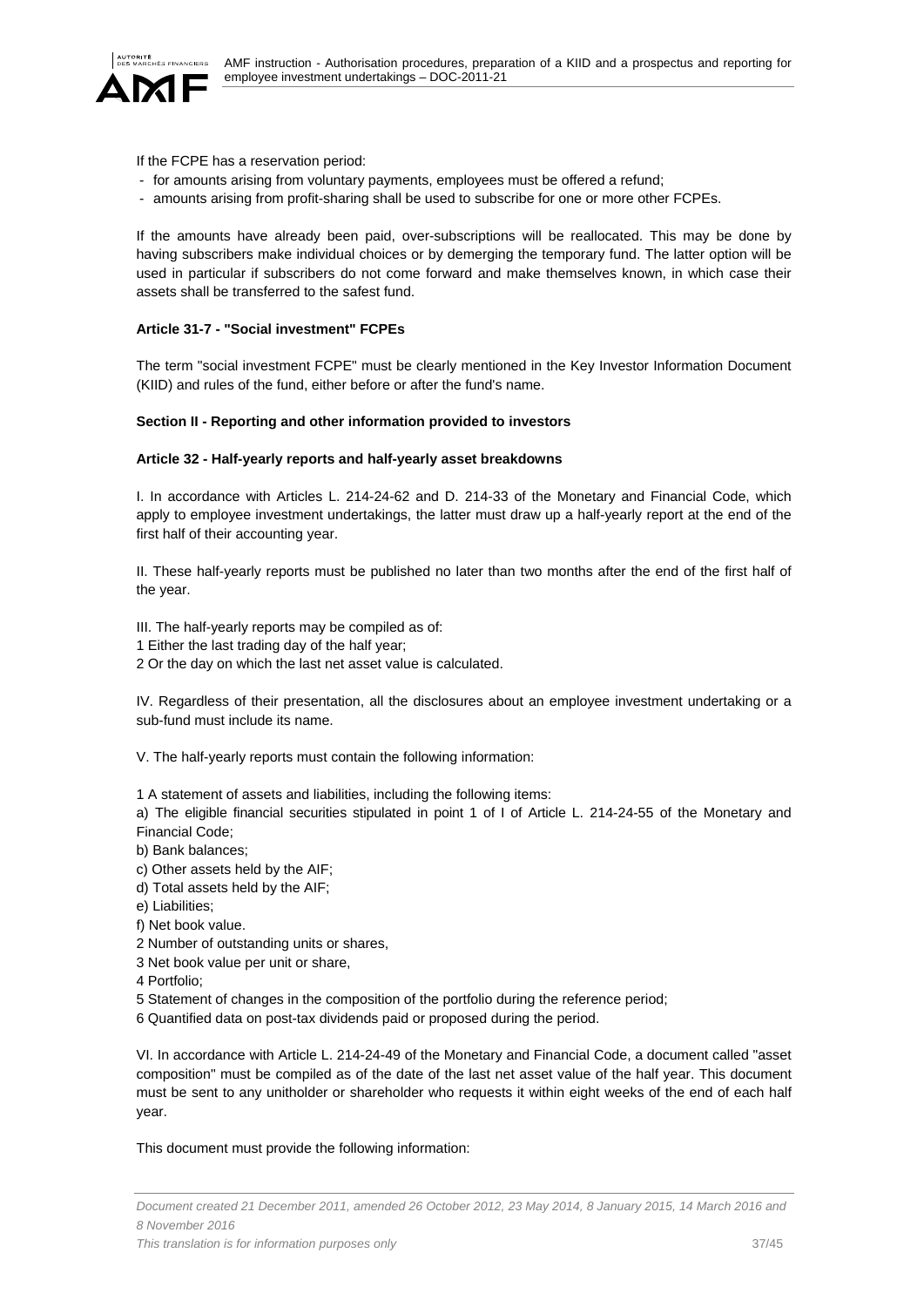

- 1 An inventory of the portfolio, with details about the quantities and values of financial instruments;
- 2 Net assets;
- 3 Number of outstanding units or shares;
- 4 Net asset value;
- 5 Off-balance sheet commitments.

The document must be compiled in detail and must be understandable for any unitholder or shareholder.

VII. The asset composition may be replaced by the document used to calculate the net asset value and provided by the SICAV or the management company to the statutory auditor of the AIF, provided it contains the items referred to in points 1 to 5 of VI.

# **Article 33 - Annual report**

At the end of each accounting year, the management company or, where applicable, the board of directors of the SICAV, drafts the annual report of the AIF, which must contain the following:

- the management report;
- the summary documents defined in the chart of accounts and the certification of the statutory auditor;
- any material changes, within the meaning of Article 106 of Commission Delegated Regulation (EU) No. 231/2013 of 19 December 2012, to the information referred to in Article 36 of this instruction occurring in the year to which the report refers.

Where the FCPE is managed by a management company authorised in accordance with Directive 2011/61/EU, the annual report must also contain:

- the total amount of remuneration for the financial year, split into fixed and variable remuneration paid by the management company to its staff, and the number of beneficiaries, and where relevant, the carried interest paid by the AIF,
- the aggregate amount of remuneration, broken down by senior management and staff of the management company whose actions have a material impact on the risk profile of the AIF.

A management company authorised under Directive 2011/61/EU of 8 June 2011 shall also comply with Article 107 of Commission Delegated Regulation (EU) No. 231/2013 of 19 December 2012.

The accounting information given in the annual report shall be prepared in accordance with French accounting standards and the accounting rules laid down in the rules or articles of incorporation of the employee investment undertaking.

The statutory auditor's report, including any qualifications, shall be reproduced in full in the annual report.

The annual report is submitted for examination by the supervisory board of the funds or, where appropriate, to the board of directors of the SICAV.

The annual report of the AIF must also contain information about changes in the structure of the securities portfolio during the accounting period and, where appropriate, information about the financial instruments in the portfolio that have been issued by the portfolio management company or entities from its group. They must also mention, where relevant, AIFs or investment funds managed by the management company or entities from its group.

If the annual report of the AIF is published within eight weeks of the end of the accounting year and it contains the items mentioned in points 1 to 5 of VI in Article 32 of this instruction, the SICAV or the management company is not required to report the asset composition separately. In this case, the annual report is sent to any unitholder or shareholder who requests the asset composition report.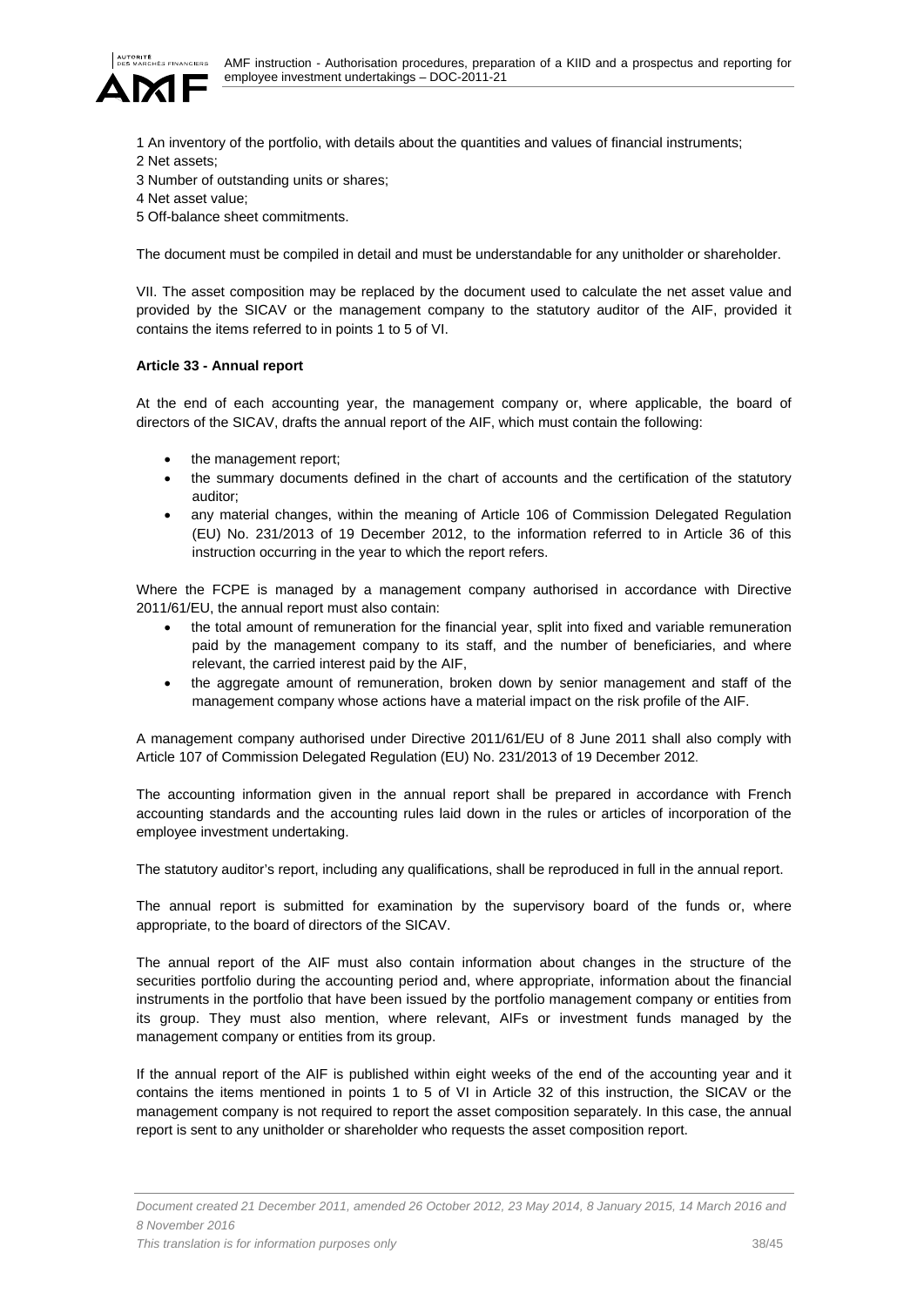

For "multi-company" funds disseminated to companies having fewer than ten unitholders, and after the supervisory board has given its opinion, the fund rules may provide that the companies are simply informed of the adoption of the certified annual report and the manner in which it is made available. In this case, the certified annual report is disseminated electronically. It is also made available to both the unitholders and the companies, which can request a free copy of it from the management company or its representative.

No. later than six months after the year-end close, the annual report certified by the statutory auditor is sent to the company, which then disseminates it to all its unitholders or shareholders, where appropriate, in a simplified form. The annual report is sent to the AMF in the month after it has been published. The existence of the annual report and the manner in which it can be obtained are indicated in the Key Investor Information Document (KIID) of the employee investment undertaking.

To make it easier for subscribers to read the information most important to them, a simplified report featuring essential information may be prepared. The simplified report is prepared at the request of the supervisory board or, where appropriate, the board of directors under the supervision of the board and the statutory auditor. It must contain a reference to the fact that the annual report is available to all unitholders or shareholders on request.

# **Management report**

The information set out in Article 421-34 of the AMF General Regulation must be at least provided in the management report if it is not provided in the periodic reports and/or periodic disclosures according to the procedures and timeframes described in the prospectus.

Furthermore, in accordance with Article 421-35 of the AMF General Regulation, the management company must comply with Articles 103 to 107 of Commission Delegated Regulation (EU) No. 231/2013 of 19 December 2012.

The items that must be provided in the annual report and that are not included in the summary documents must be provided in the management report.

# **Article 34 - Specific requirements for feeder AIFs**

The management report of a feeder AIF must report the latest available information about direct and indirect charges that it incurs, meaning the charges actually collected, in the form of a percentage.

The annual report of a feeder AIF mentions the items in the annual report of the master UCITS or AIF as well as the total charges of the feeder AIF and the master UCITS or AIF.

The annual report of the master UCITS or AIF must also be appended to the management report of the feeder AIF.

The other periodic reports must be annexed to those of the feeder AIF.

The statutory auditor of the feeder AIF must report problems and inaccuracies found in the statutory auditor's report on the financial statements of the master UCITS or AIF and draw the conclusions that he or she deems necessary, if they affect the feeder AIF.

# **Article 35 - Index-tracking AIFs**

The management report of an index-tracking AIF must measure the tracking error of the AIF and compare it to the maximum error set out in the prospectus.

# **Article 36 - Information made available to investors**

Pursuant to I of Article 421-34 of the AMF General Regulation, the AIF or the management company must provide investors in the AIF with the following information before they invest in the fund: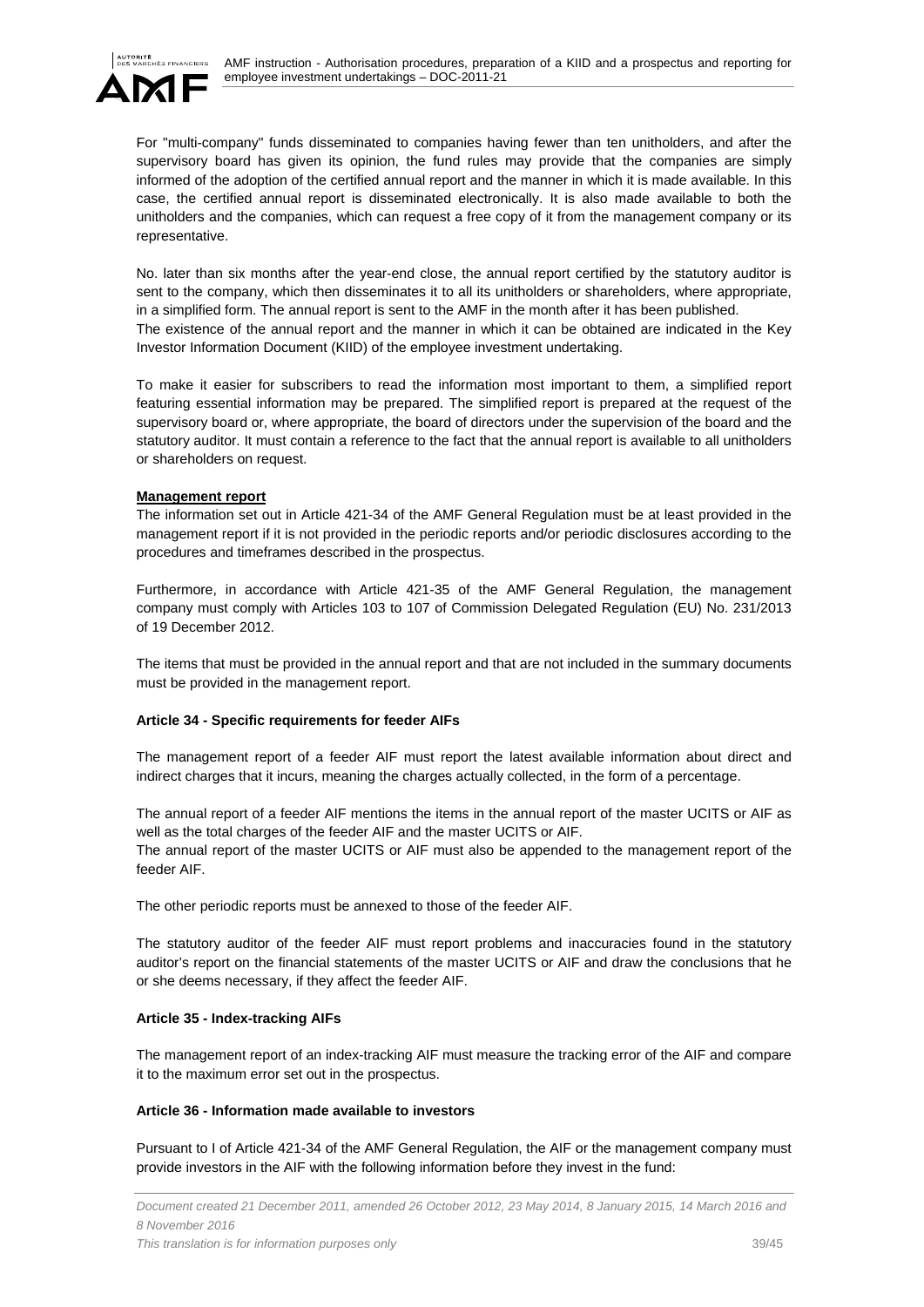

a) a description of the investment strategy and objectives of the AIF, information on where any master AIF is established within the meaning of IV of Article L. 214-24 of the Monetary and Financial Code and where the underlying funds are established if the AIF is a fund of funds, a description of the types of assets in which the AIF may invest, the techniques it may employ and all associated risks, any applicable investment restrictions, the circumstances in which the AIF may use leverage, the types and sources of leverage permitted and the associated risks, any restrictions on the use of leverage and any collateral and asset reuse arrangements, and the maximum level of leverage which the management company is entitled to employ on behalf of the AIF;

b) a description of the procedures by which the AIF may change its investment strategy or investment policy, or both;

c) a description of the main legal implications of the contractual relationship entered into for the purpose of investment, including information on jurisdiction, applicable law and on the existence, or not, of any legal instruments providing for the recognition and enforcement of judgments on the territory of the French Republic;

d) the identity of the AIF's management company, depositary and statutory auditor, and any other service providers, and a description of their duties and the investors' rights;

e) where the AIF is managed by a management company authorised under Directive 2011/61/EU, a description of how the management company is complying with the requirements in IV of Article 317-2 of the AMF General Regulation (or its equivalent, transposing Article 9(7) of Directive 2011/61/EU, in the law applicable to the management company);

f) a description of any management function delegated by the management company and of any safekeeping function delegated by the depositary, the identity of the delegatee and any conflicts of interest that might arise from such delegations;

g) a description of the AIF's valuation procedure and the pricing methodology used for valuing assets, including the methods used in valuing hard-to-value assets;

h) a description of the AIF's liquidity risk management, including the redemption rights both in normal and exceptional circumstances, and the existing redemption arrangements with investors;

i) a description of all fees, charges and expenses and of the maximum amounts thereof which are directly or indirectly borne by investors;

j) a description of how the management company ensures fair treatment of investors and, whenever an investor obtains a preferential treatment or the right to obtain a preferential treatment, the type of investors that benefit from this preferential treatment, and, where relevant, their legal or economic links with the AIF or the management company;

k) the latest annual report referred to in Article 33;

- l) the procedure and conditions for issuing and redeeming units or shares;
- m) the last net asset value of the AIF or the last market price of the unit or share of the AIF;
- n) where appropriate, the past performance of the AIF;

o) the identity of the prime broker and a description of any material arrangements of the AIF with its prime brokers and the way the conflicts of interest in relation thereto are managed and the provision in the contract with the depositary on the possibility of transfer and reuse of AIF assets, and information about any transfer of liability to the prime broker that may exist;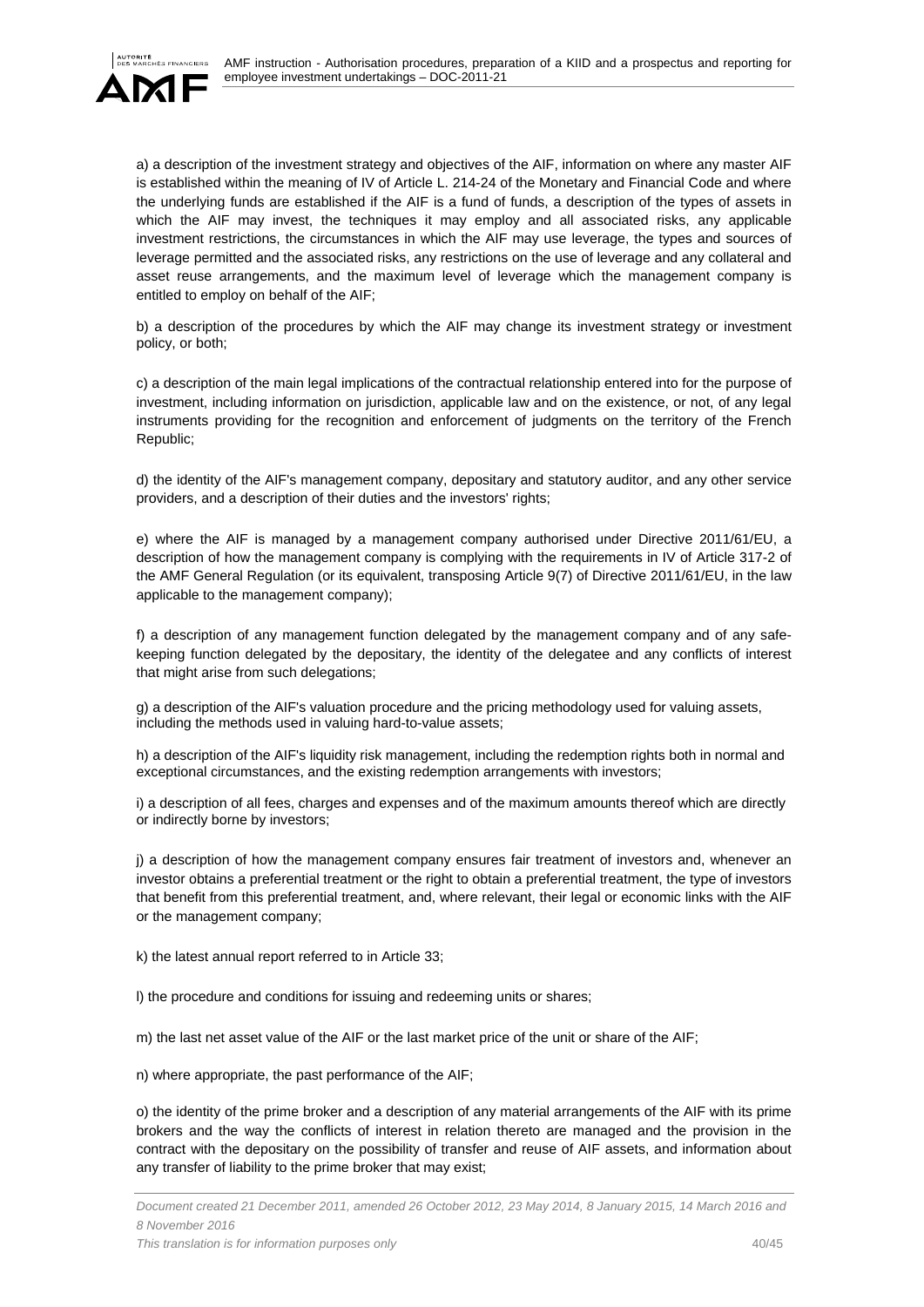

p) a description of how and when the information required under IV and V of Article 421-34 of the AMF General Regulation will be disclosed.

This information, with the exception of that referred to in k) and m), is contained in the standard templates for the KIID and for the rules and articles of incorporation provided in Annexes XI, XIII and XIV. A correlation table is given in Annex I bis (Table 1). The information not contained in these regulatory documents is mentioned in Annex I bis (Table 2) and must be made available to investors.

The AIF or the management company informs investors of any material change concerning this information.

It should be recalled that Article 421-34 of the AMF General Regulation also provides for the following:

"IV.- EU AIFs and AIFs marketed in the European Union, or their asset management company, management company or manager, periodically disclose to unitholders or shareholders:

1 the percentage of the AIF's assets which are subject to special arrangements arising from their illiquid nature;

2 any new arrangements for managing the liquidity of the AIF;

3 the current risk profile of the AIF and the risk management systems employed by the AIF or its asset management company, management company or manager to manage those risks.

V.- EU AIFs and AIFs marketed in the European Union employing leverage, or their asset management company, management company or manager, shall disclose the following information on a regular basis for each of these AIFs:

1 any changes to the maximum level of leverage which the asset management company, management company or manager may employ on behalf of the AIF as well as any right of the reuse of the AIF's assets pledged as collateral or any guarantee granted under the leveraging arrangements; 2 the total amount of leverage employed by that AIF."

Furthermore, in accordance with Article 421-35 of the AMF General Regulation, the management company must comply with Articles 108 and 109 of Commission Delegated Regulation (EU) No. 231/2013 of 19 December 2012.

# **Chapter III - Special requirements for employee investment undertakings**

# **Article 37 - FCPE supervisory board**

# *a) Composition*

If the FCPE is subject to Article L. 214-164 of the Monetary and Financial Code, the supervisory board is made up of unitholder employees representing unitholders; and representatives of the company or group of companies, who shall account for no more than one half; or, for a "multi-company" fund, unitholder employees representing the unitholders; and representatives of these companies and/or groups of companies, who shall account for no more than one half.

The chairman of the supervisory board is chosen from the employees representing unitholders. The chairman of the supervisory board may have a casting vote.

In accordance with the provisions of Article L. 3332-15 of the Labour Code, several FCPEs governed by Article L. 214-164 of the Monetary and Financial Code and offered through the same company savings plan (*plan d'épargne entreprise* - PEE), inter-company savings plan (*plan d'épargne inter-entreprise* – PEI) or group pension plan (*plan d'épargne pour la retraite collectif* – PERCO) may have a joint supervisory board.

In this case, the joint supervisory board of several FCPEs shall be made up made up of employees representing the unitholders and who themselves are unitholders in at least one of the FCPEs. Provision should also be made for each FCPE to have at least one unitholder on the joint supervisory board. Where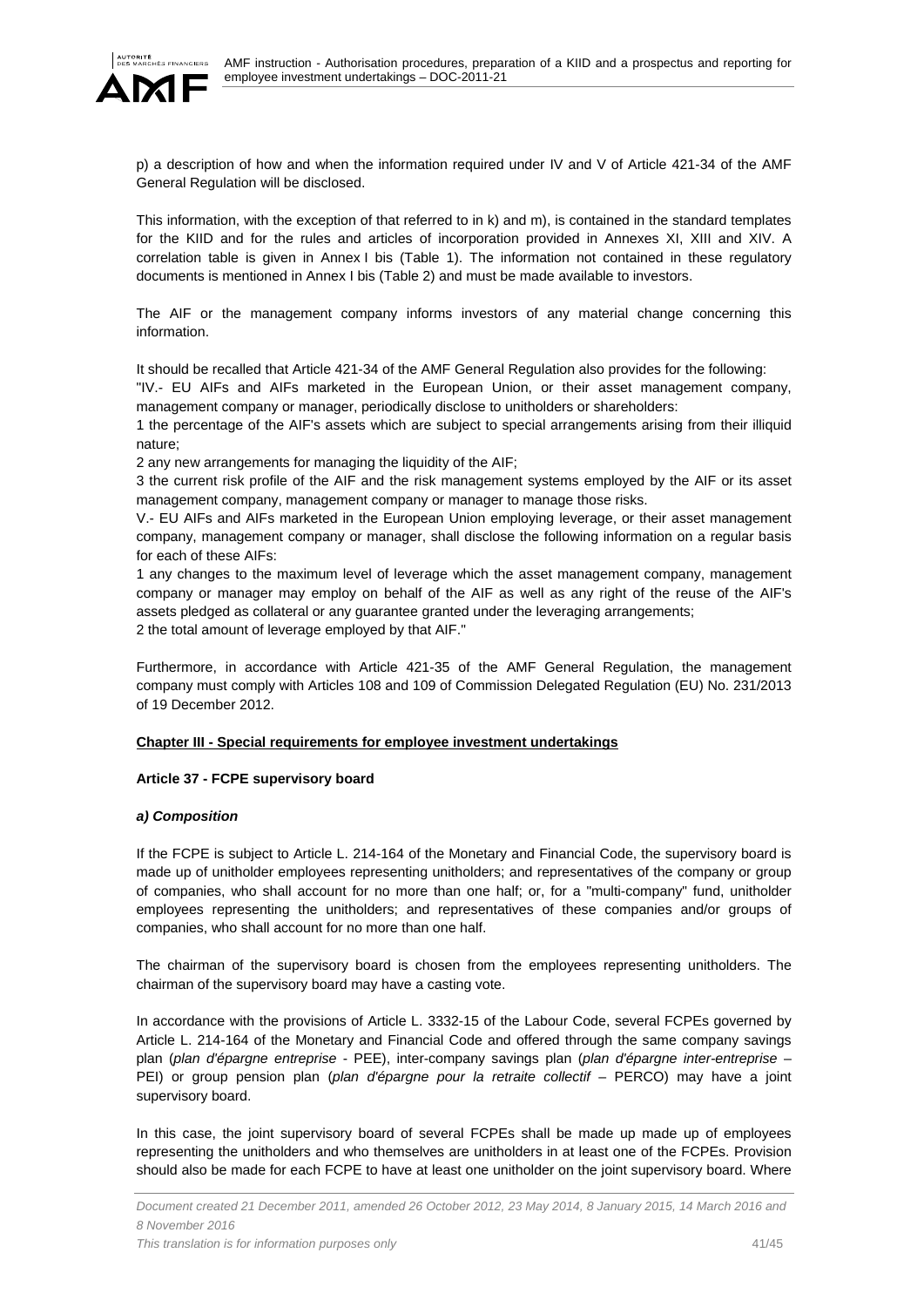

the FCPE is an umbrella fund, provision should be made for the supervisory board to have at least one unitholder from each sub-fund.

Where an FCPE is formed pursuant to a profit-sharing agreement, a company savings plan (*plan d'épargne entreprise* – PEE), an inter-company savings plan (*plan d'épargne inter-entreprise* – PEI) or an inter-company group pension plan (*plan d'épargne pour la retraite collectif interentreprises* - PERCOI) negotiated under an industry-wide bargaining agreement or under professional or interprofessional agreements, the members of the supervisory boards may be elected or appointed by the signatories to such profit-sharing agreement. In this case, the employee members representing unitholders must themselves be unitholders. The rules governing the agreement may determine the conditions under which the company representatives and the unitholder representatives sit on the supervisory boards.

Where the FCPE is a "multi-company" fund, the rules may allow for members of the supervisory board to be represented by other members of that board. This method of representation is covered by the general rules of representation, but there must be at least 10 appointed representative members. In this case, the rules for convening supervisory board meetings do not change, i.e. all members are convened and the appointed persons have the possibility of attending the supervisory board meeting. The rules of representation are set during one of the first board meetings.

A written authority for such representation shall be drawn up and the purpose and duration of that authority shall be stated in the fund rules.

Employee unitholders may be represented only by other employee unitholders, and company representatives only by other company representatives. The number of company representatives cannot exceed the number of unitholder representatives.

The quorum and majority rules are the same as those for the supervisory board. Each representative has their own vote as well as the vote of the members they are representing, within the limits of the purpose of such representation.

If an FCPE is subject to the rules of Article L. 214-165 of the Monetary and Financial Code, the supervisory board can be composed:

- either entirely of elected employee unitholders representing unitholders;
- or of unitholder employees representing unitholders, and representatives of the company, who account for no more than half, in accordance with Article L. 214-164 of the Monetary and Financial Code.

If an FCPE is subject to the rules of Article L. 3332-16 of the Labour Code (employee buyout funds), the members of the supervisory board are elected by all the unitholders.

Where a member of the supervisory board representing unitholders is no longer a company employee, he or she shall step down from the supervisory board.

The supervisory board of an FCPE shall be established no later than six months after the fund's first net asset value has been published.

# *b) Arrangements for electing or appointing members*

Unitholders' representatives on the supervisory board shall be:

- For FCPEs governed by Articles L. 214-164 and L. 214-165 of the Monetary and Financial Code:

- either elected by unitholders,
- or appointed by the relevant works' councils or by representative trades unions within the meaning of Article L. 2231-1 of the Labour Code.
- For FCPEs governed by Article L. 3332-16 of the Labour Code (employee buyout funds): elected by all the unitholders. The fund rules cannot waive this requirement. The same shall apply to any alternate members and to the reappointment of members who can only be elected.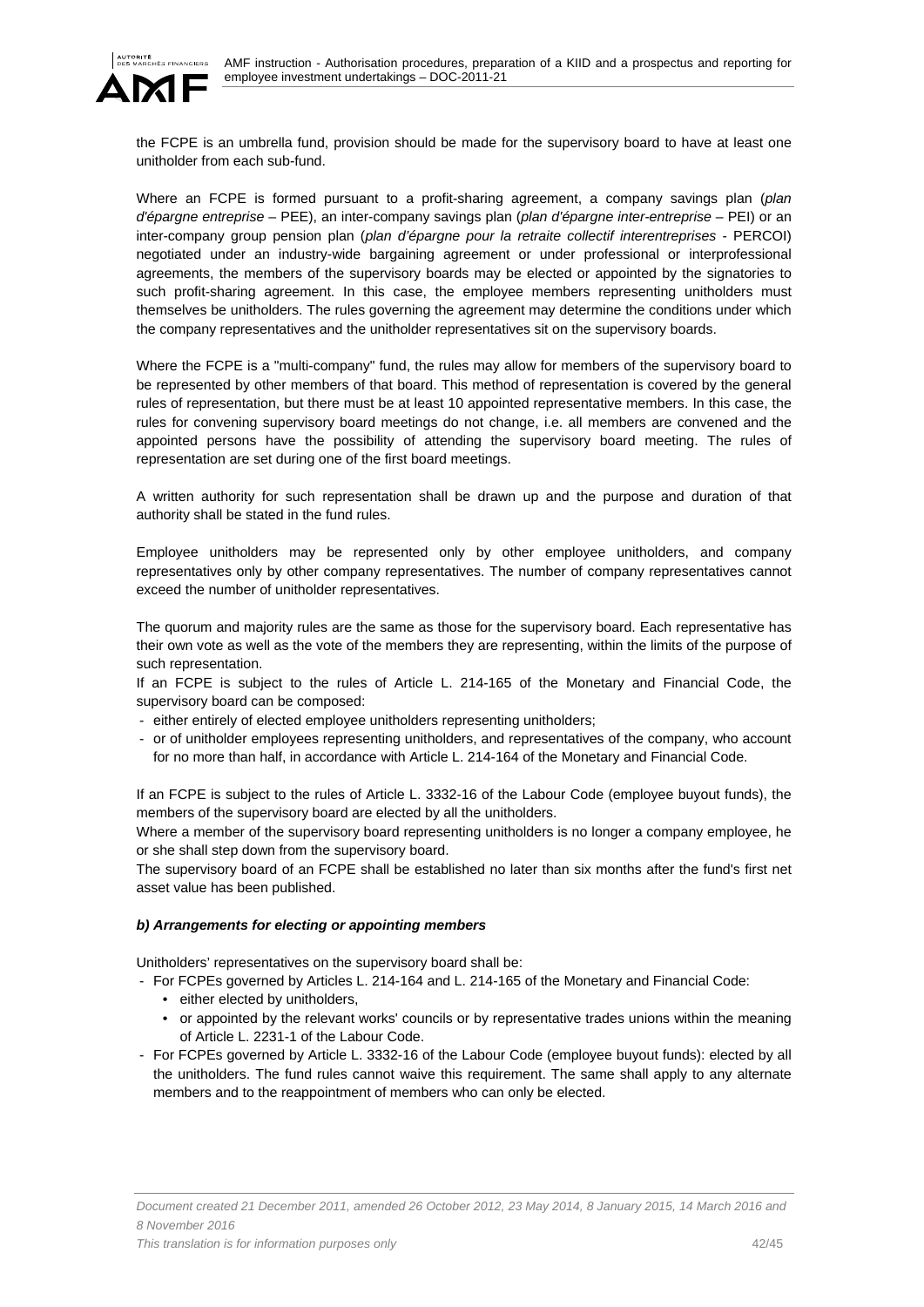

The FCPE rules shall stipulate the arrangements for electing, appointing or reappointing supervisory board members<sup>21</sup>. The rules may provide for the election or appointment of alternate members. Unless otherwise provided in the fund rules, alternate members are subject to the same arrangements as sitting members as regards election or appointment. The term of office for supervisory board members is laid down in the rules.

### *c) Operating rules of the supervisory board*

The supervisory board cannot meet and take decisions unless certain quorum and majority requirements are met; these requirements are set forth in the fund rules. For "multi-company" funds, when a vote is passed on resolutions concerning a change to the membership or the functioning of the supervisory board or a change in operating and management expenses as well as on resolutions requiring changes subject to pre-approval, a quorum of at least 10% of the members present or represented must be reached at first call. The supervisory board cannot meet unless at least one unitholder representative is present.

Concerning the decision-making arrangements of the supervisory board, the fund rules shall provide for a procedure for settling cases where a tie would make it impossible to recognise a majority either for or against a resolution.

If the supervisory board is unable to meet on second call, the management company shall draft a report to that effect. A new supervisory board can then be formed on the initiative of the board, the company or a unitholder, as provided in the fund rules.

If these measures cannot be applied, the management company, in agreement with depositary, shall have the option of transferring the fund's assets to "multi-company" fund or a similar fund. The supervisory board shall meet at least once a year to adopt its annual report.

Together with company, the management company and depositary shall see to it that this requirement is met.

If a member of the supervisory board is unavailable, he or she may be represented via proxy by the board's chairman or by any other member of the supervisory board, provided such member holds one or more units. Such proxies shall be appended to the attendance sheet and mentioned in the meeting minutes. Proxies may be given for one meeting only. The fund rules may allow for supervisory board members to vote by mail under the arrangements set forth in those rules.

The supervisory board is empowered, in particular, to adopt an annual report. To that end, it shall meet at least once a year on order to:

- examine the management report and annual financial statements of the fund;
- examine the financial, administrative and accounting management of the fund;
- issue opinions in the cases provided for in the fund rules;
- exercise the voting rights attaching to the securities in the fund and decide whether to contribute securities in the event of a tender offer, unless otherwise provided in the fund rules. To that end, the supervisory board can appoint one or more representatives, except where unitholders exercise voting rights directly;
- give prior agreement to certain amendments to the fund rules, and, where the rules so provide, approve the guarantee contract for the fund, where it exists, and the mechanism for guaranteeing the liquidity of the company's securities;
- decide on mergers, demergers or liquidations.

 $\overline{a}$ 

If it deems necessary, the supervisory board may submit any and all questions about the operation of the FCPE to the AMF.

 $21$  The election or appointment procedures may also appear in the rules of the PEE, PEI or PERCO.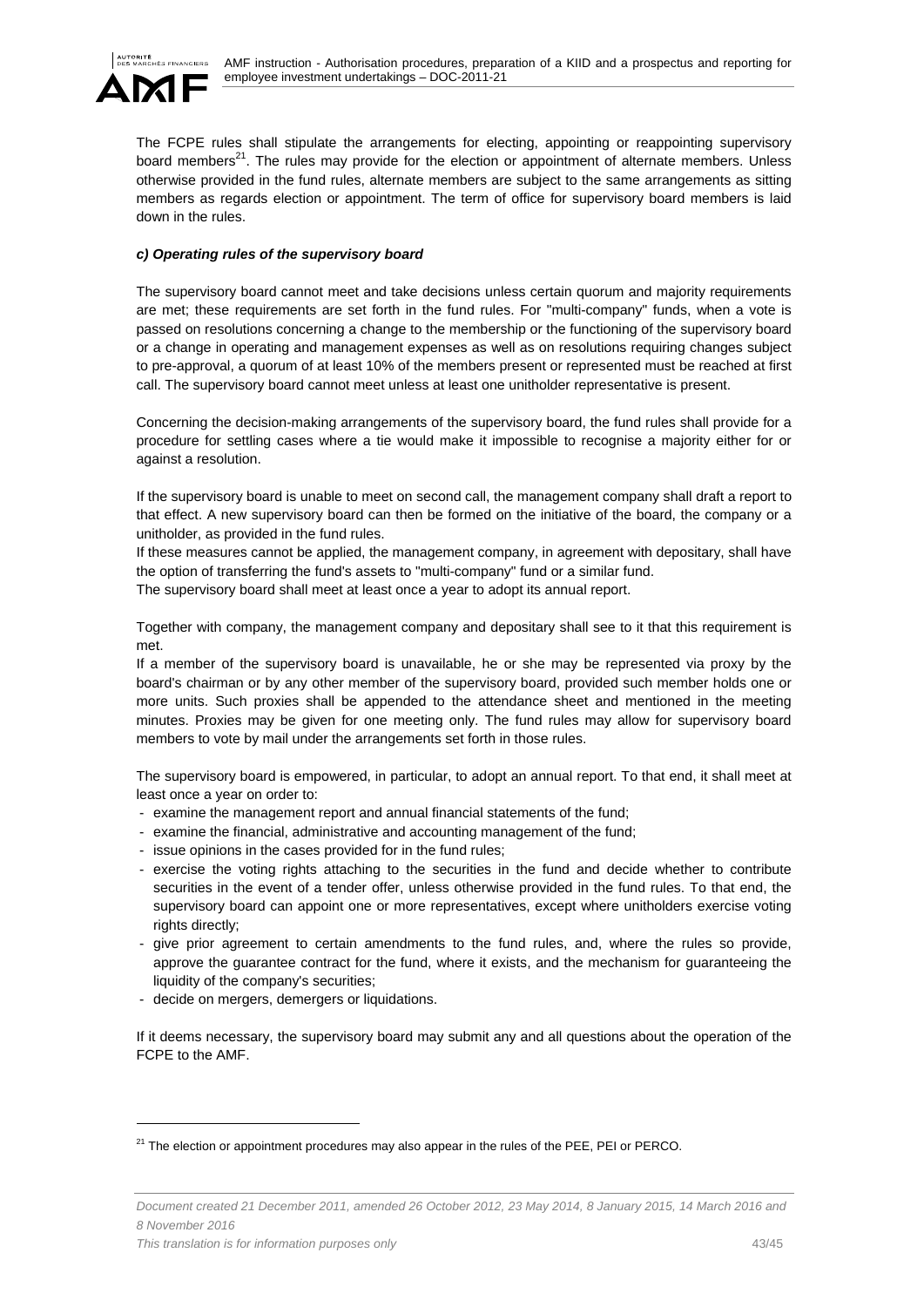

The duly dated and signed minutes of the supervisory board meeting shall incorporate in particular the composition of the board and the quorum and majority rules, and shall indicate the members present, represented or absent, the number of votes for and against each resolution as well as the maximum period for implementing the resolutions. Minutes of supervisory board meetings shall be sent promptly to the management company and the depositary.

The supervisory board shall examine the financial, administrative and accounting management of the fund on behalf of the unitholders.

The provisions of this article shall be bought to the attention of the members of the supervisory board when it meets for the first time.

### **Article 38- Board of directors of the SICAVAS**

The board of directors of the SICAVAS takes the place of the supervisory board and discharges its duties in accordance with the standard articles of incorporation (see Annex XIV).

### **Article 39 - Registrar and custody account keeper**

In accordance with Articles R. 3332-14 and R. 3332-15 of the Labour Code, the task of keeping the registers of the amounts allocated to savings plans shall be performed by the company or delegated by it to an institution of its choice.

The custody account for the units or shares of the employee investment undertaking shall be kept by an institution approved by the Autorité de contrôle prudentiel et de resolution in accordance with Article L. 542-1 of the Monetary and Financial Code. Under no circumstances shall this function be carried out by the management company or, where such is the case, the SICAVAS; nor may it be delegated to them. The arrangements for informing the company and the unitholders or shareholders shall be described in an agreement.

### **Article 40 - Issuance and redemption of units or shares**

### *a) Issuance of units or shares*

1. Source of payments into the fund or the SICAVAS

Depending on the laws under which it is established, and insofar as the rules or articles so provide, an employee investment undertaking may receive payments from different sources:

- The special profit-sharing reserve earmarked for employees under a profit-sharing agreement, plus late payment interest if any;

Voluntary payments by members of a company savings plan (*plan d'épargne entreprise* - PEE), intercompany savings plan (*plan d'épargne interentreprises* - PEI), group pension plan (*plan d'épargne pour la retraite collectif* - PERCO) or inter-company group pension plan (*plan d'épargne pour la retraite collectif interentreprises*, PERCOI, including bonuses/incentives);

Supplemental payments made by the company in connection with a PEE, PEI, PERCO or PERCOI (topup payments);

- Profit-sharing amounts held on a no-access current account that have become available; in this case, the payment shall be made:
	- either directly by the company if the retired or pre-retired employee has so requested;
	- or, within two months of the end of the lock-up period, by cheque issued by the retired or preretired employee, along with a statement from the company attesting to the source of the amounts;
- Profit-sharing assets invested in a no-access current account, provided such assets are inaccessible and that the profit-sharing agreement so allows;
- The equivalent value of the securities of an employee investment undertaking in the event of an individual or group transfer;